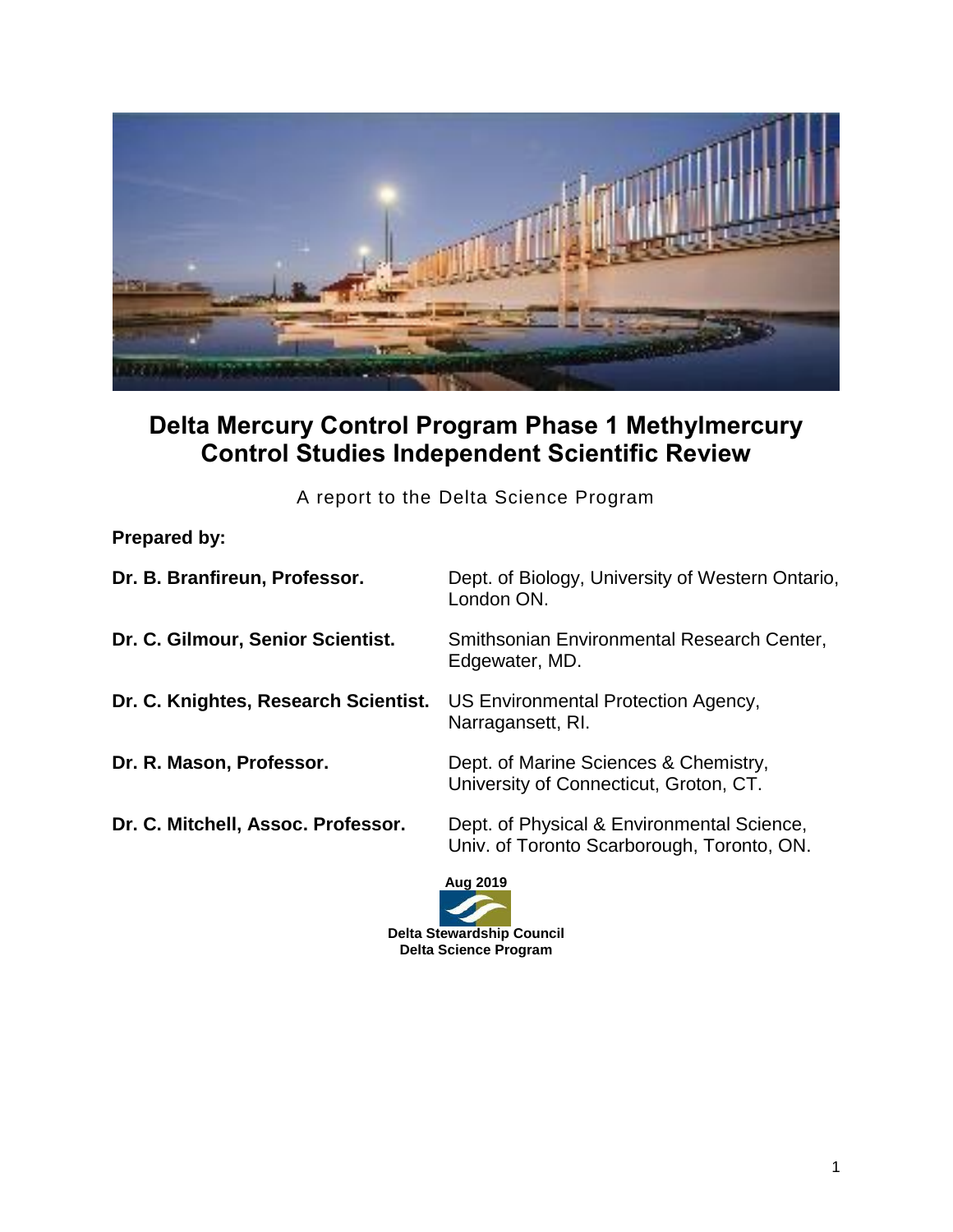# Table of Contents

| $1_{\cdot}$ |      |                                                                              |  |
|-------------|------|------------------------------------------------------------------------------|--|
| 2.          |      |                                                                              |  |
| 3.          |      |                                                                              |  |
| 4.          |      |                                                                              |  |
|             | 4.1. |                                                                              |  |
| 5.          |      |                                                                              |  |
| 6.          |      |                                                                              |  |
|             | 6.1. | City of Stockton and County of San Joaquin (Urban Stormwater)  13            |  |
|             | 6.2. | Sacramento Stormwater Quality Partnership (Urban Stormwater) 17              |  |
|             | 6.3. |                                                                              |  |
|             | 6.4  |                                                                              |  |
|             | 6.5  |                                                                              |  |
|             | 6.6  |                                                                              |  |
|             | 6.7  | California Department of Corrections Deuel Vocational Institution (Municipal |  |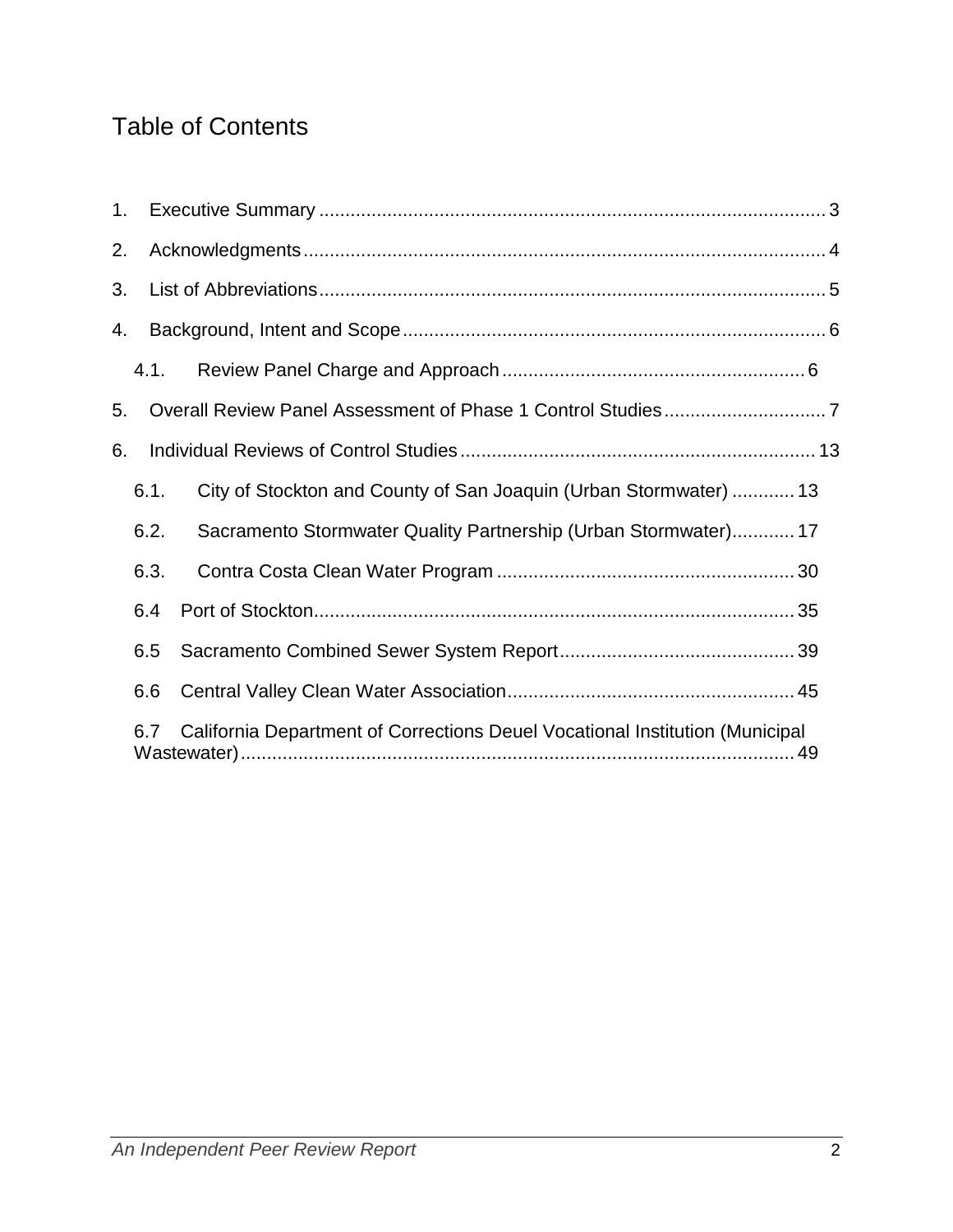## <span id="page-2-0"></span>1. Executive Summary

As part of The Sacramento-San Joaquin Delta Mercury Control Program, this Independent Scientific Review considered seven Phase 1 Control Study Reports to evaluate compliance with approved work plans, and to assess the scientific validity of the results and conclusions of the work. In addition to reviews of each Control Study report, the Review Panel was also charged with providing an overall assessment of the Control Studies to inform an Advisory Panel that will ultimately guide the implementation of the Mercury Control Program.

The Control Studies reviewed all generally complied with their approved work plans, however the strength of the conclusions were compromised by relatively weak/sparse data sets and a lack of inclusion of relevant ancillary data. The Review Panel found that there was a range in scientific rigor and quality of the Control Studies, which in some cases impacted the ability to extend findings to the Delta. The Review Panel found that many Control Studies were more limited in their ability to extrapolate from pilot-scale studies/small sample sizes than the report authors reported; the Review Panel urges caution in drawing regional conclusions from some of the Control Study Reports. That being said, the Control Studies all report on methylmercury loads that are very small in the context of the overall methylmercury budget for the Delta. None of the methylmercury sources reported were out of alignment with the original Total Maximum Daily Load Waste Load Allocations (TMDL WLAs), and more often than not, are already (or are forecast to be) significantly below current WLAs. None of the facilities/areas can reduce their methylmercury loading to meaningfully offset any other sources of methylmercury in the Delta. The Review Panel's Overall Assessment makes several key observations and recommendations:

1) Future climatic and hydrologic conditions in the Delta were handled in a rudimentary way (if at all) in the Control Studies, but the Review Panel recognizes that this is beyond the scope of individual reports. The Review Panel recommends that the Central Valley Water Board utilize a climate change vulnerability/adaptations assessment such as is in development by the Delta Stewardship Council as a framework for climate change adaptation that agencies and report authors of all Control and Characterization Studies can respond to in a consistent fashion.

2) The understanding of mercury biogeochemistry is sufficient to link mercury discharges and mercury in fish in the Delta; however, the Review Panel concludes that there is an overly simplistic view of this link implicit in the TMDL strategy. Not all methylmercury sources will have an equal or proportional impact on methylmercury in fish in the Delta, and some sinks of methylmercury in the short-term may be sources in the medium or long-term.

3) The Control Studies report on a collectively very small proportion of the total methylmercury load to the Delta, consistent with the original TMDL estimates and WLAs. Despite this, the Review Panel is of the opinion that continued monitoring and reporting is of value, as it will offer important insights into the impacts of climate, landuse and population change on mercury loading to the Delta.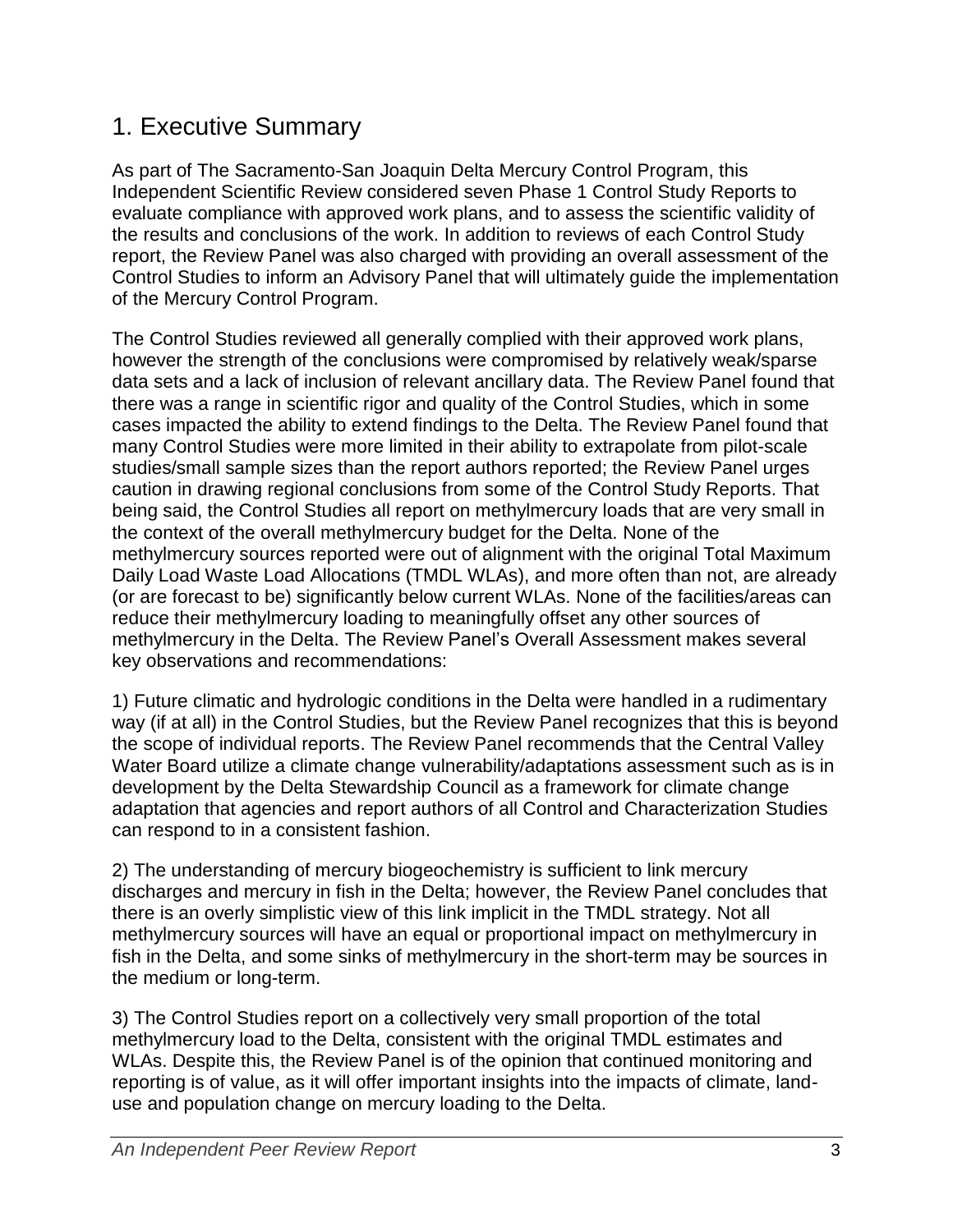## <span id="page-3-0"></span>2. Acknowledgments

The Independent Review Panel wishes to acknowledge the valuable contributions of Dr. Spencer Washburn, Postdoctoral Researcher at the Smithsonian Environmental Research Center, Edgewater, MD for his contributions to Control Study Reviews and overall Panel activities in support of Panel Member Dr. C. Gilmour. The Review Panel also wishes to acknowledge Dr. Yumiko Henneberry of the Delta Science Program for expertly coordinating the review process, participating in Review Panel teleconferences, serving as a critical liaison between the panel and the Delta Stewardship Council, and for providing feedback on draft versions of this report.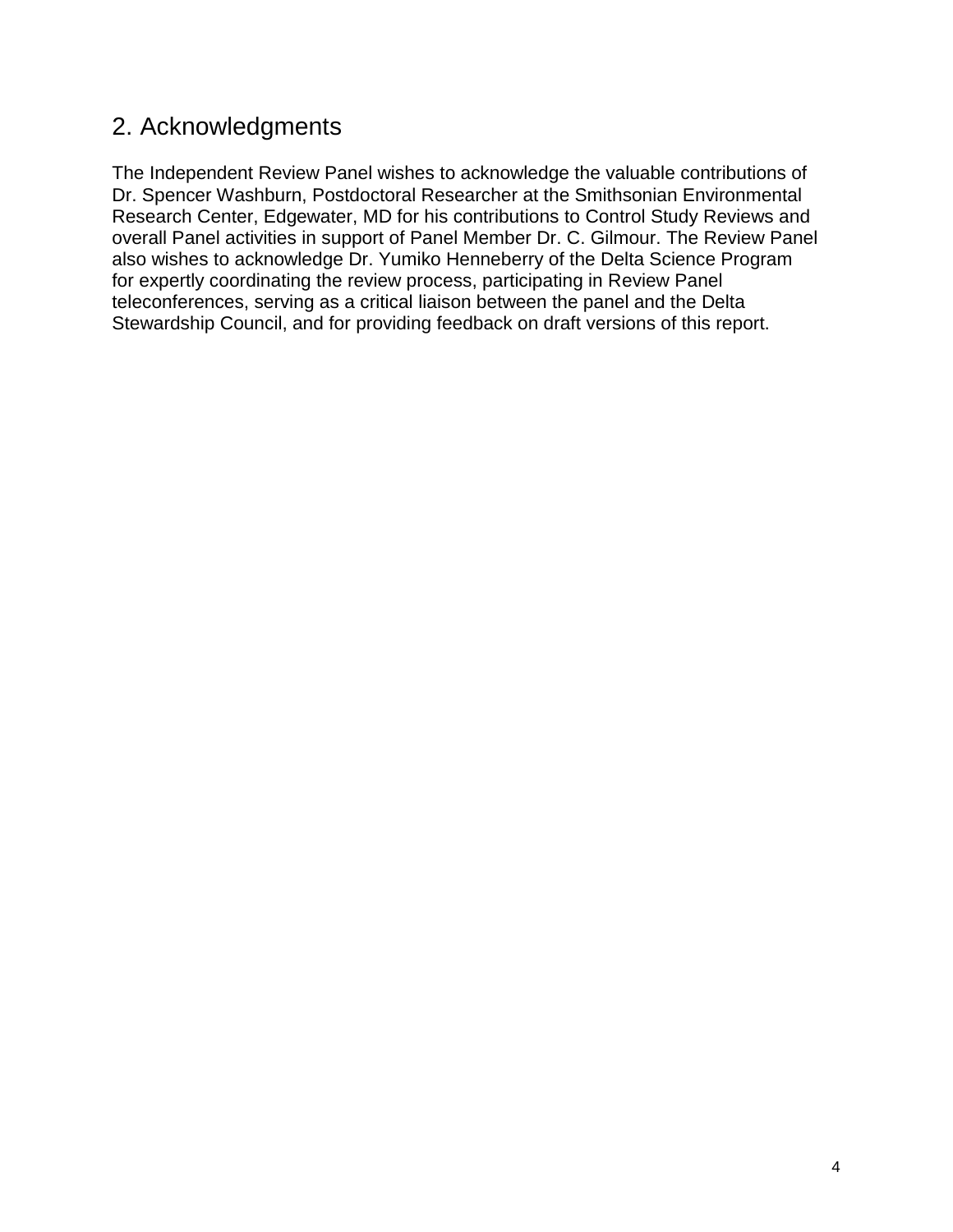## <span id="page-4-0"></span>3. List of Abbreviations

ABC: Airport Business Center BACI: Before-After-Control-Impact BMP: Best Management Practices LID: Low-Impact Development MeHg: methylmercury MS4: Municipal separate storm sewer systems NPDES: National Pollutant Discharge Elimination System ROWD: Report of Waste Discharge SSQP: Sacramento Stormwater Quality Partnership SUA: Stockton Urbanized Area TAC: Technical Advisory Committee THg: Total mercury TMDL: Total Maximum Daily Load WLA: Waste Load Allocation WWTP: Wastewater Treatment Plant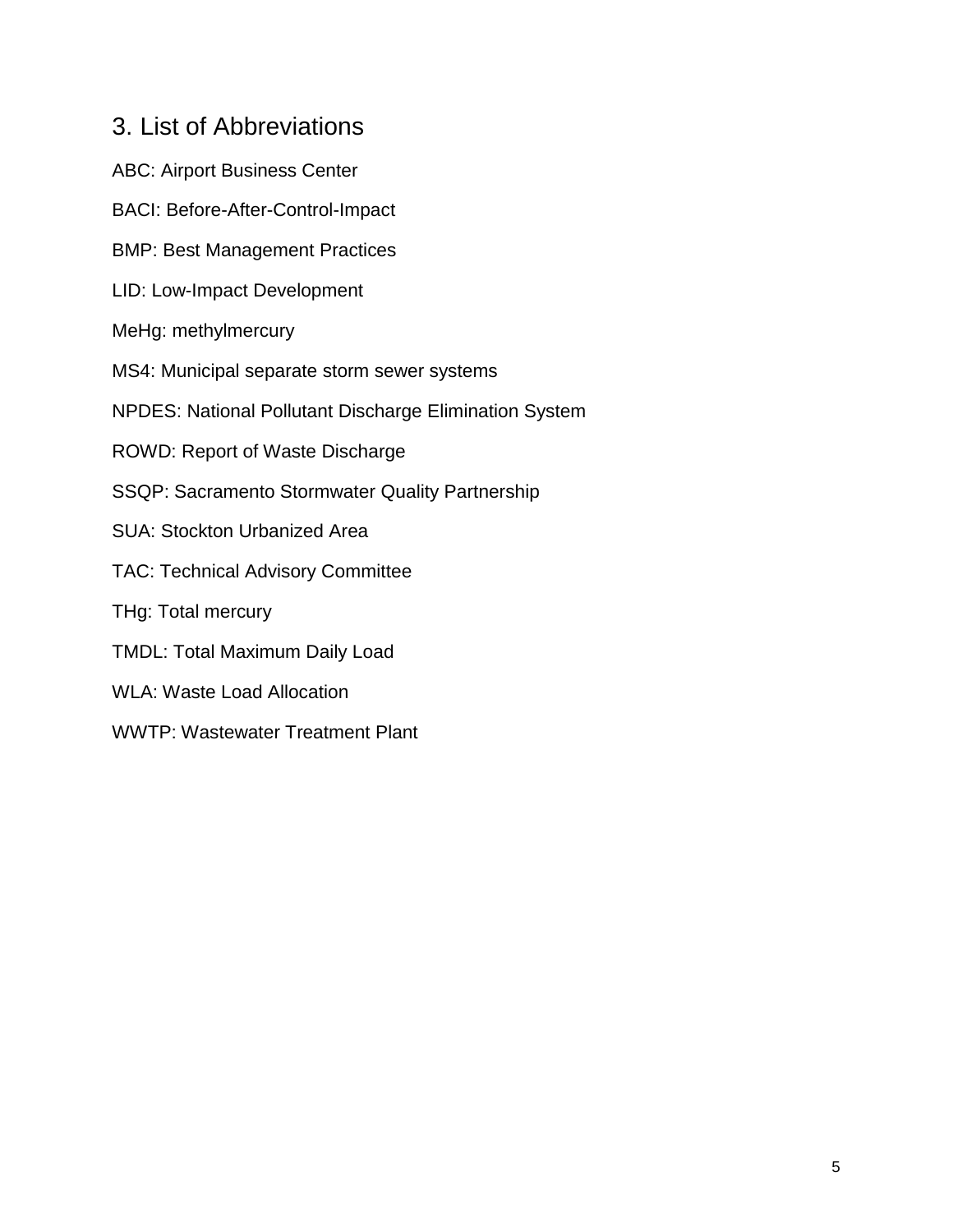## <span id="page-5-0"></span>4. Background, Intent and Scope

The Sacramento-San Joaquin Delta (Delta) is identified in the Clean Water Act's Section 303(d) list of impaired water bodies due to harmful levels of mercury in some fish eaten by people and wildlife. In response, the Central Valley Regional Water Quality Control Board (Regional Water Board) developed a Delta Mercury Control Program (Mercury Control Program) to control mercury and methylmercury in the Delta. The Mercury Control Program was adopted by the Regional Water Board as an amendment to the Water Quality Control Plan for the Sacramento River and San Joaquin River Basins (Basin Plan) in April 2010. The Mercury Control Program received its final approval from the US EPA on 20 October 2011.

(From the Independent Scientific Review Panel Charge)

As part of the Water Quality Control Plan, entities responsible for reducing methylmercury in surface waters were required to develop control and characterization studies, with characterization studies for source types requiring additional information before appropriate control plans could be developed.

<span id="page-5-1"></span>4.1. Review Panel Charge and Approach

This report of this independent scientific review panel (Review Panel) is the letter review of the reports of control studies from point sources approved by the Regional Water Board. This report provides assessments of compliance with approved work plans and evaluations of the scientific validity of studies' findings. A subsequent report on characterization studies will be conducted in 2020. These reports will ultimately inform an Advisory Panel that will provide recommendations on the Phase 2 implementation of the Mercury Control Program.

The Review Panel was asked to address whether or not the work plans were successfully completed, and to identify and synthesize key findings to inform the Advisory Panel. The Review Panel was **not** to develop recommendations for revisions to the final control study reports. The detailed comments on each control study report are presented in a format deemed most applicable by the Report reviewers, however most are structured around the set of questions laid out for the Review Panel in the Charge, as is the Overall Panel Assessment.

For this review, the Review Panel was provided with the following Control Study reports and supporting materials:

- 1. City of Stockton and County of San Joaquin (Urban Stormwater)
- 2. Sacramento Stormwater Quality Partnership (Urban Stormwater)
- 3. Contra Costa Clean Water Program (Urban Stormwater)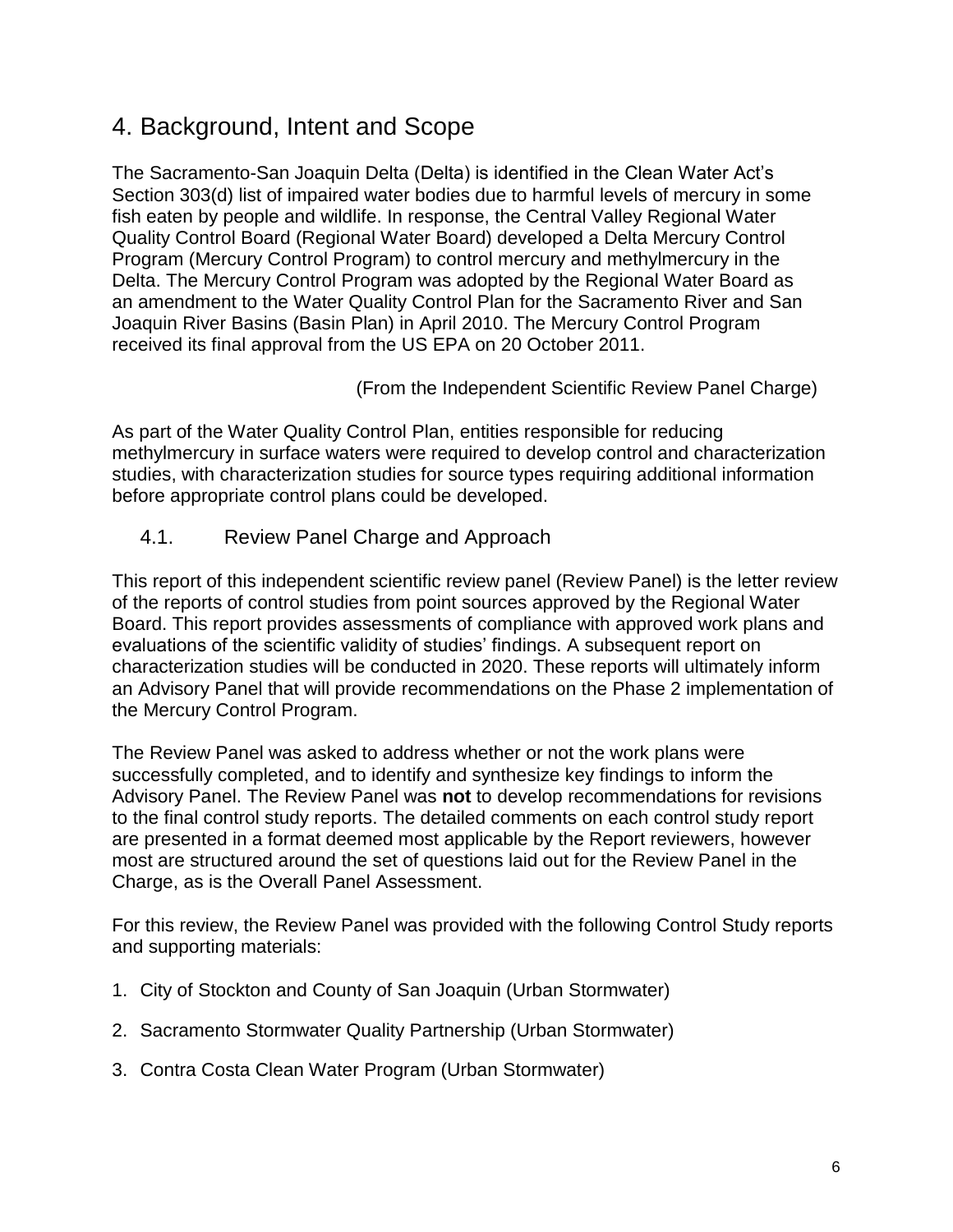- 4. Port of Stockton
- 5. City of Sacramento (Urban Stormwater and Wastewater Combined)
- 6. Central Valley Clean Water Association (Municipal Wastewater)
- 7. California Department of Corrections Deuel Vocational Institution (Municipal Wastewater)

The Review Panel Chair assigned first and second reviewers to each Control Study Report. In the event that there was not convergence of opinion about a Study Report between the two reviewers, a third reviewer was to conduct an additional review. In no cases did a third reviewer need to be invoked as part of the review process. The reviews for the individual Control Study Reports are included verbatim in Section 6 of this Report.

The Review Panel held an initial organizational teleconference, and a mid-point teleconference to present and discuss each Control Study Report. During the mid-point call, overall assessments were presented. Final individual reports were completed by the lead reviewer for each Study Report and provided to the Lead Author for incorporation into this document. Information from individual report reviews and in depth discussion from the review mid-point teleconference were incorporated into the Overall Review Panel Assessment. The Panel reviewed a draft of this final report prior to submission to the Delta Stewardship Council.

## <span id="page-6-0"></span>5. Overall Review Panel Assessment of Phase 1 Control Studies

As part of its charge, the Review Panel was asked to consider a series of overarching questions to inform the Phase II Advisory Panel. The issues raised by these questions encompassed most (if not all) of the control studies, and as such are presented globally, rather than on a per study basis. The Control Study Report authors all made recommendations that were considered by the Review Panel and incorporated into this overall assessment.

## **1) What additional information would be needed, if any, to adapt the studies' results for changes in climatic and hydrologic conditions in the Delta?**

The Review Panel recognizes this as a critical question given that climate (i.e. long term trends in temperature and precipitation) is a first order control on both the biogeochemical cycle of mercury *and* the hydrology of the Delta, both of which are linked in the context of load calculations. Temperature regulates microbial metabolism and impacts rates of *both* microbial Hg methylation and demethylation, although specific relationships are not quantified and may be highly variable depending on other regulating factors. Indeed given that demethylation can also be (photo) chemically regulated, the controls on future net methylmercury concentrations are highly uncertain. Changes in hydrology can directly affect Hg methylation (e.g. through changes in the timing and amplitude of wetting and drying cycles that has been shown to increase the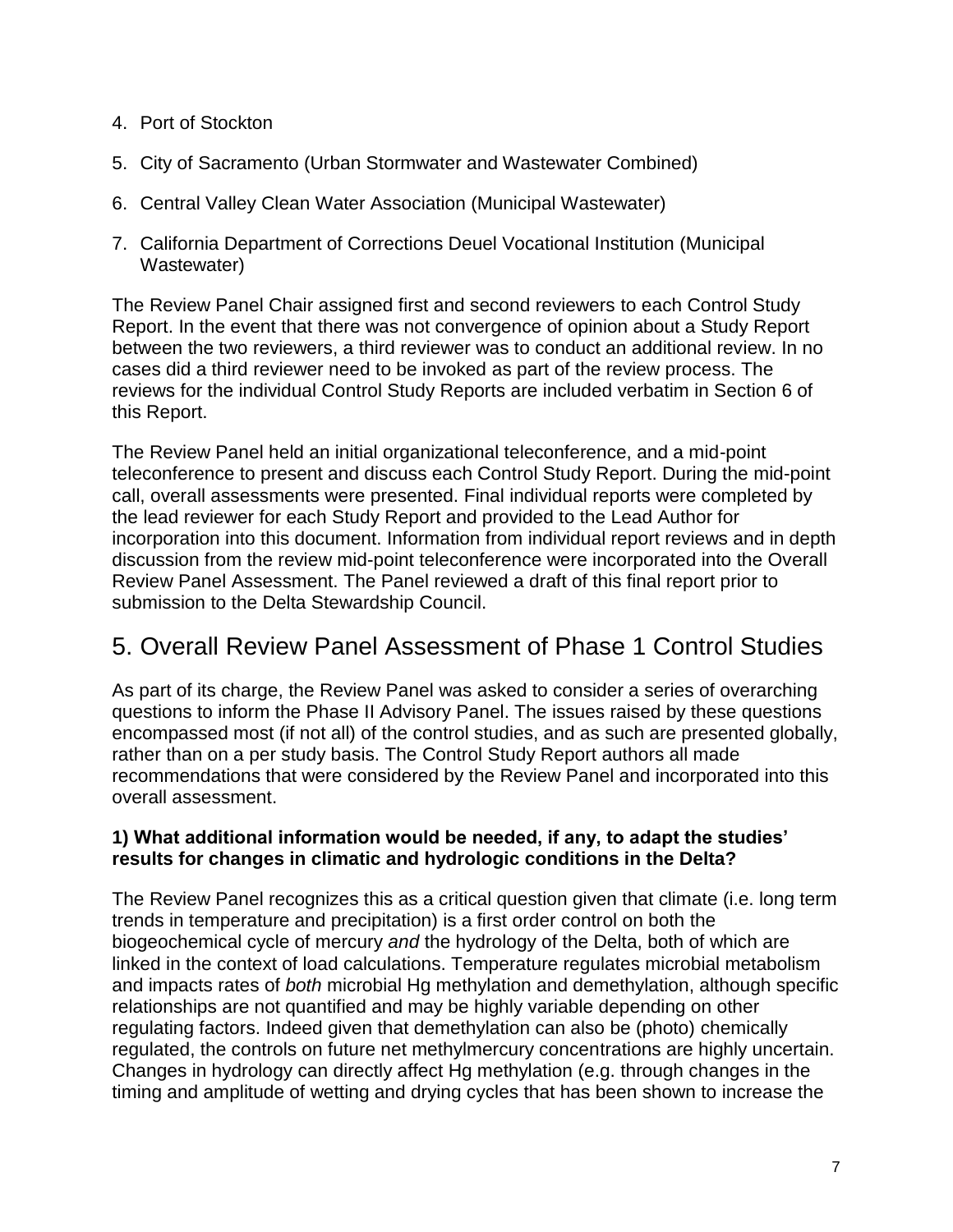release of inorganic Hg and the production of MeHg), and through changes in mass transport. All of these combine to influence TMDL estimates and measurements in an interactive and almost certainly non-linear way. The Review Panel is cognizant of the fact that a mechanistic assessment of climate change vulnerability for the Delta is in its early days and as such, climatic and hydrologic boundary conditions within which future TMDL predictions are to be made (e.g. estimates of changes in regional precipitation, magnitude of extreme events) are currently not defined.

The Control Study Reports that were considered by this Review Panel addressed future changes in climatic and hydrologic conditions to varying degrees, but many make no mention of climate change at all. The Review Panel is of the opinion that all of the Control Studies should have at least discussed future climate scenarios as an uncertainty, however given the lack of quantitative information around which to bound such discussions, the Panel believes that it may be an unreasonable burden to have agencies independently develop sophisticated assessments of the impacts of climate change on their specific operations, particularly if different boundary conditions are being considered. The Review Panel recommends that the Central Valley Water Board put forward a framework for climate change adaptation that agencies and report authors of all Control and Characterization Studies can respond to in a consistent fashion. The Central Valley Water Board could work with agencies already undertaking such exercises. For example, the Delta Stewardship Council is currently developing a Climate Change Vulnerability Assessment and Adaptation Strategy that could be of high utility. The integration of this kind of framework into the implementation of future TMDL efforts will not only provide a consistent framework for all agencies, but will also help estimate the level of scientific uncertainty around future load estimates, which is currently undefined.

In addition to climate change, land-use and population change will impact the hydrology and water quality of the areas of interest. Some Reports address fixed footprints (e.g. Port of Stockton; Duell Correctional Facility) in which case these changes are not relevant, but other Studies either encompass large mixed land use regions, and/or extrapolate findings from single control case studies to broader regions, including entire municipalities in an unsupported way. In most cases, Reports focused on the specific outcomes of the Control studies and did not address how the Control approaches might be applied across broader geographic regions. For example, given the varied nature of landcover in urban regions, on what basis can we presume that control measures implemented as a case study in one small subcatchment would scale proportionally over an entire region? Given that the Control Studies focusing on Low Impact Development approaches demonstrated that they are effective in helping to reach TMDL concentrations (if not loads), what evidence do we have that LID approaches are going to be adopted broadly across the Delta in a way that considers future climate, land-use, and population changes? No Control Studies adequately capture the uncertainty of either the estimates for the studies undertaken, or the uncertainty that would need to be considered for a spatial extrapolation.

As changes in hydrology will likely be the most pronounced impact of climate change in the Delta, the Review Panel is concerned that Permit Holders have generally not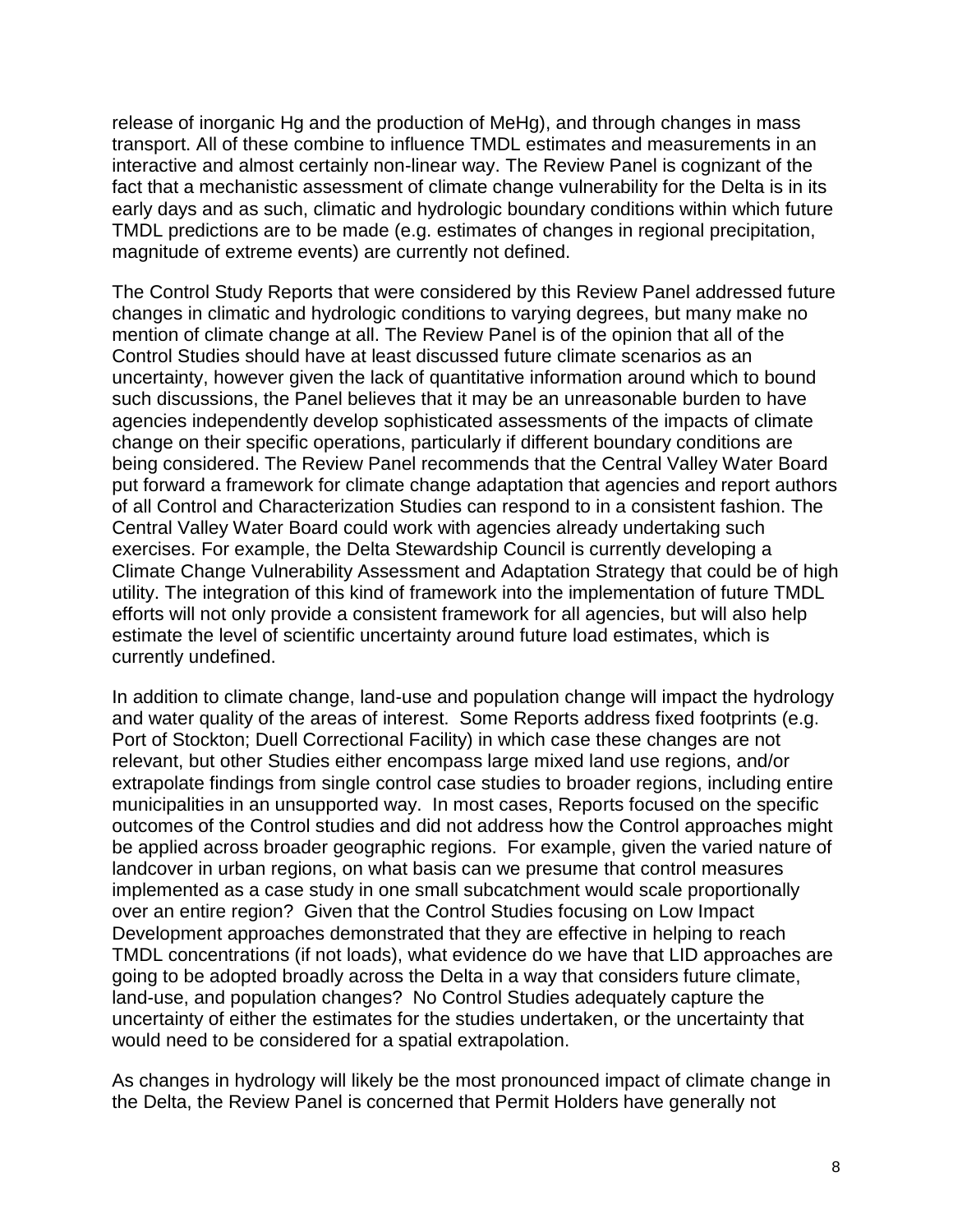demonstrated the capacity to make good water flux measurements with which to couple mercury and methylmercury concentration data to calculate loads. In some Control Study reports (notably stormwater studies), there are no water fluxes reported at all despite investment of time and effort to develop composite sampling techniques (which presumably were done in order to be flow-weighted). Given that high quality water flux measurements are as critical as a precise and accurate measurement of mercury concentrations in water samples when calculating loads, Permit Holders should be required to undertake both with equal rigor in order to contribute scientifically-defensible load estimates to guide the TMDL process.

#### **2) Do we have enough scientific understanding of methylmercury sources and processes in the Delta and its tributaries to implement controls to meet current fish tissue objectives? If not, what additional information are needed and what additional studies should be undertaken to obtain this information?**

This question cannot be fully addressed until the Review Panel considers both the Control Studies (considered here) and the Characterization Studies (2020). The response here is only with consideration to the Control Studies.

With the exception of Reports from Contra Costa and the Port of Stockton, the control studies reviewed here did not consider the methylmercury sources in their geographic areas of consideration (e.g. the various potential sources where methylmercury is formed that is delivered to the INLETS of a WWTP or a stormwater detention basin). Given the relatively small contributions to the overall load one could argue that further investigation into methylmercury sources associated with the control studies are not warranted, however the Review Panel is of the opinion that additional information is needed in order to fully evaluate sources of methylmercury in the Delta and the processes that regulate them.

A) Several control studies have advocated for Low Impact Development (LID) storm runoff management strategies (detention basins, wetlands, biological barriers) to achieve or exceed WLAs. The case has largely been made based on the removal of total mercury through sedimentation. Panel Reviewers wish to highlight that the sedimentation of inorganic mercury may deliver bioavailable mercury to sites of methylation (e.g. submerged, or wet/dry/wet sediments), and study design weaknesses (either by design or in terms of duration, frequency, or timing of measurements) precluded the longer term quantification of both inorganic mercury and methylmercury load reductions. This uncertainty could be reduced with continued systematic monitoring of both dissolved and particulate mercury species (see next point).

B) The Review Panel is aware that the current TMDL sets target concentrations for methylmercury in *unfiltered samples.* The lack of requirement to measure (and sometimes failure to report in Control Studies) both particulate and dissolved methylmercury concentrations makes it difficult to connect 'grab' sample concentrations to overall fluxes when there is no information about particle load. It also makes it impossible to link these more recently collected data to existing data when no critical ancillary data (e.g. Total Suspended Solids) is reported, despite the fact that these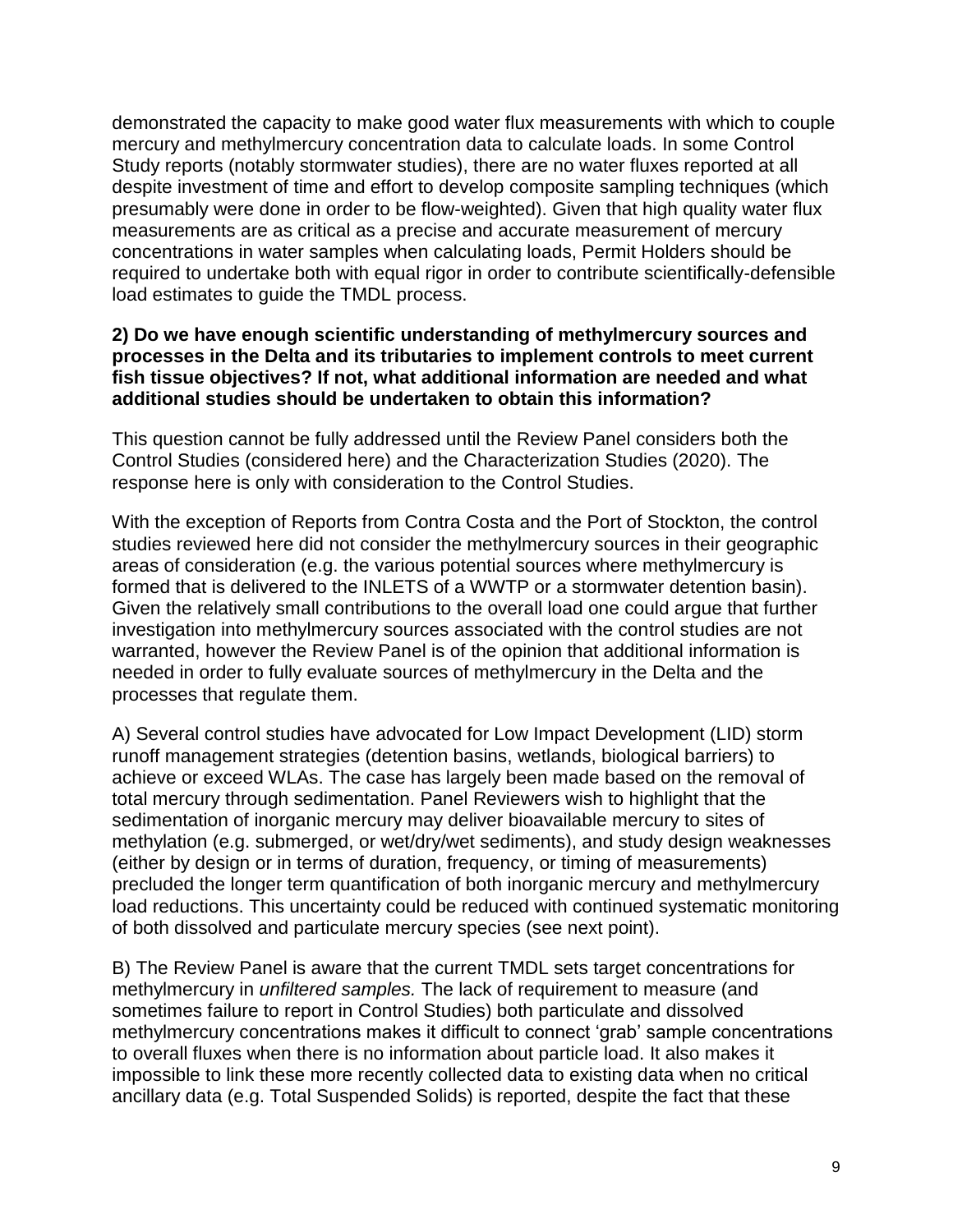measurements were in some cases made as part of the Control Study. The Review Panel is of the opinion that the reporting of methylmercury concentrations on particles on a dry weight basis, or at least calculating particle associated (methyl)mercury as the difference between total and dissolved (methyl)mercury, would greatly improve the ability to understand methylmercury sources and processes in the Delta since particle transport (and settling) is a significant removal mechanism. This data should be coreported with the same measurements for total mercury such that the fraction of total mercury as methylmercury, and the inorganic mercury fraction can be calculated.

C) In the context of the Control Studies that were in whole or in part dealing with the human-built environment, additional information is required to link land-use (e.g. percent impervious cover) and the timing of development to methylmercury loads (concentrations). The Control Study from the Sacramento Storm Water Quality Partnership concluded that the actual characteristics of the land-use change (in an urban context) was less impactful on methylmercury loads than WHEN the land-use change occurred. This is in contrast with other Control Studies where neither the landcover characteristics, nor the timing of land-use change, were considered. Given that the land-use of the Delta will not be static over the coming decades, the Review Penal is of the opinion that it is imperative that the land-cover characteristics and development history be considered when 'case-specific' Control Studies are being extrapolated to much broader geographic areas with diverse land-uses.

D) A system wide-synthesis or modeling exercise of both methylmercury *and* inorganic mercury sources and sinks that could be subsequently methylated should be undertaken. The Review Panel has concerns that the TMDL exercise draws a relatively simplistic link between the source of mercury (or methylmercury) and mercury concentrations in fish tissue in the Delta. Both methylmercury that is discharged directly, and inorganic mercury that may be methylated in receiving waters may ultimately be bioaccumulated. More information is required about the relative sources and contributions of methylmercury that is then bioaccumulated in biota, rather than presuming that all loads are created equal, and contribute proportionally to fish tissue mercury concentrations. The removal of methylmercury (in either the dissolved or particulate phase) is far from the only control mechanism required to satisfy methylmercury TMDL requirements. Methylation of inorganic mercury that is associated with either sedimentation and storage in the control measure (e.g. in a stormwater detention system), or downstream may also contribute to mercury in fish in the Delta.

E) The WLAs addressed in the control studies were derived from modeled loads as part of the TMDL exercise in 2010. It is unclear to the Review Panel what agency will take the lead in maintaining and updating the TMDL modeling framework, however it is clear that, based on the Control Studies, load estimates need to be updated and refined. As with the Review Panel's suggestion that climate change projections be promulgated to Permit Holders and study authors for consideration in planning and risk management, the Panel also believes that it is not the responsibility of individual studies to conduct these analyses; an updated TMDL framework will ensure consistency among reports and a common set of conditions within which to provide data.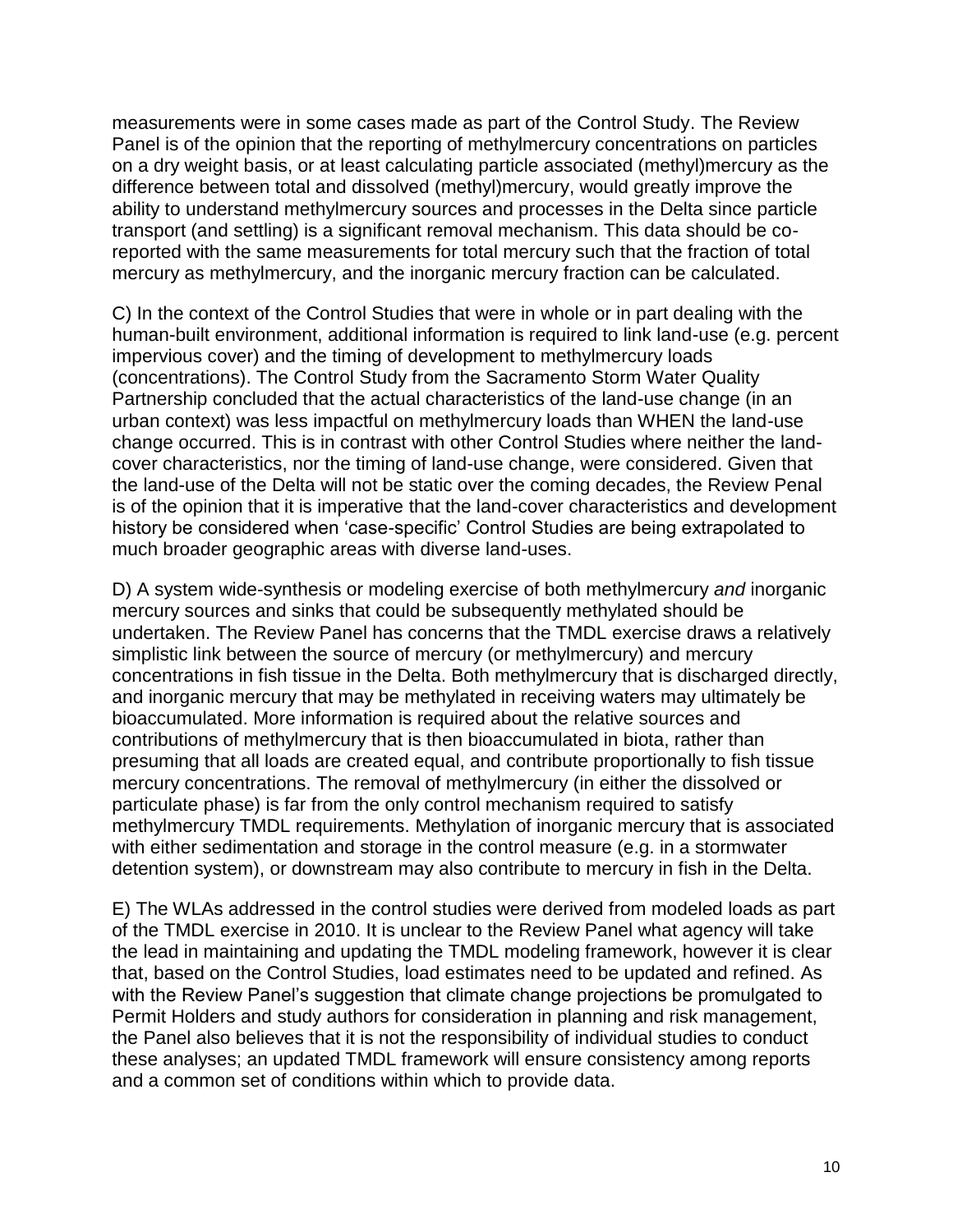## **3) Taken holistically, how do the study results encourage adjustments to the allocations?**

The Control Study results suggest that the TMDL allocations to these sources may not be in alignment with the size of their contributions. The Review Panel agrees with the findings of the Control Studies taken together - LID approaches to stormwater management, and planned upgrades to wastewater treatment plants to tertiary-plus technologies will reduce mercury loading to surface waters in the Delta. The Review Panel is also comfortable with the conclusion that (despite the relatively weak studies that were undertaken) small-scale control issues (e.g. storm drains) are not a significant source of methylmercury relative to other sources documented as part of the TMDL inventory. Despite this, the Review Panel believes that monitoring of the Control Studies for methylmercury and inorganic mercury should continue and not be declared *de minimis* (i.e. should be not considered trivial with no required monitoring). Given the Control Study Reports' generally weak assessment of the implications of future climate and land-use change and lack of consideration of the potential for other relevant biogeochemical interactions, sufficient uncertainty remains around the trajectory of loading that continued monitoring over time is justified.

## **4) Do the cumulative study results address the ability to control inorganic mercury and methylmercury sources to attain overall load and waste load allocations? Would the expected load reductions have measurable effects on fish tissue concentrations?**

Collectively, the Control Studies address the ability to control methylmercury sources to attain overall load allocations as specified by the Mercury Control Program. Given the small proportion of methylmercury loads to the Delta from the sources considered here, The Review Panel is quite definitive in its conclusion that the expected methylmercury load reductions will probably not have *measurable* effects. The Panel is not stating that load reductions will have *no* effect, but that the effects may be a) masked by the changes in fish tissue concentrations associated with load reductions from more significant sources in the future, or b) be sufficiently local in effect that the changes would not likely be captured by monitoring programs. Even proportionally large changes in methylmercury loads may be challenging to quantify since concentrations and total loads are, absolutely, very small.

## **5) If some sources can feasibly reduce mercury/methylmercury sources more than the minimum amount needed to achieve allocations, can this adequately offset loads from other sources?**

The Review Panel is of the opinion that this question cannot be fully addressed until both the Control and Characterization Reviews are completed. In the context of *Control Studies only* we are confident saying that the higher efficacy of MeHg removal coupled to the considerably lower level of uncertainty associated with the well-studied WWTPs in the Delta suggests that these sources could offset loads from other sources that are considerably smaller, but that those other loads are also more variable/uncertain (due in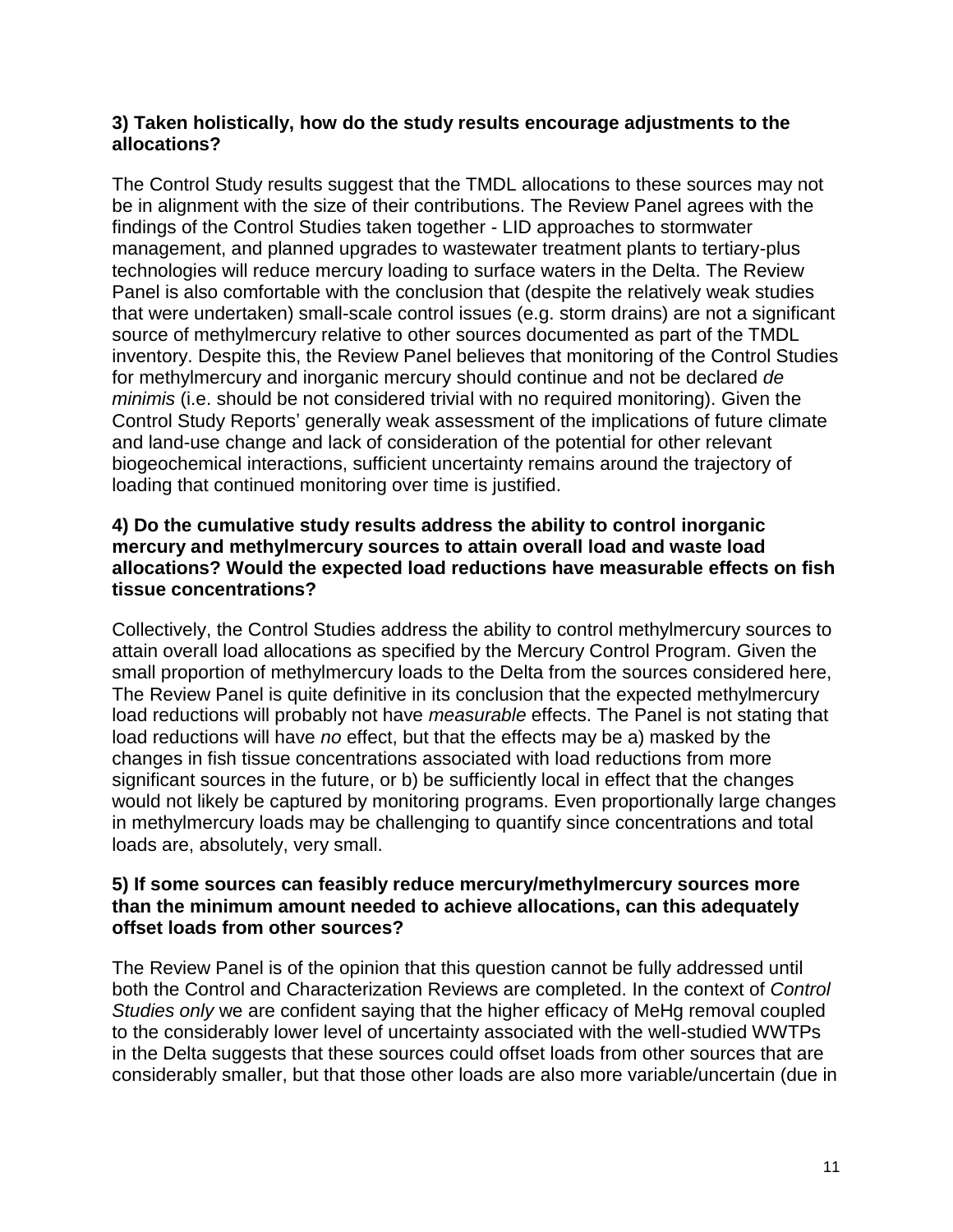part to the nature of the sources, and to the relatively weak Control Studies that did not provide definitive information concerning the range of potential concentrations/loads).

Given the very small proportion of the total methylmercury loads associated with the sources reported in these Control Studies, the Review Panel is also confident stating that under no circumstance could any of these sources offset loads from those associated with agricultural areas and tributaries that will be reported on in the Characterization Studies.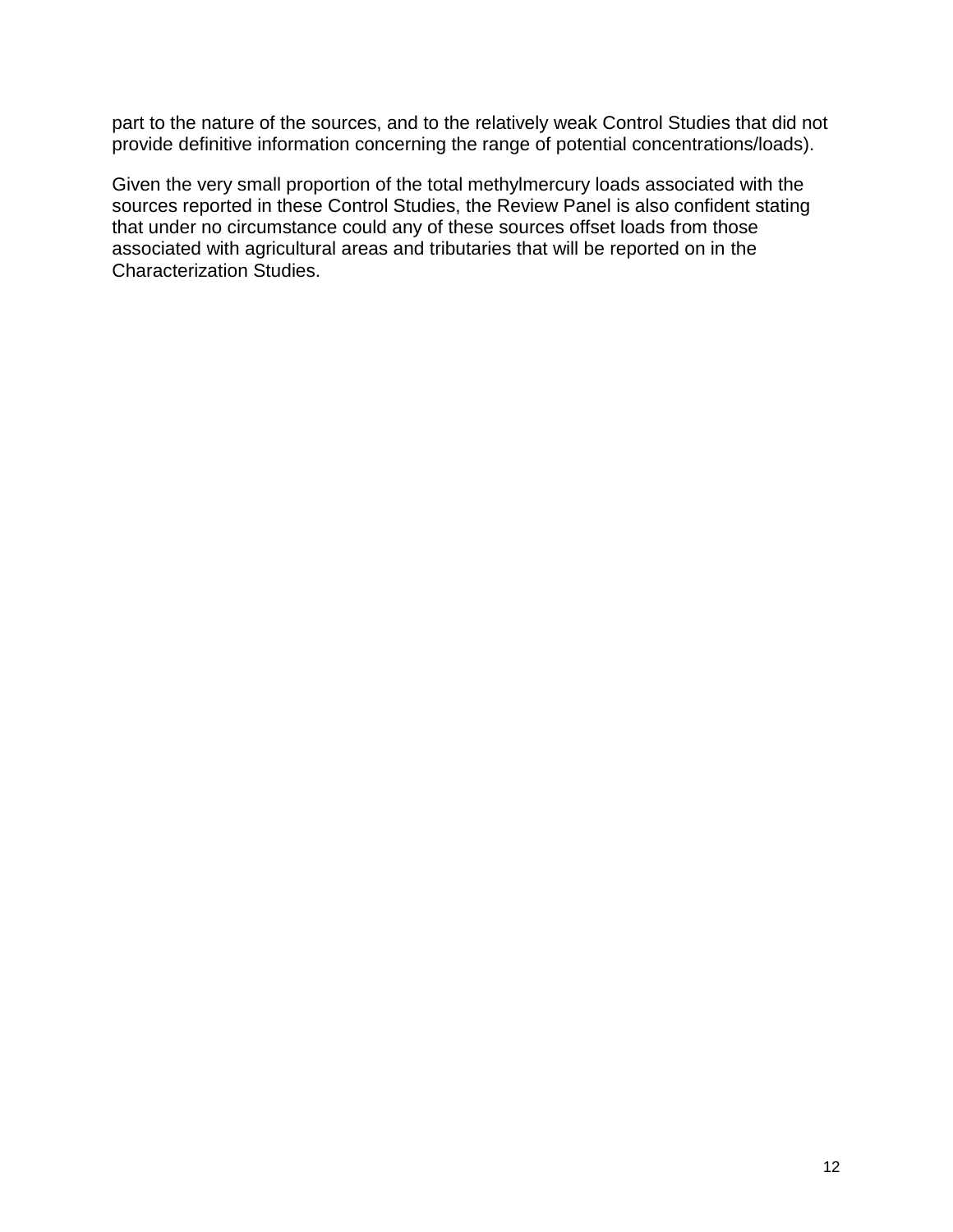## <span id="page-12-0"></span>6. Individual Reviews of Control Studies

## <span id="page-12-1"></span>6.1. City of Stockton and County of San Joaquin (Urban Stormwater)

## **Overview**

The City and County evaluated a detention basin located in the urbanized area, the Airport Business Center Basin (ABC Basin). Detention basins are a common Best Management Practice (BMP) in the Stockton Urbanized Area (SUA) for flood control and water quality control purposes. The objective of the Control Study is to evaluate the mercury and methylmercury removal effectiveness of the ABC Basin, along with the potential for methylmercury formation in the basin. Monitoring was conducted over three years, from October 1, 2013 to September 30, 2016.

## **1. Were the scientific objectives of the approved control study workplan fulfilled? Were the data quality control/quality assurance measures outlined in the report adequate?**

From the workplan, the study objective was to "examine the mercury and methylmercury removal effectiveness of a detention basin in the SUA, along with the potential for methylmercury production in the basin." From this, a hypothesis was stated as: "The Airport Business Center Basin will reduce mercury and methylmercury loadings in the San Joaquin subarea. Sedimentation is the primary pollutant removal mechanism in detention basins, and as a result, detention basins will remove total mercury from the system, reducing the amount of mercury available for methylation."

The approved original control study workplan was adequately executed, but in the Reviewers' opinions, the original approved control study workplan was inadequate to meet its stated scientific objectives, primarily because of the examination of only inlet and outlet mercury and methylmercury concentrations without any consideration of flow data (in order to calculate loads).

The hypothesis reflects an incomplete consideration of well-understood aspects of the mercury cycle. The hypothesis assumes that removing THg by sedimentation from the water column takes it out of the methylating pathway. In reality, sedimentation transfers inorganic Hg to places where it in fact may be methylated. Therefore, simple sedimentation is not a singular mechanism for reducing MeHg loads. Moreover, the study did not include an analysis of key information such as suspended sediment concentration data, which would be required to test the hypothesis as written (not simply filtered vs unfiltered concentrations.

For QA/QC, standard QA/QC procedures are outlined in the study workplan. Sample data are included in several tables in appendices at the end of the workplan, but there is no compilation of QA/QC data nor an indication that this was closely examined.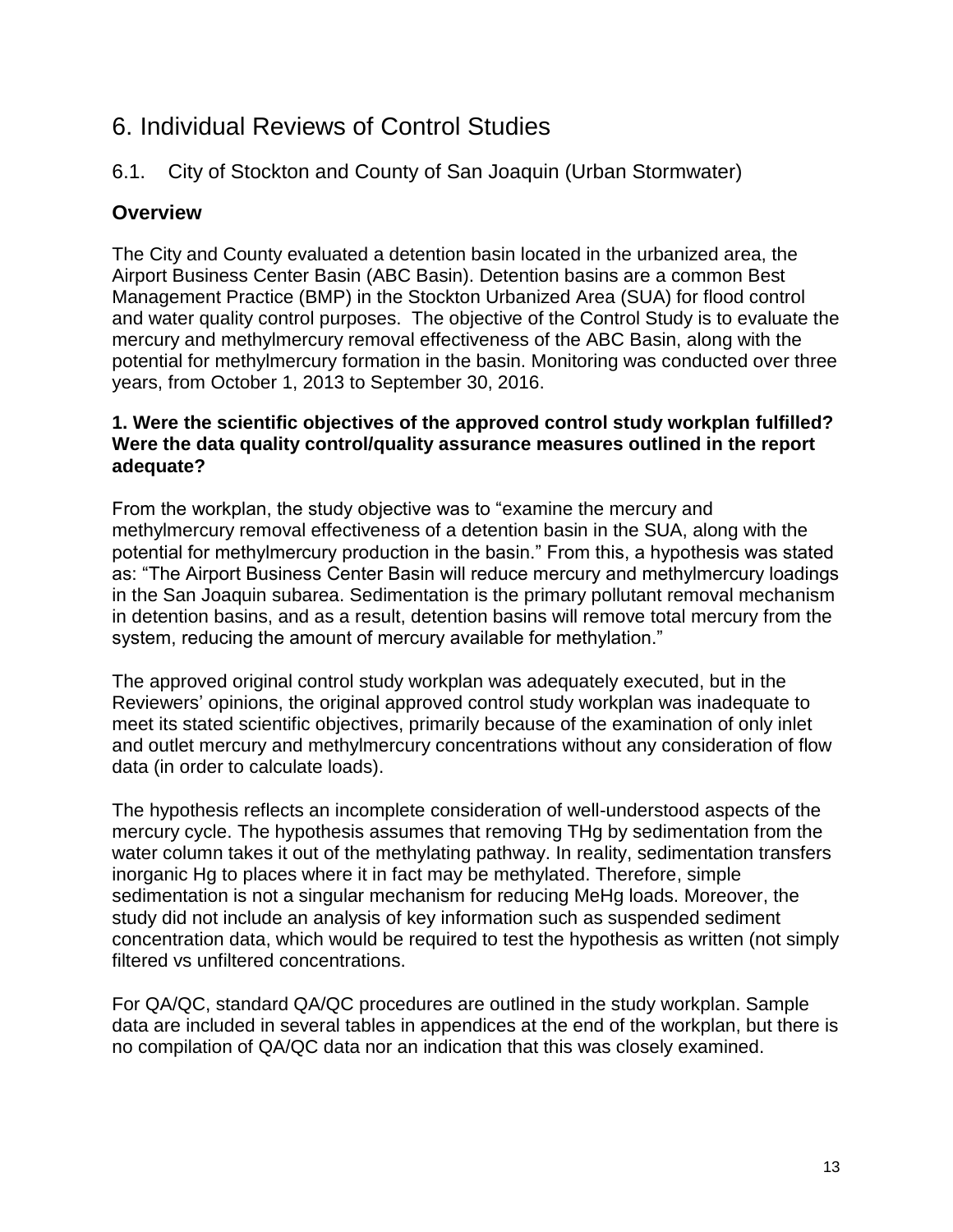In some respects, the analysis of the composite versus 'grab' samples constitutes a consideration of QA/QC. Hg concentrations in composite samples were compared grab samples but it is not clear if 'grab' samples are by hand or by autosampler. It is also unclear how the timing of grab samples is coordinated with composite samples, although it is presumed that they are in some way. The comparison in Table 8 shows relatively large differences in concentration among individual samples, but not really directional bias such that mean concentrations across all events work out. This however does not support the overall conclusion that individual grab samples are not significantly different from composite The grab sample concentrations will have been significantly affected by the timing of their collection. What this exercise did show however, was the level of uncertainty inherent in mixing composite and grab samples into the same loading analysis  $(- +/- 75%)$ .

## **2. Were the methods used in the study adequate to assess the scientific objectives?**

The methods used were not fully adequate to assess the scientific objectives. Loadings were not examined – only concentrations. They used flow weighted composite samples (not clear how good the flow-weighting was) and then used analytical results as "event mean concentrations". They then used the inflow and outflow concentrations to calculate a rather simplistic removal "efficiency".

The workplan proposed to collect grab and composite samples (all THg/MeHg proposed as grabs) for 3 wet weather events and one dry weather period across each of 3 years. Sediment samples were to be collected during the dry weather periods as well. The number of samples (~10) was determined based on Sacramento Stormwater BMP effectiveness guidelines. Additional constituents to measure included run-of-the-mill sonde-type water quality variables, suspended sediment, total phosphorus, iron and sulfate.

In the workplan, it is unclear why one would add acid preservative to sediment samples and not simply freeze them (Table 6 on pdf page 75).

The data were all presented in a "lumped" manner, showing the distribution of concentrations at a particular site over the entire 3 year period. This assumes that the sampling is representative of the entire time period. Just three times per year and grab samples more often than composites, this is not clearly representative in my opinion.

In the study, samples across all three seasons are pooled (all inlets are pooled and compared against all outlet samples pooled together) and then Mood's Median Test is applied in a single test for each chemical constituent. I think this is an erroneously oversimplified use of statistics to try to make a point. Moreover, in looking at the distribution of data and the very close median values for each (Table 9, page 31 of pdf), I find it hard to believe that these differences are statistically significant, even though the pvalues given in table 10 are so low. For example, for dissolved MeHg, the inlet and outlet median values are 0.019 and 0.018 ng/l and determined to be significantly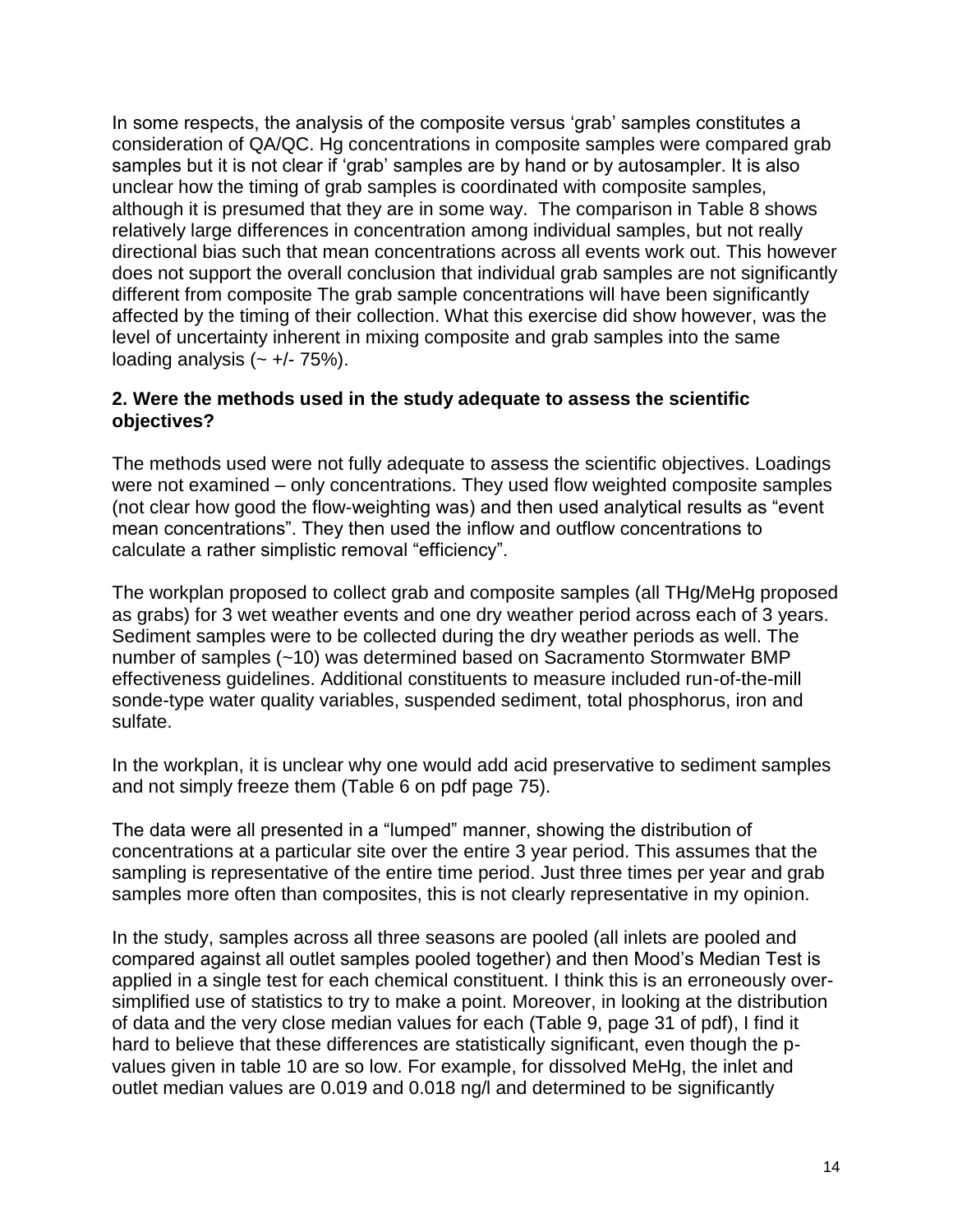different at a p-value of 0.047. The p-value for the total MeHg difference (medians of 0.093 vs 0.088 ng/l) at p=0.01 seems plain incorrect to me.

Related to this, the pooling of the data is the main problem. This really should be a "paired" exercise. Pooling the data assumes there is no control needed over season, year or storm size. The authors should have considered the Wilcoxon test.

## **3. Are the conclusions regarding the effectiveness of the control measures supported by the monitoring results in the report?**

No, the report unreasonably extrapolates from what is effectively a single pilot study with a relatively sparse dataset. That said, it is still apparent that loads are small.

## **4. Does the report adequately characterize the source's current and future predicted loads based on methylmercury controls? Did the study adequately address the uncertainty around the load reduction estimates?**

No. A weakens of this study is that it does not examine loads at all.

- See Figure 10 on page 38 of pdf. Mostly just under TMDL, but wetter more recent year (2017) is way above.
- The future predictions are predicated on new and re-development at a relatively known rate. It is thought that compliance will take longer than until 2030.

*a) If the study addressed existing controls, how well does the report evaluate existing control methods and, as needed, describe additional control methods (such as scaling up or combining controls) that could be implemented to achieve methylmercury load and waste load allocations? How adequate were evaluation methods, given available resources and workplan scope, in assessing the feasibility of reducing sources more than the minimum amount needed to achieve allocations?*

It does a rudimentary job of assessing an existing control. It refers to a few other studies in California that similarly found small reductions with use of detention ponds. It does not significantly contribute to knowledge about scaling up or combining controls. The scaling is considered in a very linear way in relation to new and re-development into the future. There was no assessment of the feasibility of reducing sources more than the minimum amount.

*b) If the study addressed additional controls necessary to achieve allocations, does the report adequately describe methylmercury and/or inorganic (total) mercury control practices identified by the study and evaluate the effectiveness, potential environmental effects, and overall technical feasibility of the control actions?*

The study examined a single detention basin. There is no clear mechanistic understanding of the findings whatsoever. Although other constituents, such as suspended solids, were measured, these data were not presented and thus, an actual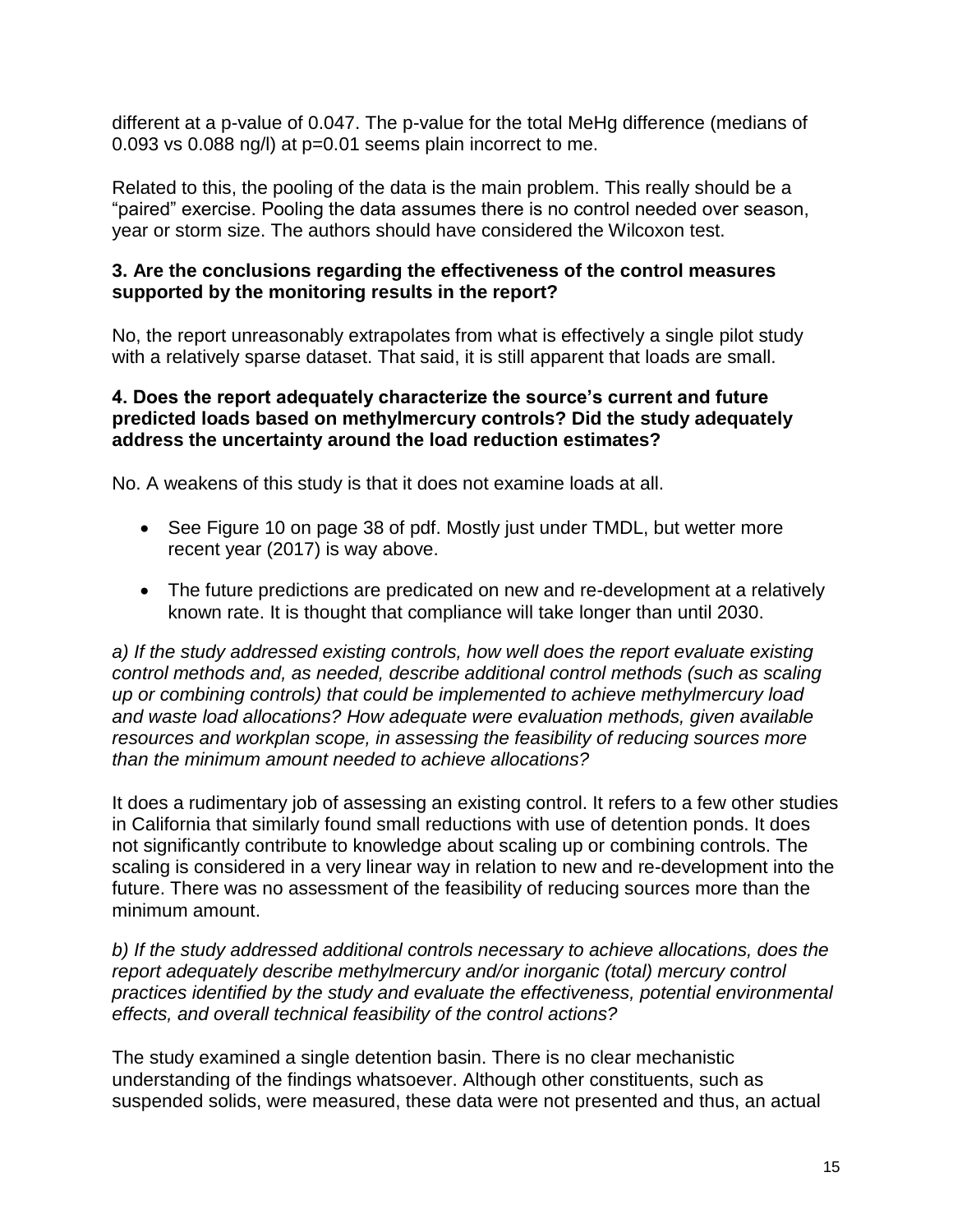test of the study's main hypothesis was not completed. Because of this, it is not possible from the study to scale findings elsewhere or to other low impact designs.

Potential environmental effects and overall technical feasibility were not explored. However, given the recommendation to continue with development as currently planned, technical feasibility does not seem to be an issue.

*c) If the control study results indicate that achieving a given methylmercury allocation is infeasible, does the report adequately provide detailed technical information on why full compliance is not achievable and what methylmercury load reductions are achievable?*

It is reasonably clear from the study that achieving the allocation during dry and/or near average rainfall years is probably feasible whereas it is not feasible during wet years.

The compliance scenario is explained in relation to new and redevelopment rates only. It is not overly clear why full compliance is or is not achievable, but the report does state it may not be likely to meet full compliance by 2030.

*d) Does the report adequately describe how the controls could be adapted over time as climatic and other conditions in the Delta change?*

No, this is not discussed or described in the report.

#### **5. Do you have comments on any other scientific issues related to this study or mercury/methylmercury source?**

It is accurate that at the time of this study and report, little was known about how detention basins handle MeHg. This was a particular void (at least at the time – see Strickman and Mitchell papers over last couple of years though) in the peer-reviewed scientific literature.

Many reports, including this one, refer to the very small overall loading by municipal separate storm sewer systems (MS4) agencies. TMDLs are likely to be met via existing and/or proposed low impact design and other stormwater best management practices.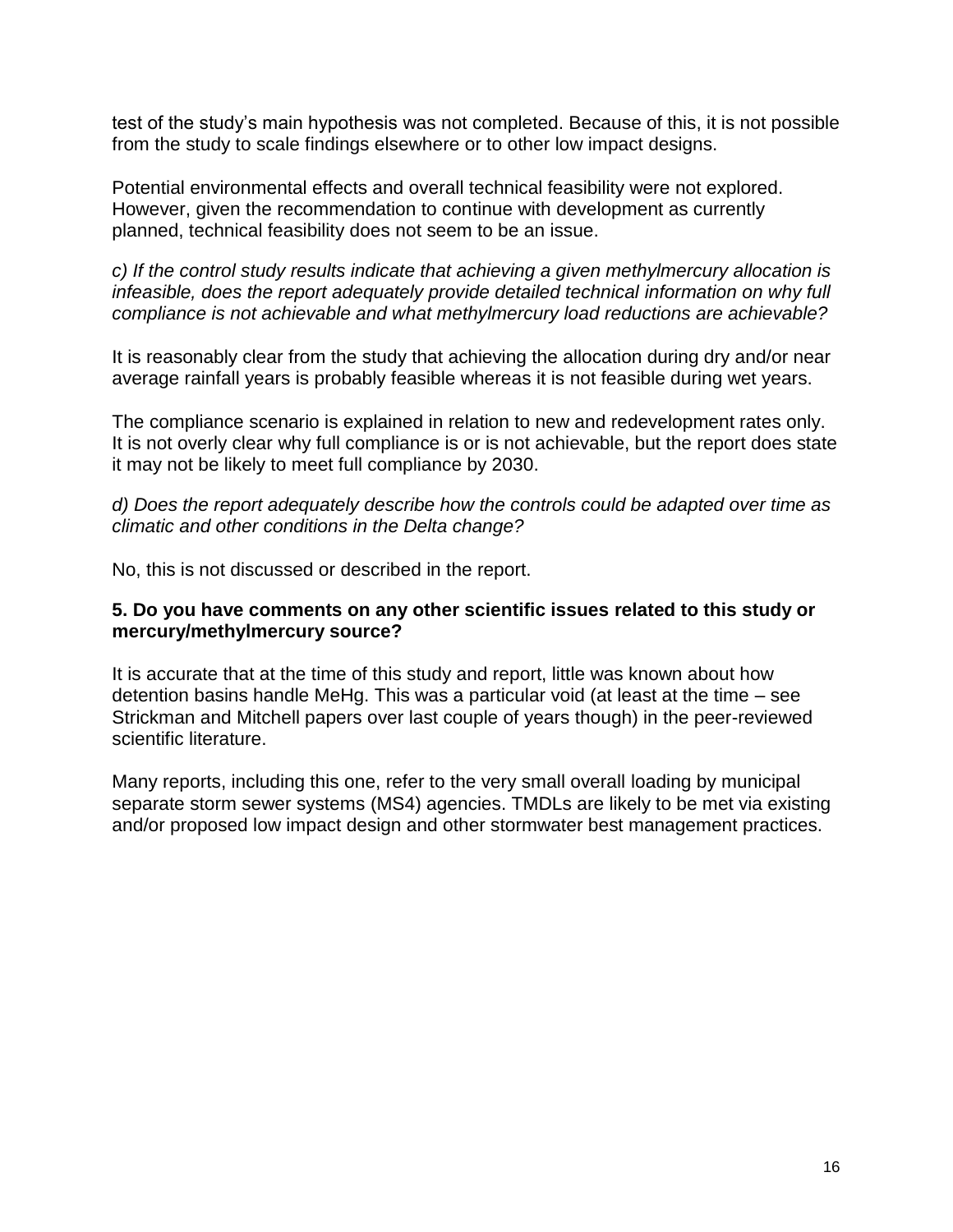<span id="page-16-0"></span>6.2. Sacramento Stormwater Quality Partnership (Urban Stormwater)

## **Overview**

This review of the Sacramento Stormwater Quality Partnership (SSQP) TMDL Phase I Implementation Study was completed in June 2019, based on review of the document itself, the April 2013 workplan for the Study, and a review of the "2010 Sacramento – San Joaquin Delta Estuary TMDL for Methylmercury". In addition, two prior contributing documents were consulted for details referred to in this Final Report – the SSQP 2015 MeHg TMDL Progress Report and the 2013 Report of Waste Discharge and Long-Term Effectiveness Assessment (ROWD).

The MeHg TMDL Phase I Implementation Study requires stormwater and wastewater dischargers in the Delta to determine if current waste load allocations (WLAs) are being met, to conduct pilot studies of management practices that could reduce MeHg loads, and to evaluate if new BMPs could reduce loads below WLAs by 2030. Entities regulated by the TMDL submitted workplans in 2013 that were approved by the Central Valley Water Board.

The Partnership represents a group of municipalities that together are permitted for urban stormwater runoff through a single MS4 permit. The regulated area is large, more than 180,000 acres, but only the roughly 5000 acres within Sacramento - San Joaquin River Delta are regulated under the MeHg TMDL.

After review and revision, the Partnership's 2013 workplan for BMP pilot studies focused on evaluation of Low Impact Development (LID) as the most promising control measure for current and future control of MeHg loading, primarily through volume reductions. This review panel was provided the revised work plan, but not the original draft, or the Technical Advisory Committee comments. The workplan (Study Objective) proposes to compare LID urban runoff quality and loading per acre to the non-LID runoff sites as paired samples, when possible. Specifically, the workplan calls for evaluation of runoff from and an existing LID redevelopment site (Sylvan Center) and a new retrofit project (The City Hall Green Parking lot study), both in the city of Citrus Heights.

Only the City Hall study was carried out. The report concluded that MeHg load was reduced by 85%, based on a study comparing one year before and one year after redevelopment. The data support the finding of significant reduction in MeHg load due to implementation of LID stormwater controls. However, issues in sampling and evaluation of only one year of data add significant error to this estimate. These error estimates were not evaluated and were not carried into modeling efforts for future loading after LID implementation. *As is, the report gives loading estimates without uncertainty; we suggest this be addressed and amended.* The TAC had similar comments on the 2015 Progress report on this study. In response, the Partnership acknowledged limitations to the Citrus Heights studies (mainly that they were conducted during a drought period) and the need to use those data "qualitatively" to estimate benefits of the current Stormwater Quality Design Manual for the SSQP. This statement should be carried forward into the main conclusion of the final report.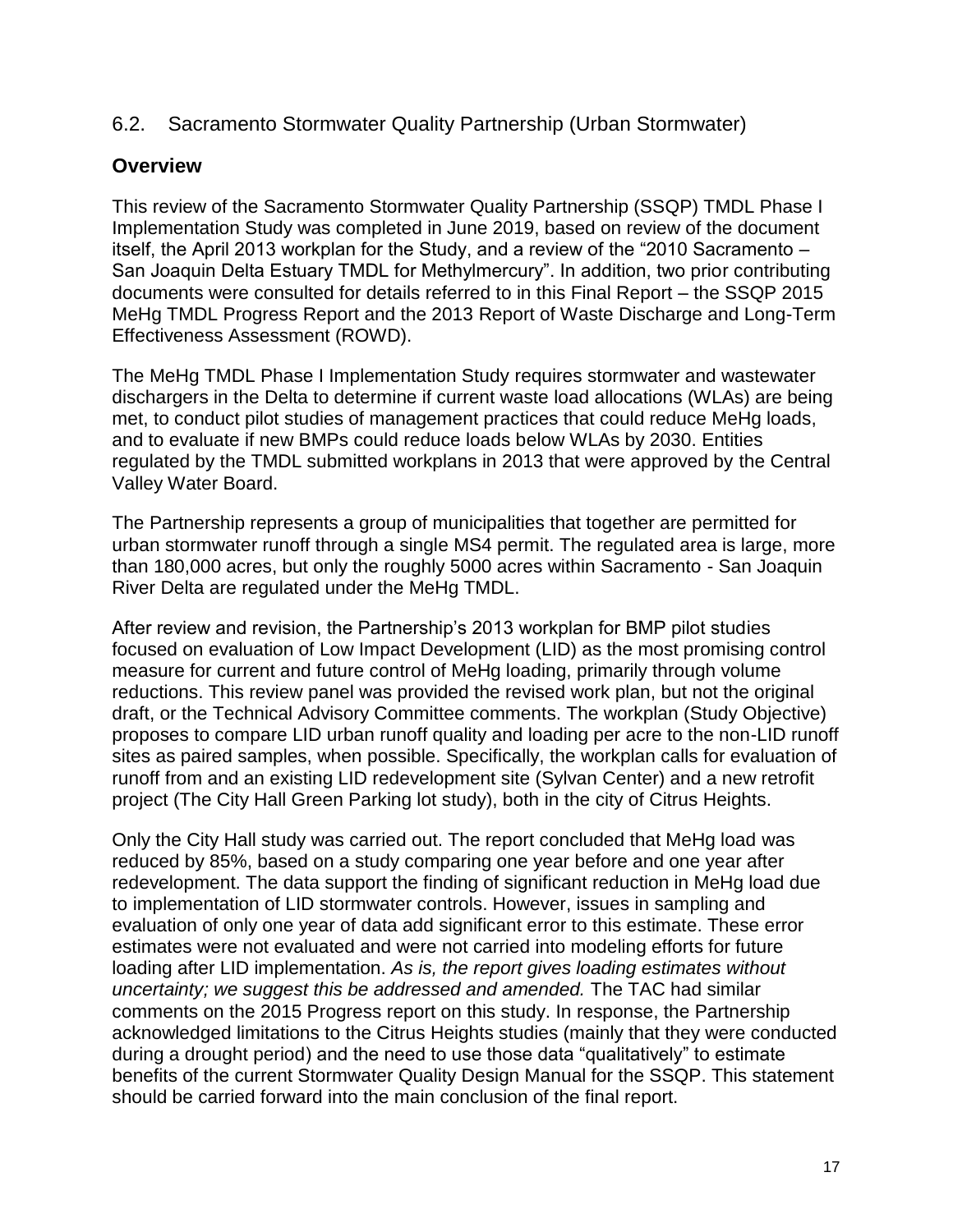Based on modeling presented in this report, and on past modeling efforts, the Partnership concludes that it currently meets the 2030 MeHg TMDL wasteload allocation, based on a five-year rolling average. Although there are several potential issues with the modeling and monitoring approaches, the data presented generally support that conclusion. However, if the estimate for MeHg concentrations in runoff from post-1996 developments is low (see more detailed review in the appendix), the Partnership may not be currently in compliance.

Results of the City Hall study were used to project future MeHg loads, based on the assumption that areas where LID is fully implemented would see 85% load reductions. There are no data to support the idea that results of the City Hall study – which covered just a few acres – are scalable to larger basins; or how the load reductions might change under different hydrologic conditions. So, while it is reasonable to predict that implementation of stormwater runoff controls will probably reduce MeHg loads over time, the quantitative estimates provided need to be tempered with some estimate of uncertainty. A caveat is the potential for MeHg production in LID features like swales and ponds that could produce MeHg. Data on those features remains very limited.

In the recommendations in Section 10 of the Report, the Partnership requests several modifications to Phase 2 of the Delta Methylmercury TMDL. Although the MeHg loading from Sacramento area stormwater is a small portion of total loads to the Delta, the contribution to local rivers is more substantial, and should not be neglected in terms of monitoring and compliance. This was noted in a prior report "Urban area input loads increase the downstream concentration of methylmercury in the American River when compared with loads upstream of the urban area."

Nevertheless, since the contribution of the SSQP to the entire Delta MeHg load is tiny, the cost-effectiveness of new studies directed specifically at MeHg load reduction in urban stormwater is questionable. As long as LID controls are moving forward under other regulations, there is probably no reason to implement additional specific BMP controls for MeHg. However, continued monitoring of both total Hg and MeHg in SSQP outfalls and receiving waters is critical to evaluating loads to the Delta over time, assuring compliance, and providing information on how LID implementation in the area over time affects MeHg load. Modifications to the current monitoring program could improve the usefulness of the data.

## **Detailed review by study section**

## *Control Measure Study: Citrus Heights Green Parking Lot LID project*

This review section focuses on the pilot study conducted on how Low Impact Development (LID) affects MeHg loading. The workplan study design called for a comparison of MeHg concentrations and loads at two test sites with LID and non-LID runoff. The two monitoring studies were 1) a retrofit and expansion of a parking lot at the City of Citrus Heights Police Station and 2) the nearby Sylvan Center redevelopment LID site along with an adjacent non-LID development**.** This report did not present sampling details or the raw data from this study, but it was available online in a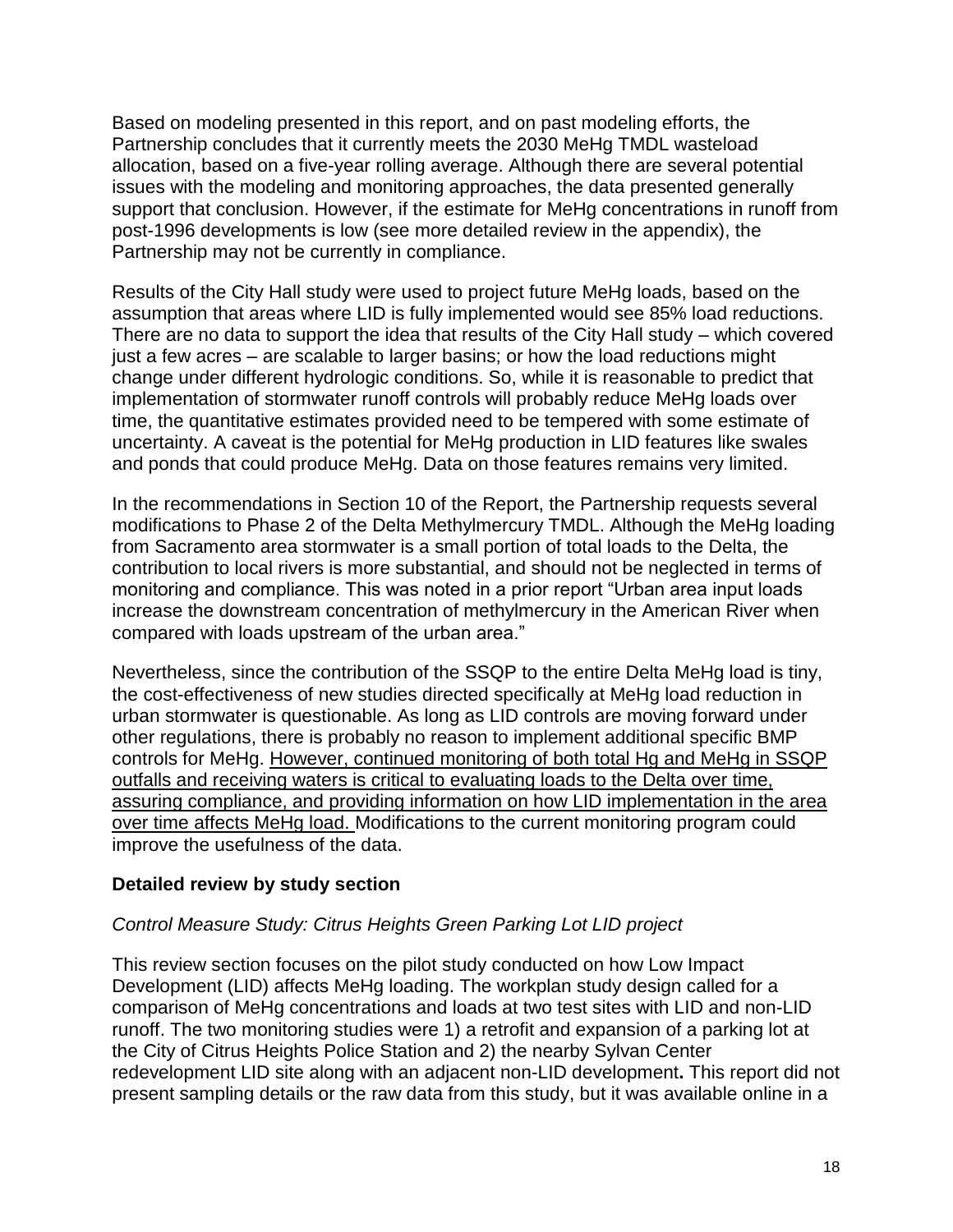2015 Progress Report. It was not possible to evaluate the main conclusion that the LID projects reduced MeHg load by 85% without digging into study details in the progress report.

After examining the study details in the progress report, we agree that the study supported the idea that LID features in the City Hall complex resulted in reduced MeHg in runoff, driven by reduced flows and by reduced concentrations in runoff. However, the finding of 85% reduction should be tempered, since there is a tremendous amount of uncertainty surrounding this value in this small and challenging study. In using the data in modeling and scale-up to the entire SSQP regulated area, some estimate of error/variability in LID-driven reduction in MeHg should be incorporated.

## *Changes from workplan*

These are the study objectives from the original workplan, with short notes on changes and completion.

- Monitor urban runoff conditions at representative non-LID developments (prior to redevelopments) and two LID redevelopments.
	- a. Only completed before and after LID redevelopment at one site (City Hall).
	- b. No direct comparison of LID and non-LID site in the same time frame (planned for Sylvan Center)
- Accurately measure the volume of urban runoff exported (discharge to storm drain inlets) from the study sites
	- a. Discharge measurements before LID installation at City Hall were not useable, discharge measurements in year 2 (after LID installation) were.
	- b. No discharge measurements were made at the Sylvan Center site.
- Collect methylmercury and supporting water quality samples to accurately measure the concentration of urban runoff exported from the study sites, and
	- a. MeHg measurements were made before LID installation at City Hall
	- b. Effectively no MeHg measurements were made at the Sylvan Center site.
- Quantify differences in per acre loading from LID and non-LID sites.
	- a. Significant reduction in MeHg loading after LID installation at City Hall were observed. No reduction data were obtained from the second site in the workplan.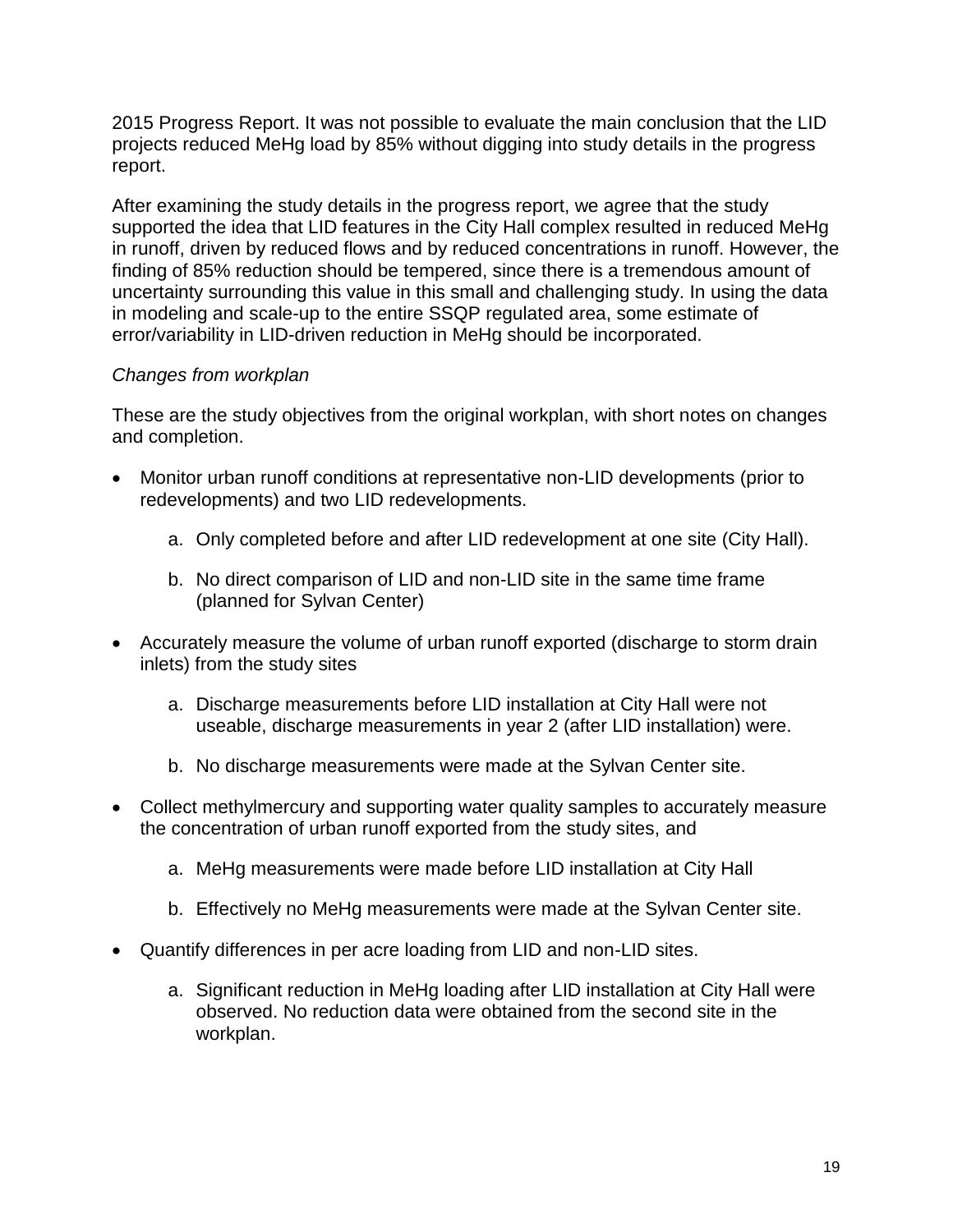b. The error in estimating MeHg reduction due to LID installation from the single completed study is high, and was not captured in the final report, or in modeling MeHg in stormwater for the entire regulated SSQP basin.

## *Details of the study*

The workplan called for paired runoff sampling before and after LID installation at the City Hall site, as well as paired with and without-LID sampling at the Sylvan Center site. Much less sampling was conducted than planned, with effectively no useful sampling at the Sylvan Center or its adjacent non-LID control area.

Unfortunately, the Sylvan Center site was only sampled once in year 1 and once in year 2.

The high density of LID features meant that off-site stormwater flows almost never occurred. It was not clear why the adjacent non-LID watershed was not sampled to plan. The fact that no flow occurred in the Sylvan Center complex supports the idea that LID can reduce stormwater flows, but without paired data from before or from a control watershed, this cannot be quantified. However, there is a growing amount of worldwide data on LID that could be applied to modeling the impact of LID on flows in the SSQP watershed.

Only the City Hall study can be used to evaluate the effect of LID on MeHg concentrations in runoff. The design of the study included V-notch weirs on all 3 monitoring sites, but there were problems with flow and depth sensors (drift in pressure sensors, problems with an acoustic Doppler velocity sensor). Weirs worked best combined with bubble level sensors. The study found a drop in MeHg concentration in runoff between year 1 and 2 (pre and post LID installation). Based on the observed drop in concentration, the SSQP estimated an 85% reduction in MeHg stormwater load. They did not provide any estimate of the error around that value, either based on this study, or through comparison with other studies.

Data from the progress report were downloaded into a spreadsheet for analysis and evaluation as part of our evaluation. Overall, a decline in MeHg concentration between the years was evident, but there were a variety of issues that introduce significant error into the MeHg reduction estimate. For example, although roughly the same number of storm events was sampled each year, the number of total samples collected in year 1 was small overall (~10) and compared to year two (when several types of samplers were compared for certain storm events). Further, each of the three sampling sites was not sampled for each event (it was not clear if they did not flow or if they simply were not sampled). The sample timing (within the wet season) was different between years, with year 1 sampling starting later in the wet season. These sampling biases make the amount of MeHg reduction less certain.

Total Hg and MeHg concentrations commonly change across the hydrograph of a storm event (e.g. Eckley and Branfireun 2008). While sampling was targeted to the "estimated period of peak runoff," hydrographs for each event were not presented, nor were the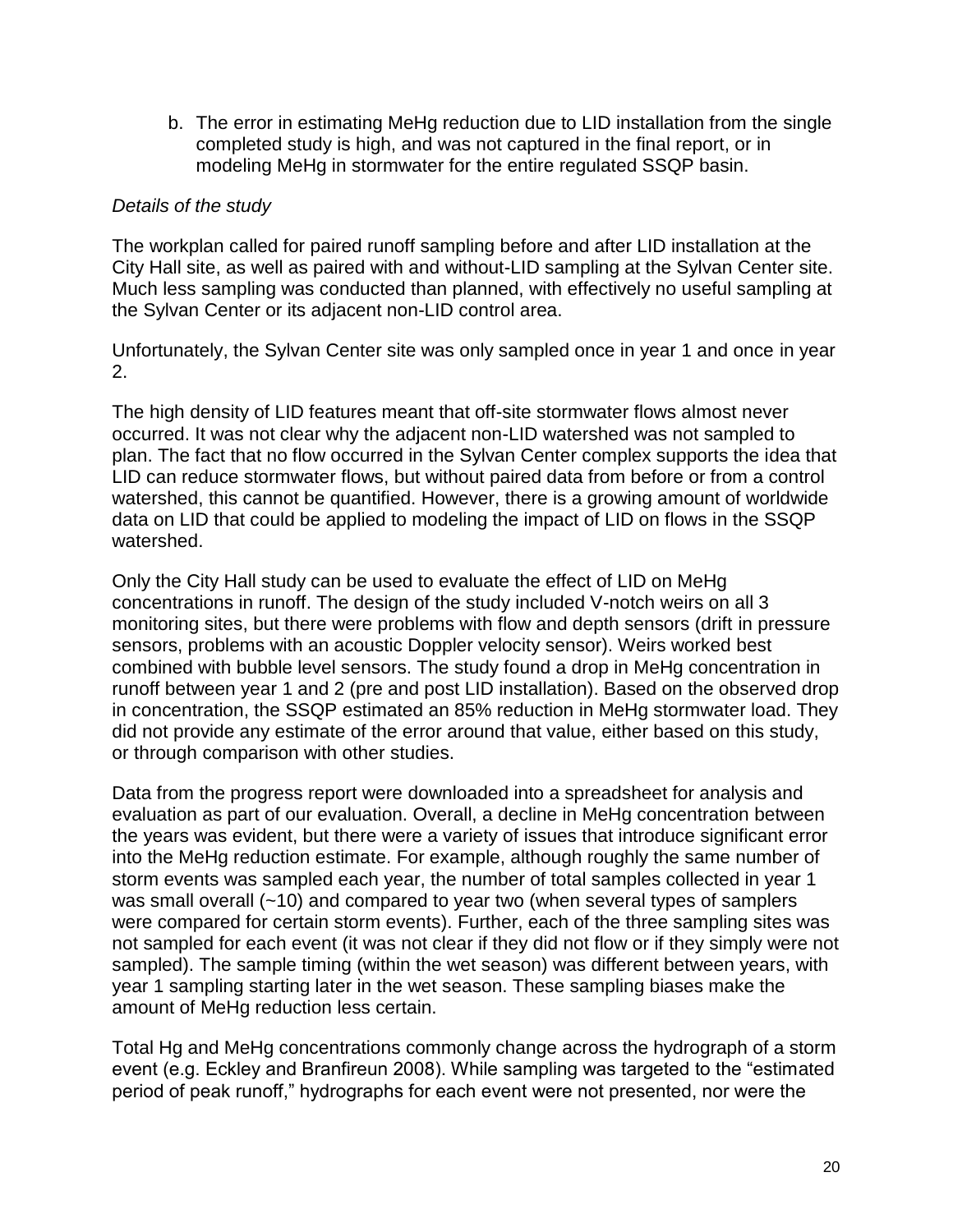sampling times within the hydrograph given. There is a window of sampling times in Table 9 (progress report appendix), but not where these windows fit in the hydrograph, or when sampling was conducted within the window. Potential differences in sampling time along the storm hydrograph could introduces significant variability in the MeHg values collected.

For the City Hall data, plots of discharge vs. precipitation were constructed (which highlight problems in discharge measurements at site PL1), as well as plots of discharge vs TSS. There was a surprisingly weak relationship between THg and TSS, and no relationship with MeHg, both of which are expected based on other runoff and stream studies, including the urban runoff and urban tributaries data from this study (Fig 3 in the Final Report). Unfortunately, TSS was not collected at every sampling point; nor was turbidity measured routinely, or any correlation examined between TSS and turbidity. These issues highlight the difficulties in sampling in urban environments and potential problems in the data collected. While these issues do not invalidate the finding of Hg and MeHg reduction through LID, it does mean that the finding of "85% reduction in MeHg concentration" should be viewed with appropriate associated error when extrapolated to the entire watershed.

## *Quality Assurance and Quality Control*

Importantly, the MeHg concentrations being measured in this study are very low, and often within an order of magnitude of method detection limits. This makes accurate assessment of MeHg concentrations in runoff challenging. The variability in MeHg concentration measured during each event is clearly high. Duplicate samples were taken occasionally across the study; additionally, multiple types of sampling approaches were sometimes compared (especially in year 2). In comparing all the samples taken at each site for each event, this yielded an average relative percent difference of roughly 40% for MeHg for each sampling event. This evaluation of the spread of the data is critical to constructing models for stormwater reduction and should be explicitly built into the reporting and models in this report.

Although blanks were not collected with each sampling, about half of the events had a field blank, and they were routinely near or below the analytical detection limit for MeHg.

We need to comment that we are puzzled by the lack of separation of filterable and particulate MeHg – and especially total Hg - in samples as part of the TMDL requirements. It is challenging to accurately sample solids in a flowing stream and through a hydrograph. Measuring whole water samples introduces much error due to variability in particle sampling. TSS and Hg/MeHg concentrations are often related (for any given watershed or sampling site), and TSS or turbidity is much easier to measure than Hg/MeHg. The data sets would be stronger and more informative if particulate Hg and MeHg were measured explicitly and built into a loading budget using relationships between TSS and Hg/MeHg and TSS and flow. Particulate vs filterable data would also provide so much more information on source and solution for both Hg and MeHg – e.g. does the focus need to be on reducing particulates? Or reducing filterable MeHg?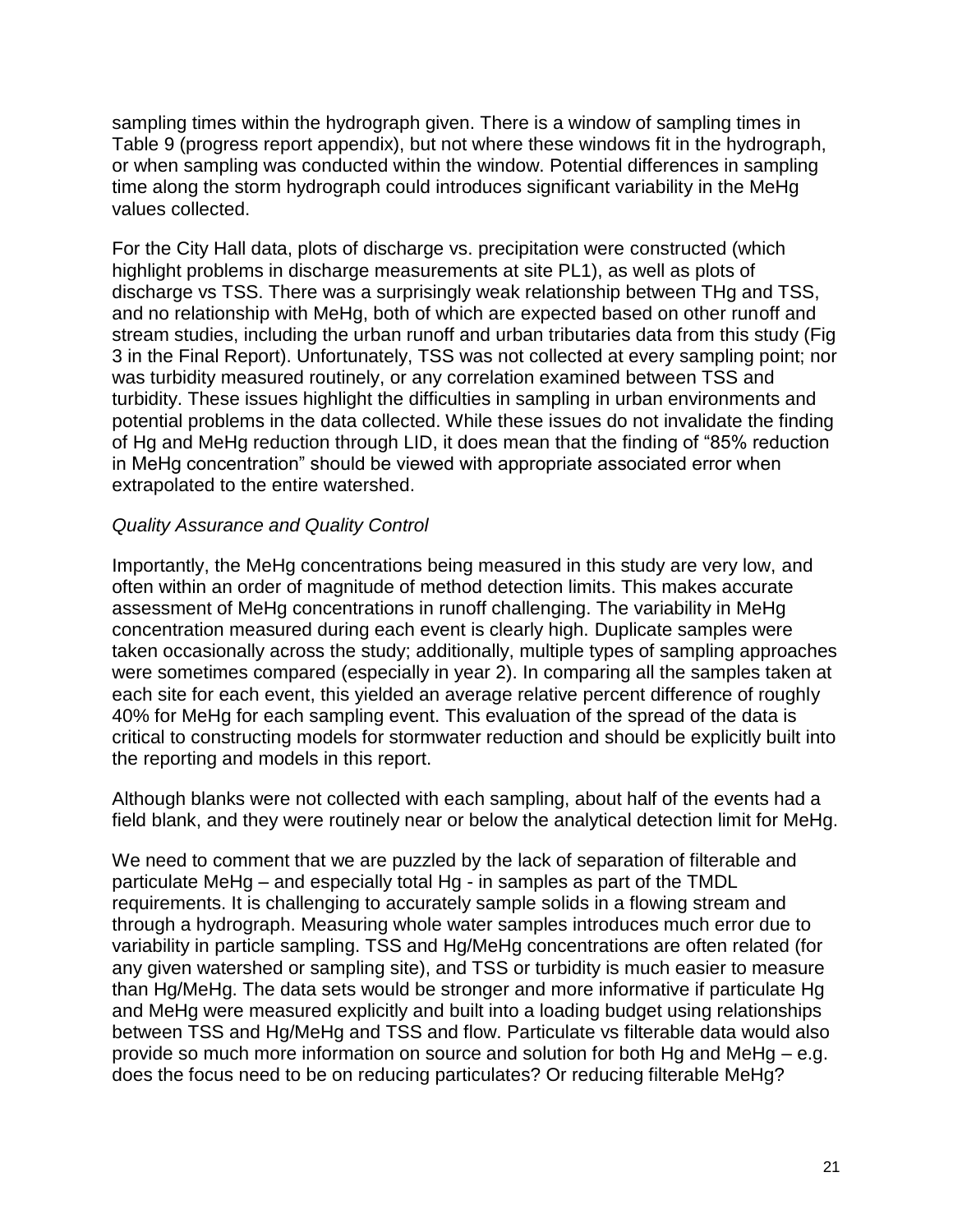## *Statistical analysis.*

Statistical modeling in the report could have been more thorough. A more in-depth evaluation of the data did not change the Partnership's general conclusions but can provide an estimate of the error associated with the calculated reduction in Hg and MeHg through the studied LID setting. The MeHg data for City Hall were not normally distributed but had apparently been evaluated in the report as if they were. In reevaluating the MeHg data using log transformed data to normalize, there was still a significant difference between year 1 and 2 MeHg concentrations. However, there were only about 10 data points in the first year to evaluate (vs. 40 in year 2). Because sampling was not even among sites or sampling types, we included the potential effects of site and sampling type in a standard least squares model, but neither were significant. Using least square means on transformed values, the MeHg difference between years was about an 80% decline. However, the standard error on the estimate of MeHg concentration in year 2 was 25%. That represents a minimum estimate of the error in MeHg reduction. We also found significant differences in total Hg between years 1 and 2. Using least square means on transformed values, the difference was about a 50% decline, but the standard error on the estimate of total Hg concentration in year 2 was 35%.

The report states (p.17) that the City Hall LID study demonstrated a decrease in runoff coefficient from 0.71 (based on modeling) to 0.45 (measured). More data is necessary to support this for the LID study. We evaluated the discharge and precipitation data provided for PL2 (the only site with sufficient discharge data to do so) and found no significant difference in the discharge vs rain curve between years using ANCOVA.

## *Completeness of study objectives and ability to test hypotheses*

The main hypothesis for the LID study was: "On a load per area basis, LID features reduce methylmercury discharged to the MS4 and receiving waters, in comparison with non-LID urban areas." The study design called for two tests of this idea (City Hall and Sylvan Center). Only the before/after City Hall test was accomplished, and no data were collected for the Sylvan center (either with or without LID sites). Ideally a before-aftercontrol-impact (BACI) study would have been completed, by using City Hall for before and after, and the urban non-LID area adjacent to the Sylvan Center for the control. That design allows comparison with control under the same hydrologic conditions, which was not accomplished. The ability to test the main hypothesis was weakened by changes to the sampling design. In the end, the before/after study provided some assurance that LID features reduced MeHg in stormwater, but only for one location, and with a high amount of associated variability in the final estimate of reduction.

*Potential environmental effects of control methods evaluated.* 

The TAC requested that the report include this, but we did not see any discussion of this.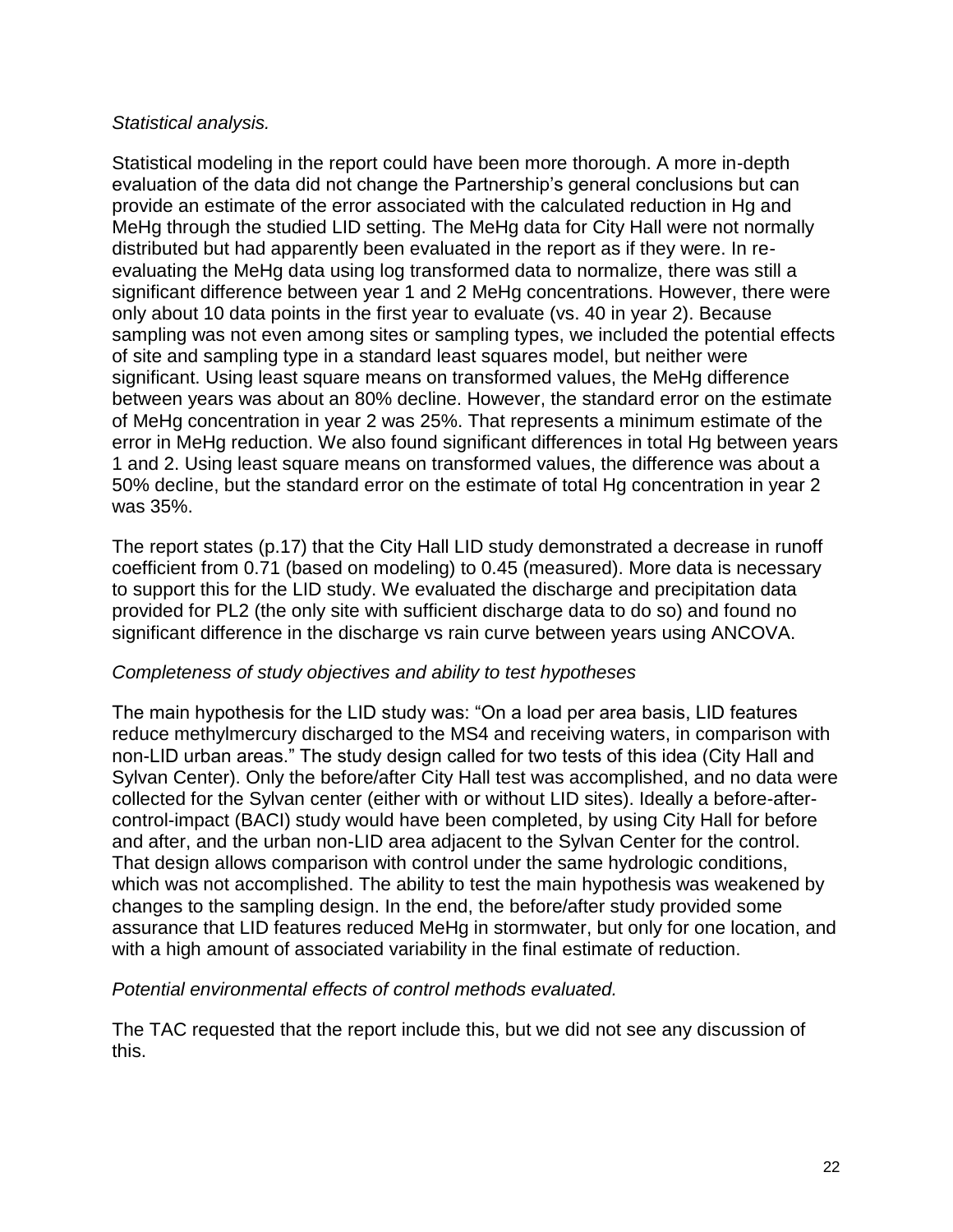## *Ability to test study hypothesis*

H1: On a load per area basis, LID features reduce methylmercury discharged to the MS4 and receiving waters, in comparison with non-LID urban areas.

For the single study site tested, the data and analysis presented support a statistically defensible reduction in MeHg discharge due to LID installation. However, the magnitude of the decline has high associated error. The study did not provide the ability to estimate LID reductions under hydrologic conditions outside those of the study year, nor a way to scale the findings from the small study site to larger areas.

## **Recommendations**

In their review of the 2015 progress report, the TAC asked for additional data collection to "confirm findings and address identified data gaps." The final report from the SSQP states that this follow-up would be outside the requirements of the Phase I TMDL and is not being pursued. Since the original LID pilot study was not fully implemented, one could argue that completing it with additional data collection would not be outside the scope of the Phase I TMDL. We agree with the TAC and the SSQP that the amount of data being used to evaluate the impact of LID on MeHg flux is low and would benefit from evaluation at more sites and under additional hydrologic conditions. The 2007 NPDES order also requires that the "Permittees consider including monitoring in the design of future BMP studies to estimate the extent to which existing and new BMPs reduce total mercury transport and reduce and/or increase methylmercury discharges."

**Final recommendation: Continue monitoring of Hg and MeHg in future BMP/LID studies. In designing Hg/MeHg/TSS sampling programs, evaluate how fluxes change across storm hydrographs, take care to representatively sample TSS across storms and flow, and increase sampling frequency to better test hypotheses and evaluate variability.**

## **Results from other studies of MeHg removal efficacy**

In addition to the Citrus Heights LID studies approved in the workplan, this report also includes an overview of the results of a prior SSWP study of MeHg removal effectiveness in a wet detention basin (North Natomas) in Sacramento. More details of this study were available in the 2013 ROWD. Using North Natomas Basin 4 inlet and outlet samples, the study showed significant solids (~75%), and total Hg removal, but no MeHg removal. If particulate MeHg is an important part of stormwater MeHg loads, as shown elsewhere in the Final Report, this suggests there is a source of MeHg in the detention pond to balance the probable trapping of particulate MeHg. As study by Stickman and Mitchell (2017) demonstrated MeHg production in stormwater ponds, but found overall that ponds trapped Hg and produced relatively little MeHg. A better evaluation might be the examination of concentrations in the pond itself over time between storms. The outflow from this pond is the long-term urban stormwater monitoring site for post-1996 development. A note on p8 of the workplan suggests that prior studies may have observed MeHg production or export in wet detention basins, but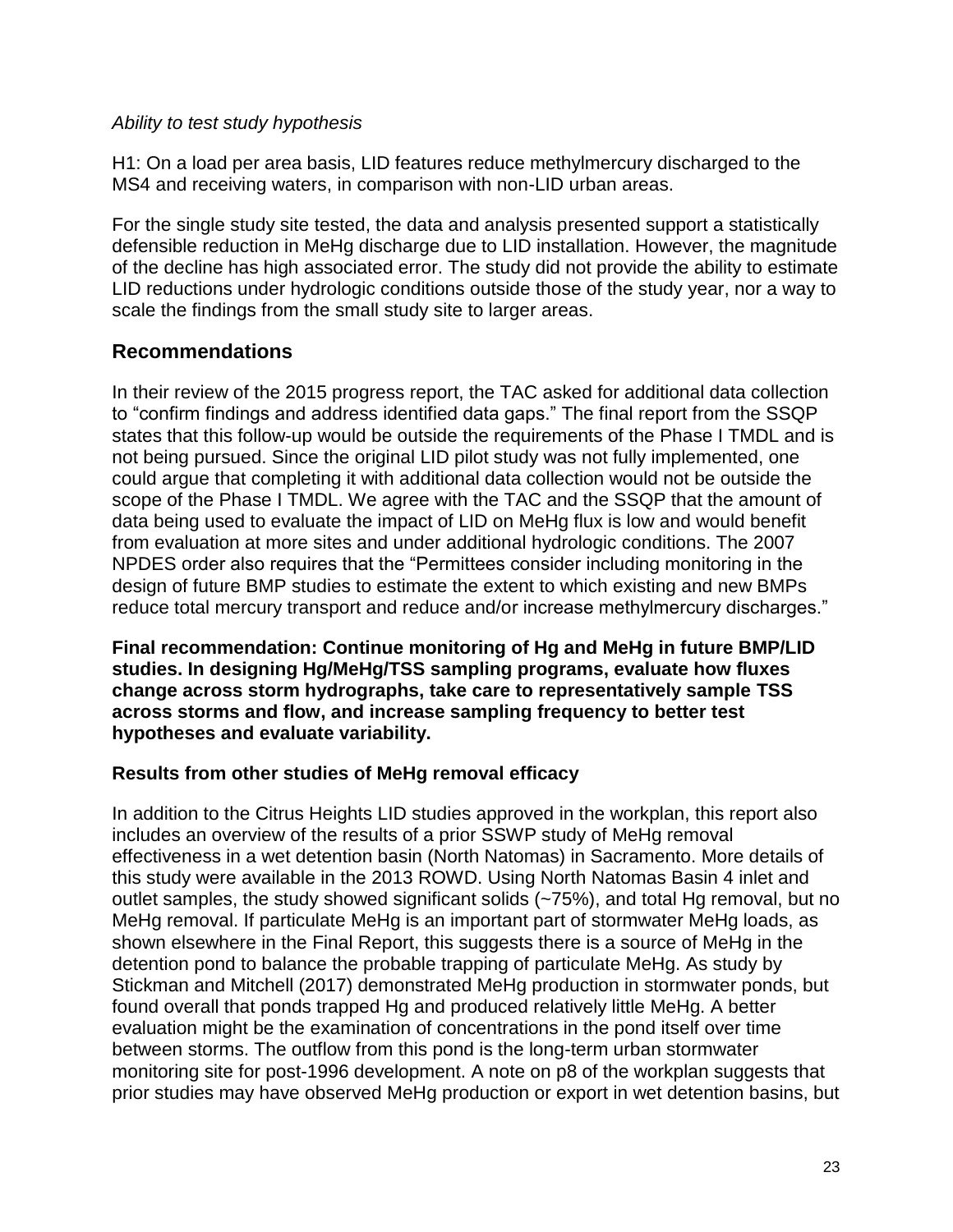this was not followed up in the TMDL Phase I work plan. Overall the data in hand suggest that wet detention ponds may not be a solution for MeHg reduction.

Additionally, as required by the workplan, the report reviews MeHg control studies done by other Delta jurisdictions, specifically a LID study in Contra Costa, and an evaluation of dry detention basin (the "ABS basin") in Stockton. In Contra Costa, bioinfiltration cells built with an underdrain were studied. One of the two cells showed very significant increases in MeHg concentrations. Without having reviewed that report, some possibilities come to mind, including MeHg production in saturated soils and washout as water moves through them. Evaluation of factors that enhance MeHg efflux from bioretention cells might bear more scrutiny so they could be avoided if possible during siting and construction. Although the ABC basin study reported a small decline in both Hg and MeHg from inlet to outlet during storm events, other reviewers questioned how data were analyzed in that study.

## *Ability to test study hypothesis*

The above studies provide weak support at best for the idea that two specific LID features - wet and dry detention basins - reduce MeHg loads. The bioinfiltration cell study suggests that these features could increase MeHg loads under certain design and flow conditions.

## **SSQP Long-term monitoring for Hg and MeHg**

The SSQP conducts routine monitoring for MeHg, THg, and other constituents at 3 urban runoff sites, and 4 urban tributaries as part of the "Discharge Characterization Program" (DCP). Low-level Hg monitoring began in 1996 and MeHg monitoring in 2002. The effectiveness of mid-1900's stormwater control measures on MeHg concentration, and overall compliance with the TMDL WLA were assessed using these monitoring data. The impact of the newer LID measures was assessed with the City Hall study (as LID is only required starting this year) and therefore cannot be evaluated with long-term monitoring data.

We could not ascertain the quality of the monitoring data since QA/QC information was not provided in this report (and was not readily available online).

The sampling design for Hg and MeHg was not provided. Data from 1996-2018 were presented in Fig 1 and several tables in Appendix C. It would be helpful to provide information on the sampling program for the outside reader (or a link to that information). The number of data points collected over the monitoring period (~30-40 MeHg for each site over ~20 years) seemed small (<2 per year on average). At what frequency are samples collected, and what drives that sampling pattern (rain? or dates in sampling plan)? Are they grabs or flow-weighted composites? Are the data presented in Figure 1 individual data points or averages? Critically, was sampling done to ensure even sampling of particles across time and space? Would they adequately represent the suspended solids load that might occur during high flows? Clearly, we are unable to evaluate the veracity of the data without these methodological details.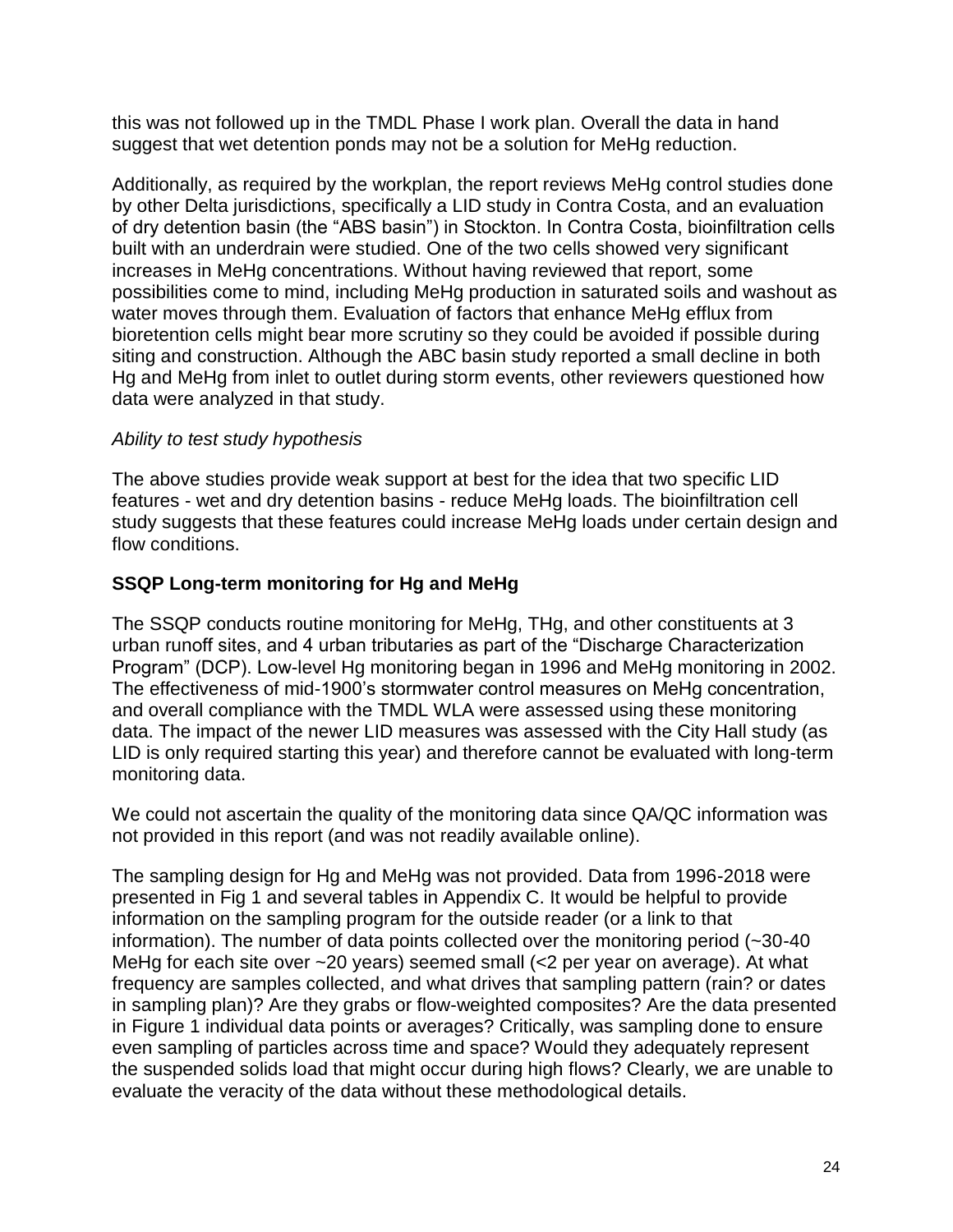Figure 3 showed the relationship between MeHg and TSS, suggesting that a large fraction of MeHg in stormwater is particulate. Otherwise, I was not sure what these data were used for. The relationships were mostly driven by differences among sampling sites (watersheds), and at least for the top graph, the data were not normally distributed (so a linear regression is not appropriate). We noticed a switch from SCC to TSS in the monitoring data at some point in the past, and also noticed that TSS is not always collected along with Hg/MeHg samples (Table 1, Appendix C). Was a comparison of SCC to TSS methods made so that those data could be evaluated together over the long term (with a conversion coefficient if needed)? Concomitant TSS sampling provides important information on Hg and MeHg sources and control. The table captions for data tables in Appendix C should provide more information - period of collection, methods used, criteria for sample collection, etc.

The Final Report concluded that stormwater MeHg concentrations are lower in more recently developed parts of the regulated area, but otherwise the same across mixed land use categories. This finding is based on differences in average MeHg concentration between just one urban stormwater monitoring station (North Natomas) in a more recently developed area (post 1996 development), compared to two monitoring sites draining older areas of the city (Fig. 4). The report did not present any analysis of other factors that might have influenced differences in MeHg among these three sites/drainages. Supporting information for this conclusion is apparently in the 2013 ROWD but we could not find the appendices with the detail of the analysis online. Section 6.2 of the Final Report refers to a stepwise ANOVA that was performed to separate effects of other factors, like rainfall amount and duration, and antecedent conditions, but this analysis did not include land use as far as we were able to ascertain.

One potential concern is the location of each sampling site along the stormwater flow path. Stormwater runoff sampling is challenging (flashy, vandalized equipment, difficult to access, etc.), but the choice of sampling locations can dramatically impact results. For example, collections downstream of a detention pond could result in much lower TSS and contaminant concentrations. The North Natomas collection site is at the outflow of a wet detention basin, which has shown demonstrated reductions in TSS. The Strong Ranch site is apparently in a channel. Could the North Natomas collection on the outflow of a detention pond be the cause of lower particulate Hg and MeHg at that site, rather than the LID features of newer development in the drainage? *Therefore, the data and analysis presented are not sufficient to support the conclusion that stormwater MeHg concentrations are lower in areas of post-1996 development.* The conclusion that MeHg concentrations are lower in North Natomas than the other two urban runoff sites is supported by the data presented, but the conclusion that this is due to differences in development age is not. Perhaps the supporting data are in other documents, but this report should provide enough information for the reader to assess the finding.

Page 10: "No sources with significantly elevated methylmercury concentrations within the Partnership area have been identified during the last fifteen years of characterization monitoring." This statement should be tempered. This statement is based on the existing stormwater monitoring program; which only covers a few sites,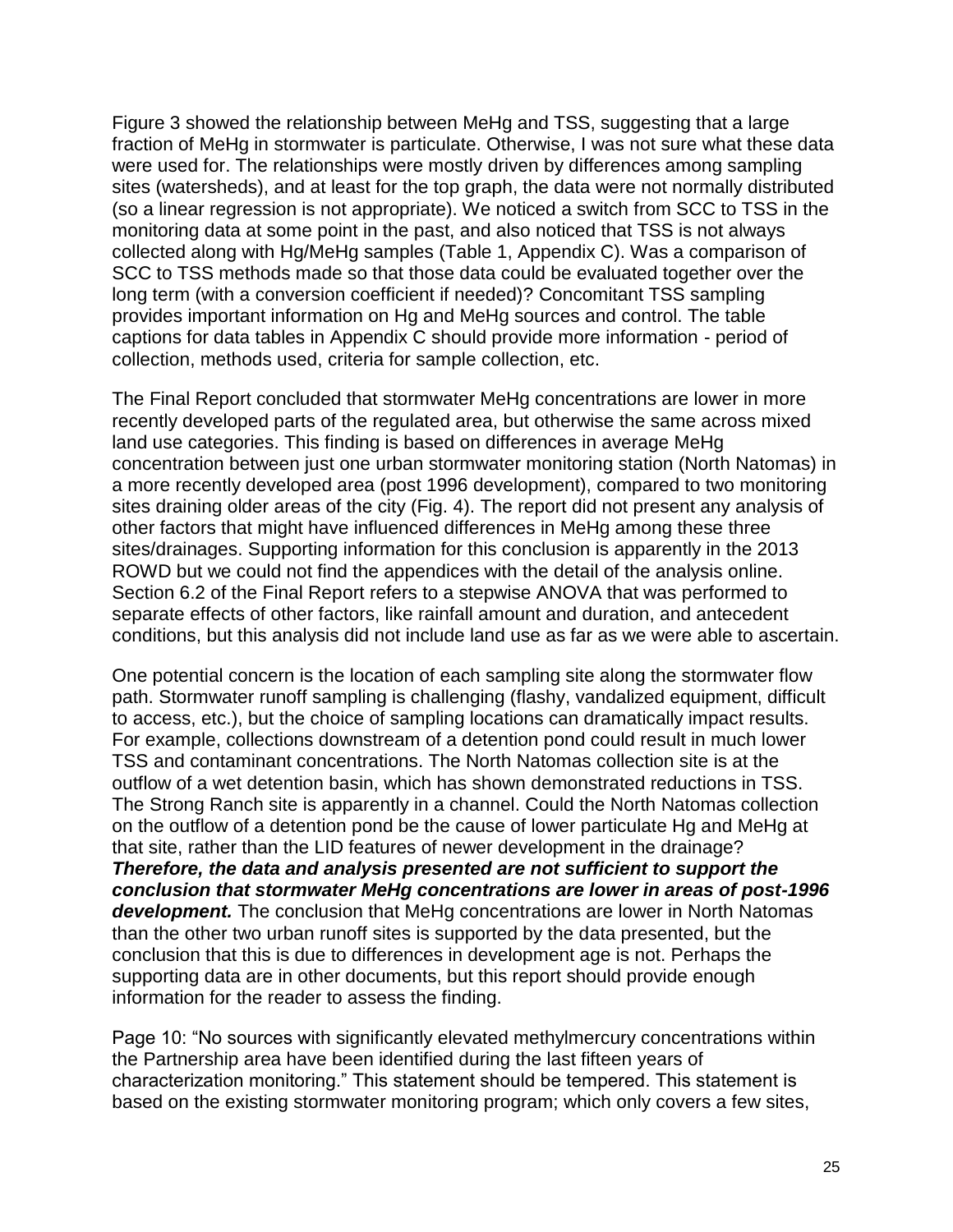certainly not every potential source of MeHg in the SSQP watershed area. The 2013 ROWD noted that American River MeHg concentrations increased during transit through the urban area.

In the recommendations section (and in prior documents like the ROWD), the Partnership has asked to reduce or discontinue toxicity monitoring. In the ROWD, the Partnership asked to "Reduce the frequency of discrete monitoring events for urban discharge and urban tributaries. Monitoring efforts over the last 20 years have effectively characterized the water quality associated with the urban watershed… Because the occurrence of pollutants in our urban discharge is well understood, continuation of relatively frequent monitoring is no longer necessary." We agree with the sentiment that the number of sample sites and frequency of sampling for Hg/MeHg has not been sufficient to evaluate the impact of land use or specific BMPs. But stopping monitoring is not the answer. How would one ensure compliance or find new problems otherwise? How would one effectively demonstrate the effect of expensive new LID requirements without monitoring discharge?

The concentrations of total Hg in the SSQP stormwaters are often quite high, often above 100 ng/L. Reduction in Hg loads would be one of the best ways to reduce MeHg production. It is surprising that TMDL Phase I studies did not focus more on inorganic Hg reduction approaches. Given the high Hg concentrations, and the MeHg impairment in Delta waters, it is important to continue Hg and MeHg monitoring, perhaps with a reevaluation of sample collection design that would better address specific questions about potential controls. Low frequency collection and high associated variability make analysis of the long-term data challenging. Without seeing the existing sampling design, it is difficult to make specific recommendations. We would also think that the NPDES MS4 permit would continue to require monitoring for toxics that create impairments. In DMCP TAC Progress Report Comments, they asked for an evaluation of multiple/alternative methods of monitoring for estimating loads, including ways to improve load calculations. We also think it would be worthwhile to revisit the monitoring strategy. The Central Valley Water Board requires an annual monitoring plan and report; next year's sampling plan might consider some of the above issues. See McKee et al. (2017) for additional ideas. Raw monitoring data should be made publicly available if they are not already.

## **Modeling current and future compliance with WLA**

## *Did modeling efforts fulfill the workplan?*

The workplan calls for these actions with regard to modeling MeHg loads*:*

- Update Watershed Treatment Model to consider methylmercury, new study information, and already implemented control strategies;
- Develop implementation scenarios of evaluated control strategies to determine the required control strategies to comply with the WLA;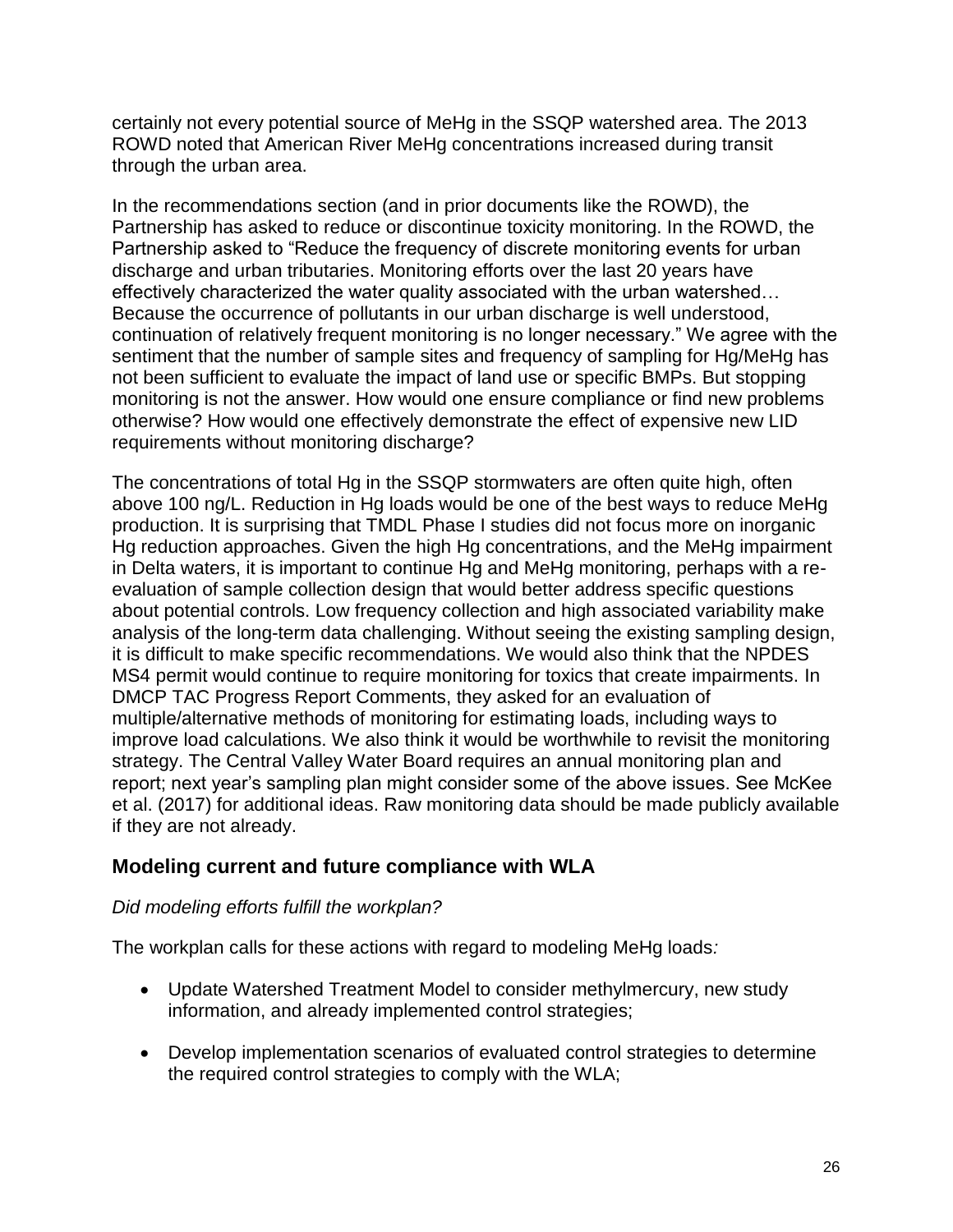- Develop achievable implementation schedules and cost estimates for the required control strategies based on expected rates of redevelopment within the TMDL urban area; and
- Prepare an evaluation of the overall feasibility of complying with the WLA.

Based on modeling presented in this report, and on past modeling efforts, the Partnership concludes that it currently meets the 2030 MeHg TMDL wasteload allocation, based on a five-year rolling average. Although there are several potential issues with the modeling and monitoring approaches, the data presented generally support that conclusion. However, if estimates for MeHg concentrations in runoff from post-1996 developments are low, the Partnership may not actually be in compliance. The report also makes the point that the Partnership is currently under the allocated annual load depending on what time period defines a "year" (Figs 5 and 6) – all of this is a function of when rainfall happens across year. Given the increasing variability of precipitation amount and timing, we think it is reasonable to regulate loads for the Partnership as the 5-year running average.

Several modeling efforts to characterize Hg and MeHg loads from the Partnership TMDL area have been made to date. The NPDES MS4 General Permit (2016) requires this, as well as development of water quality milestones toward compliance if needed. MeHg load modeling was done as part of the 2013 ROWD, for the entire SSQP NPDES permitted area. This report updates that modeling to predict future loads, using the results of the LID study.

## *Modeling MeHg concentrations in runoff.*

The 2010 TMDL baseline MeHg load was calculated based on the assumption that the average MeHg in runoff for the Partnership's area is 0.24 ng/L, across all land uses, yielding a baseline MeHg load of 1.8 g/y. The TMDL has a target concentration of 0.13 ng MeHg/L in runoff. A 44% reduction to 1.0 g/y is required by 2030.

Runoff concentrations for the model were calculated from monitoring data, using regression analyses to calculate the impact of several factors. The factors identified as important for MeHg were land use development age, antecedent conditions, and event storm parameters. The Natomas basin data was used to represent areas developed since 1996. Please see previous concerns above, specifically whether siting the sampling location downstream from a detention pond could have caused the observed reduction in MeHg concentrations relative to sampling sites draining pre-1996 areas.

*How much impact on load estimate would an underestimated runoff concentration in post -1996 developments areas have?* Post -1996 development represents only ~15% of the jurisdictional runoff area. The median MeHg concentrations at the urban runoff monitoring site with the highest concentration was 0.49 ng/L compared to 0.14 from Natomas. In the worst case scenario, if 0.49 ng/L was applied to new development areas, the MeHg load from those areas would be 3.5X higher; resulting in a 50% increase in load estimate for the entire regulated area.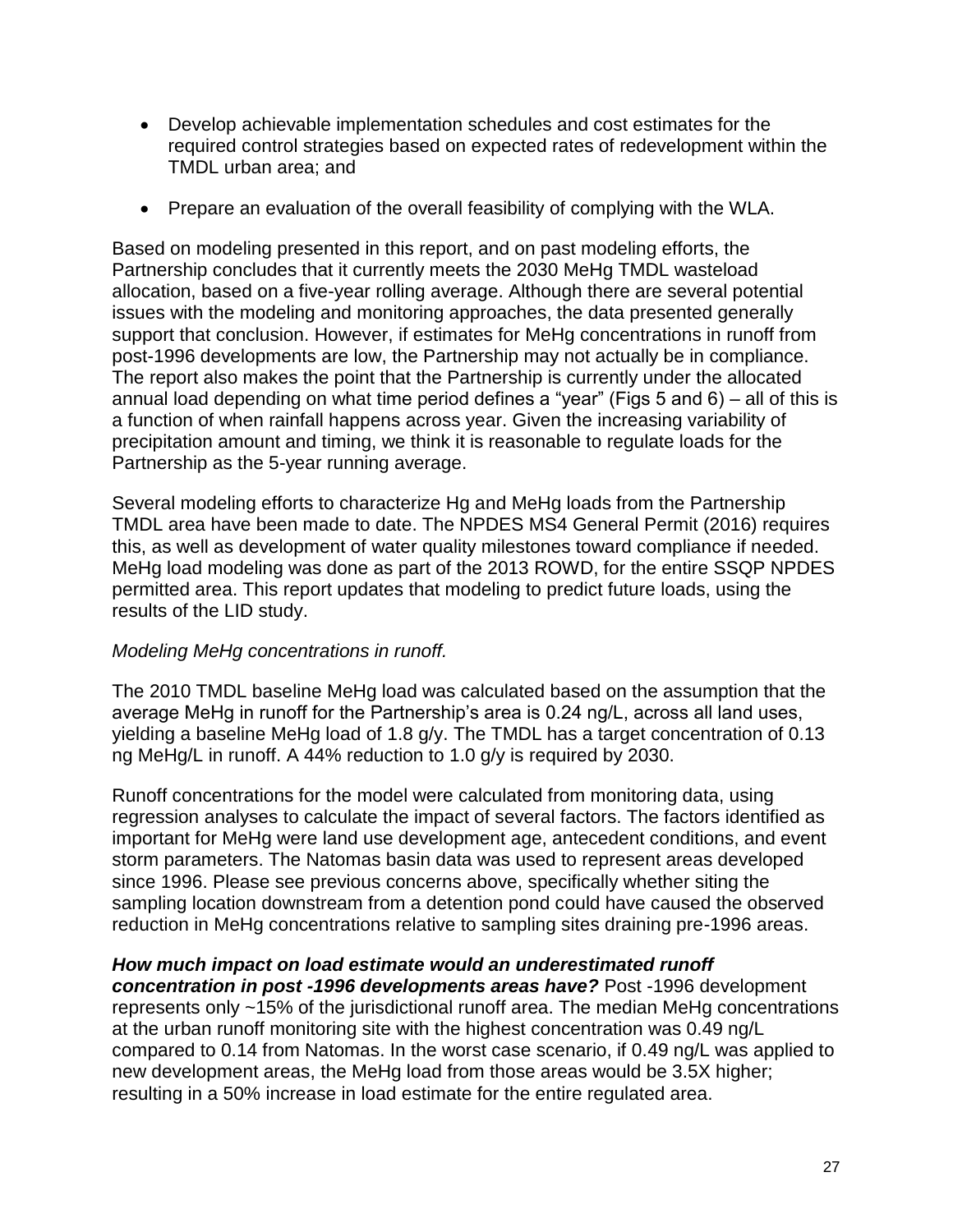The City Hall parking lot study was used to predict concentrations in areas of future development/redevelopment to LID standards. Please see concerns above about the error associated with that estimate, and the ability to scale the MeHg reduction up from a very small test area.

The amount of available MeHg monitoring data seems sparse for the creation of regression models for factors that impact concentration. As noted on p 26 "Urban runoff constituent concentrations and loads are known to vary over time and location as a result of a large number of factors. This high variability poses challenges to characterization programs with lower-resolution monitoring programs." Only three urban monitoring sites were used in the regression analysis, with often only a couple of data points per year available. Was the regression analysis done separately for each monitoring station/sub-basin? If not, how much error is introduced by pooling the data sets across sites? Fortunately, the sampling time frame covers almost two decades.

The fitted concentration regression model in Fig 8. highlights the shortcomings of this approach using a small data set, with a poor fit and high error for storm events that generate high MeHg concentrations.

## *Load calculation errors.*

Confidence intervals for model predictions were provided in section 6.3.3., based on the error in the regression models for MeHg concentration, which are based on antecedent conditions and storm event parameters. Using this approach, the median annual error for MeHg loading estimates was 36%. However, this approach did not consider the errors associated with MeHg concentration values based on current and future land use, which could be significant. Overall, the error calculations are difficult to assess because:

- None of the verification exercises showed good model performance though some caveats were given.
- t does not appear that any sensitivity analysis was performed on model parameters.
- A rather small number of concentration values are used in the modeled versus measured scenarios.

## *Discharge flow modeling.*

Streamflow is modeled using a modified rational method approach. The rational method itself works relatively well to predict peak flows, particularly in urban systems because of the strong control on runoff from impervious surfaces in cities. It is most often used to size culverts and pipes. The "modified" rational method is used in this study even though the authors themselves state that it is not well suited to individual storms – still, the modeling does appear to be handled on an individual storm basis. The report refers to the hydrological flows coming from a "mechanistic model", but it is not clear that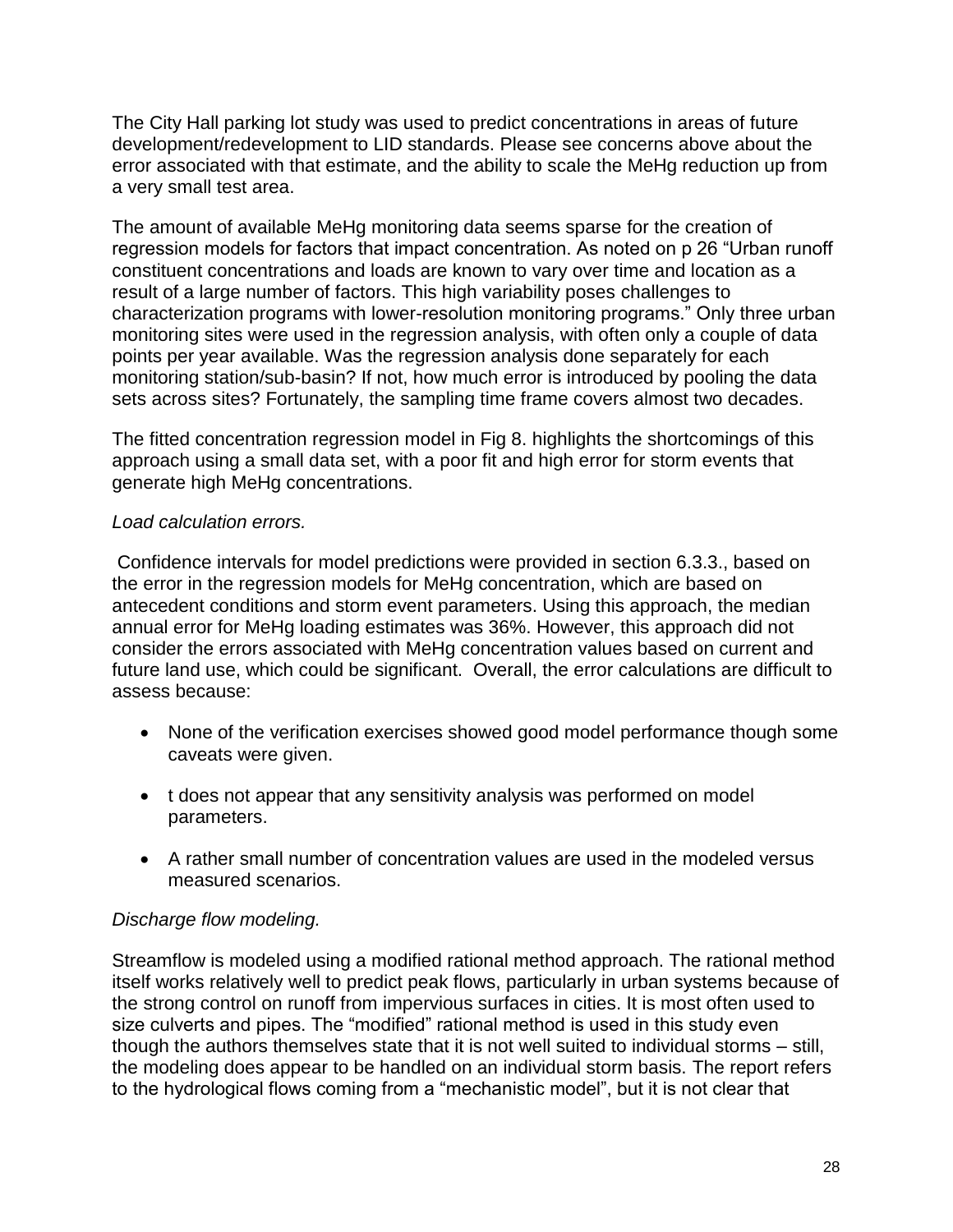anything more than the modified rational method is actually used for this, which is *not* a mechanistic hydrological model. In fact, this is the simplest of possible hydrological models. That said, this appears to be a commonly used approach in the region though the information provided suggests that the model performance for flows is quite poor.

From appendix E, it would appear that the hydrological modeling was not very good. Though some caveats were given, model verification generally was quite poor and in the case of the somewhat smaller drainage areas, directionally biased. Though fits to cumulative flows were used as a means of potentially showing good model-data agreement, this is a biased assessment when loads are modeled from individual storms and in relation to metrics such as storm-to-storm antecedent conditions.

#### *Growth of urban areas.*

The Partnership predicts that growth of urban areas will not increase MeHg flux, referencing a 2007 analysis (page 20). Details of that analysis were not provided. The rationale is that MeHg loads from agriculture in the Delta are higher than from urban runoff, and that urban development will not increase runoff relative to agriculture as LID is implemented. However, the agriculture data were not specific to the area around Sacramento. We think that it is unlikely that applying the results of the City Hall study to larger drainage areas is appropriate, as MeHg yields may not scale with watershed size.

## *Implementation of LID.*

It seems unreasonable to assume that LID implementation will have a significant effect on MeHg load by 2030. However, what implementation does occur should tend to decrease MeHg loads unless implementation includes construction of features that generate anaerobic soils.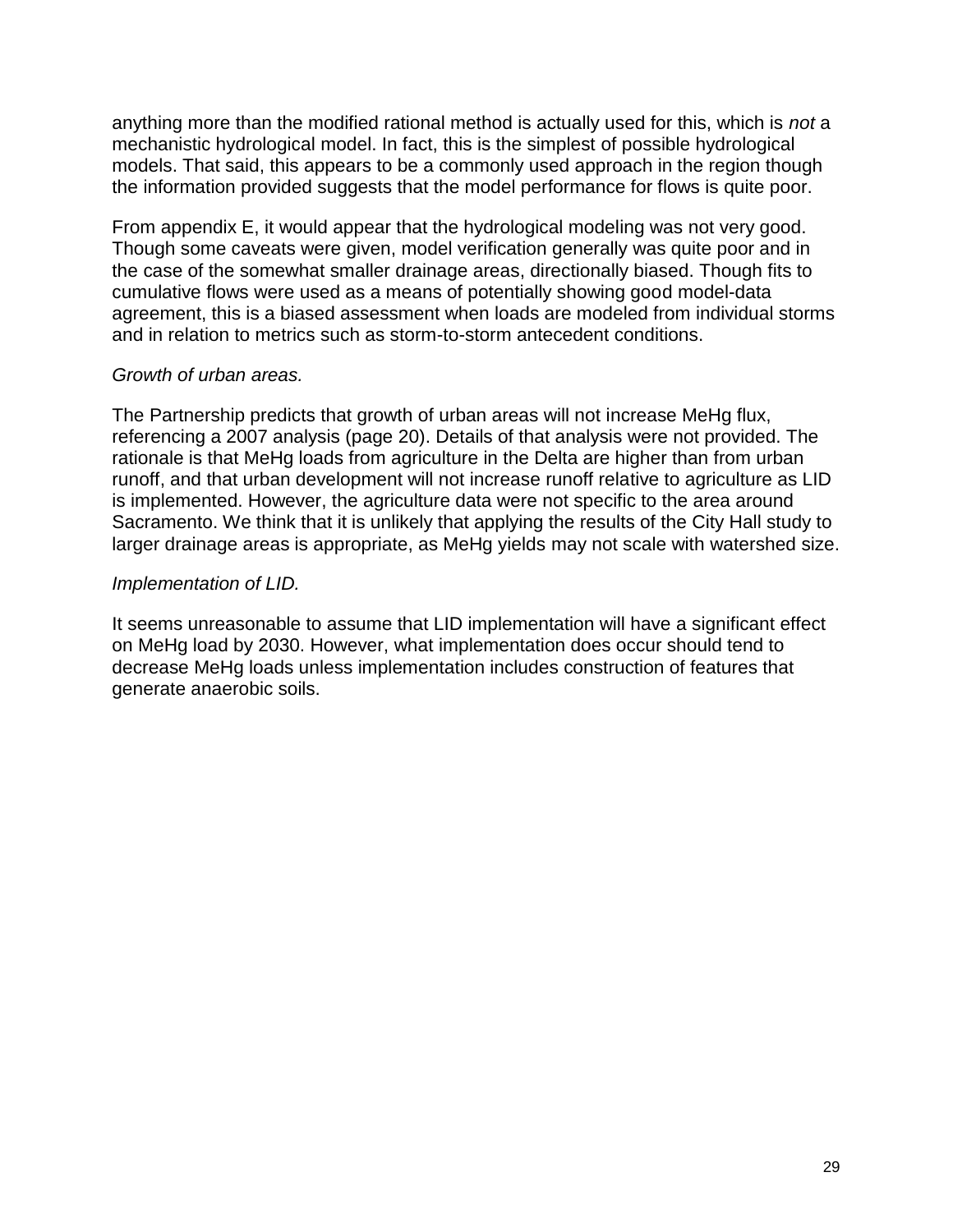## <span id="page-29-0"></span>6.3. Contra Costa Clean Water Program

## **Overview**

This review is of the Contra Costa Clean Water Program's Oct. 2018 Methylmercury Control Study Final Report, and supporting Dec. 2013 Revised Methylmercury Control Study Workplan. The final report presents the results of the two major monitoring efforts outlined in the Workplan within Contra Costa County, a watershed characterization of Marsh Creek and West and East Antioch Creek, as well as a pilot study to evaluate the effectiveness of bioretention cells to reduce MeHg concentrations in urban stormwater runoff.

The watershed characterization of Marsh Creek was partially successful in meeting the Workplan objectives. Specifically, this study provided sufficient evidence that the hypothesis that the variability of MeHg concentrations within the Marsh Creek sub-area is explained partially by the variability of TSS and partially by enhanced methylation in areas of standing or slow-moving water. However, as noted by the authors, the monitoring efforts described within the report did not address a number of significant data gaps which will be crucial to address whether wasteload allocations for MeHg are being met.

The BMP effectiveness evaluation provided less clear results. The scope of the pilot monitoring study was sufficient to meet the objectives of determining whether bioretention cells, as a specific LID control measure, could reduce suspended sediment concentrations, thereby reducing MeHg concentrations. However, the implementation of the pilot study was hampered by unexpected conditions (e.g. tidal inundation), making it difficult to conclusively say whether or not such control measures would be effective for reaching TMDL allocations within the Delta.

The report concludes that reaching the TMDL wasteload allocation for the Marsh Creek sub-area is unfeasible by 2030, given that LID measures would need to reduce suspended sediment concentrations by greater than 75%, and such a large amount of development would be infeasible from both a cost and timescale for implementation perspective. This conclusion is supported by the data and reasoning presented in the report. However, the report does not clearly address other potential control measures (e.g. modification of detention basins to improve drainage thereby reducing potential zones of methylation), nor present a clear framework for calculating specific loadings associated with high flow events.

## **1. Were the scientific objectives of the approved control study workplan fulfilled? Were the data quality control/quality assurance measures outlined in the report adequate?**

The stated objectives of the work plan were to characterize concentrations of methylmercury in urban runoff discharges within eastern Contra Costa County and to evaluate attainment of the implementation goal of 0.06 nanograms per liter (ng/L)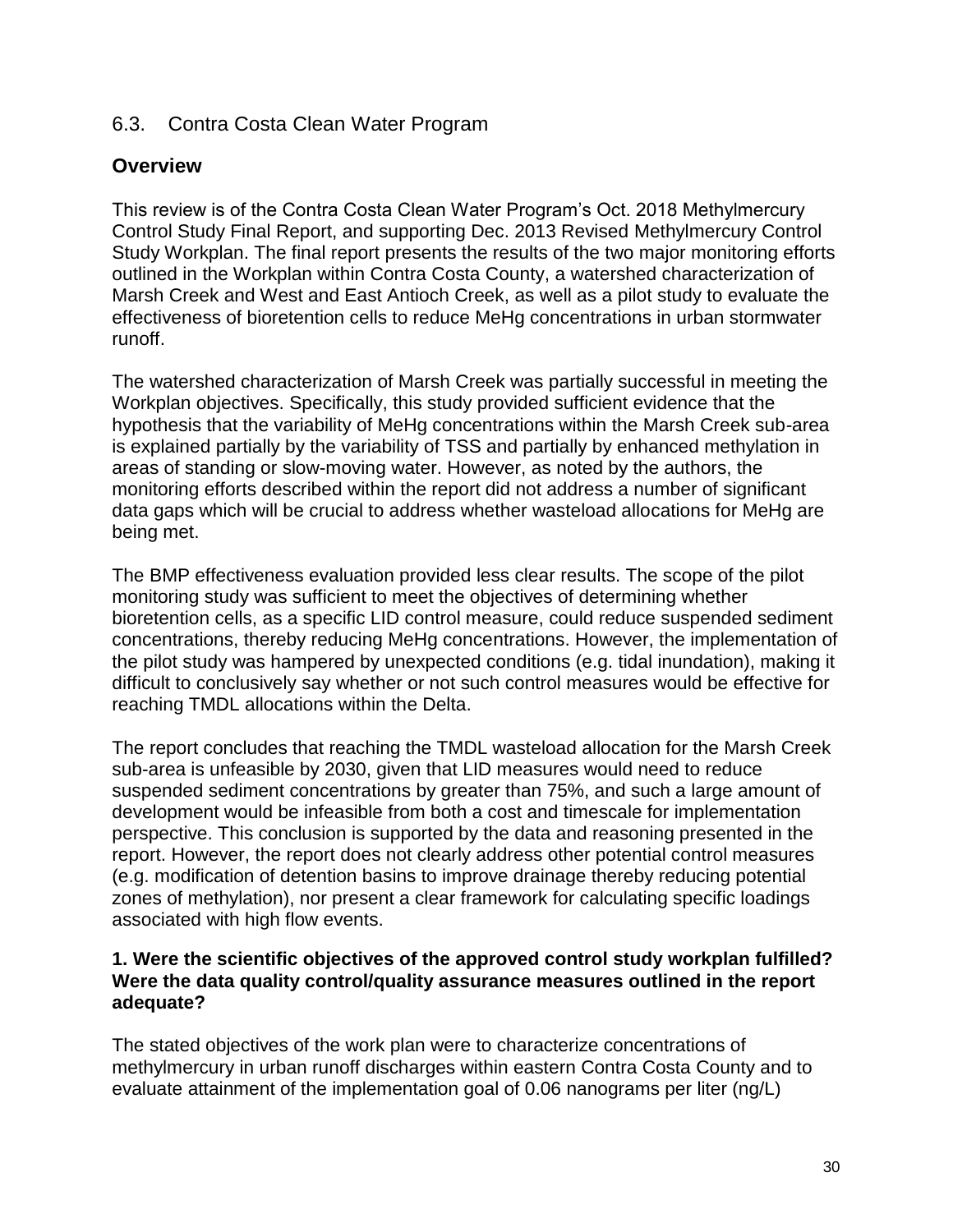methylmercury established by the Total Maximum Daily Load (TMDL) for Methylmercury in the Sacramento and San Joaquin River Delta". These objectives are met in the West and Central Delta sub areas of Contra Costa County as described in this report, which are demonstrated to be currently in attainment. However, the report is inconclusive about Marsh Creek sub-area, although it clearly shows that the sub-area is not currently within attainment of the MeHg load allocation during wet weather periods. The report outlines data gaps that need to be addressed in order to fulfill the scientific objectives for this sub-area. The overall study goal was met in that the findings supported the stated alternate hypothesis that the variability of [MeHg] in discharges (from Contra Costa County MS4) is explained by the variability of TSS and there was enhanced methylation in standing or slow-moving water.

The data QA/QC measures outlined in the report state that EPA methods were used for mercury and ASTM for TSS. Samples followed the measurement quality objectives of the study work plan. QA/QC details are provided specifically and clearly in the study report, and minor QC issues are noted.

## **2. Were the methods used in the study adequate to assess the scientific objectives?**

The methods used were partially adequate to assess the scientific objectives, and the authors are transparent in presenting a number of data gaps which will need to be addressed moving forward (Section 4.2) and express that additional monitoring efforts are necessary.

Additional monitoring during wet periods of the other sampling locations (M1, M3-M5) would also be beneficial for addressing the data gaps identified by the authors. For example, the authors mention on pg. 54 that there is a significant portion of the year for which there are no data at sites downstream of the Brentwood WWTP, as only dry season samples were collected at sampling location M1. MeHg concentrations were demonstrated to be below the 0.06 ng/L TMDL goal during this period, and the authors suggest that this is the result of a significant portion of the flow being made up of Brentwood WWTP effluent – does the same pattern hold during wet periods or storm events?

The study authors claim at multiple points throughout the report (e.g. pg. 37) that suspended sediment concentration explains 30% of the variability of MeHg concentrations based on a regression of all data from both Marsh Creek and West and East Antioch Creeks across all seasons (both wet and dry period data are combined) [Figure 11]. Such combination could be confounding observation of differences between the watersheds, as well as between seasons and hydrologic regimes. A regression of SSC against MeHg conc. might lead to a more useful estimate of the overall influence of suspended sediment on MeHg loads if this analysis is repeated, but separated by watershed and hydrologic conditions (wet vs. dry). Additionally, the report made no effort to distinguish between the differing flow regimes during storm events within Marsh Creek (local peaks vs second peaks due to number of retention basins within the watershed) as identified in the Work Plan. Planning future monitoring efforts to delineate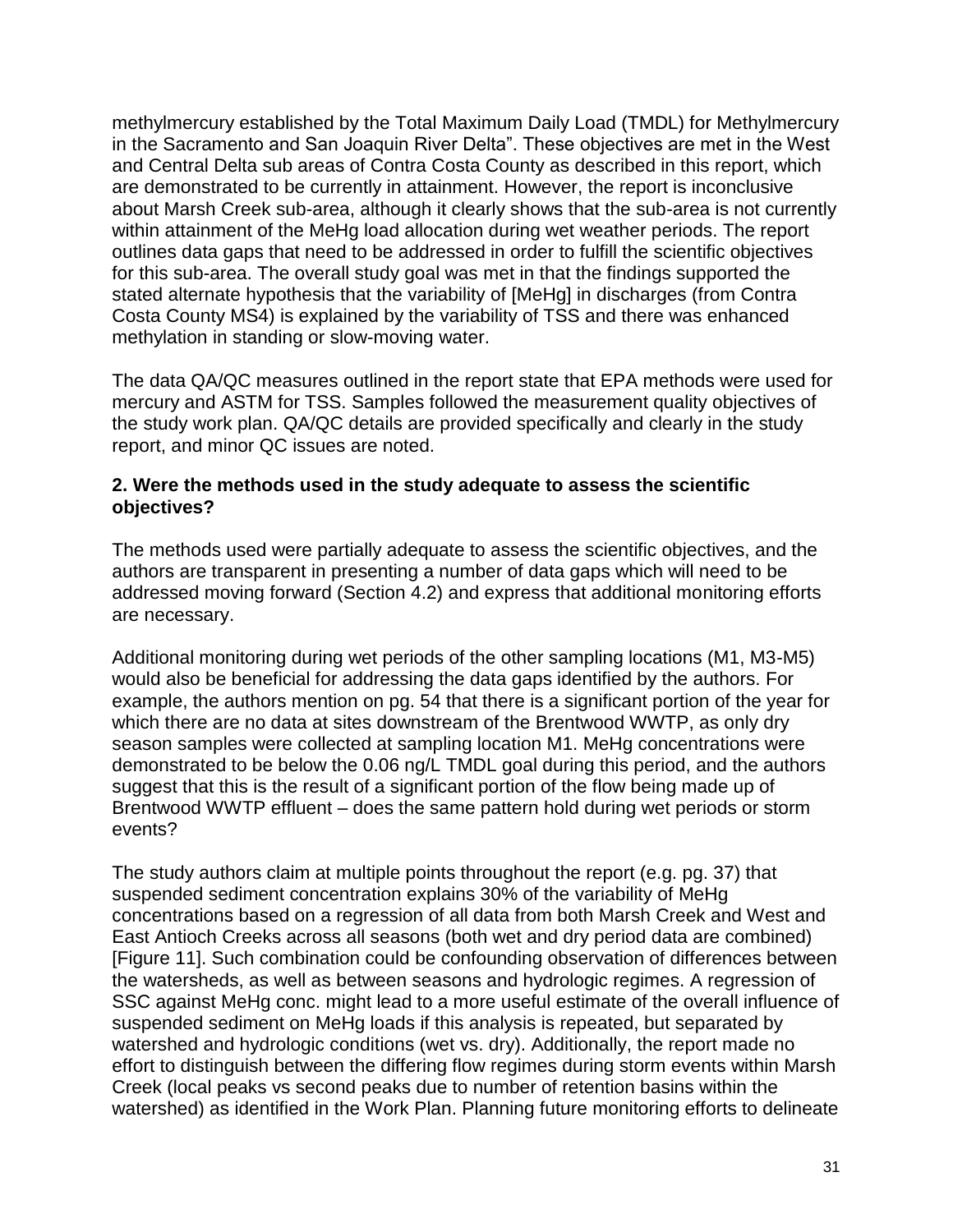between these flow regimes will be important for accurately determining MeHg loads associated with high flow events, as well as evaluating the efficacy of control measures aimed at reducing the production of MeHg within detention ponds.

The Workplan gave the goal of sampling 12 to 16 storms – data for only 6 is presented in the Final report. Why wasn't the stated monitoring goal met? Many of the data gaps mentioned specifically in the report are the result of insufficient sampling of storm events – the authors claim "the data gaps are well outside the scope of the original methylmercury control plan..." (pg. 57), but this seems to be misleading given that they didn't meet the stated number of stormwater sampling events.

## **3. Are the conclusions regarding the effectiveness of the control measures supported by the monitoring results in the report?**

The report clearly walks through the MeHg concentration calculations used to come to the conclusion that achieving the necessary load reduction through suspended sediment reduction via bioretention cells to be unfeasible, but do not present any discussion or estimation of the amount of water that would need to be directed into such treatment cells to achieve the load allocation. Rather, the authors report that a 75% reduction in suspended sediment concentration will achieve the required reduction in MeHg concentrations. This estimate assumes that all stormwater flows have similarly elevated MeHg concentrations and MeHg/SSC ratios, which is not supported by the stormwater data presented in the report. Future monitoring efforts to better estimate MeHg concentration during storm events, and during periods of extended wet weather, are needed to make such estimates with greater confidence.

With regards to the BMP effectiveness evaluation, there is only data presented for a small number (n=2) of bioretention sites to explore the effectiveness of this control measure, and for one site the potential influence of periodic tidal inundation significantly confounds interpretation of the results. This reviewer would prefer to see data from additional pilot bioretention studies to more thoroughly describe the potential effectiveness of this control measure for these watersheds. Additionally, the studied bioretention facilities were not within the watersheds subject to the TMDL reporting guidelines, and biorentention cells installed within the Marsh Creek watershed may have a differing degree of effectiveness for reducing MeHg concentrations relating to specific watershed characteristics.

The report does not consider any of the additional control measures suggested in the Workplan, such as removing or capping sediment in the Marsh Creek Reservoir or modification of detention basins to reduce ponded water. As the bioretention pilot study suggested that MeHg concentrations were not significantly reduced in effluent, focusing future monitoring efforts to evaluate the effectiveness of such control measures for MeHg load reduction within March Creek would be beneficial.

**4. Does the report adequately characterize the source's current and future predicted loads based on methylmercury controls? Did the study adequately address the uncertainty around the load reduction estimates?**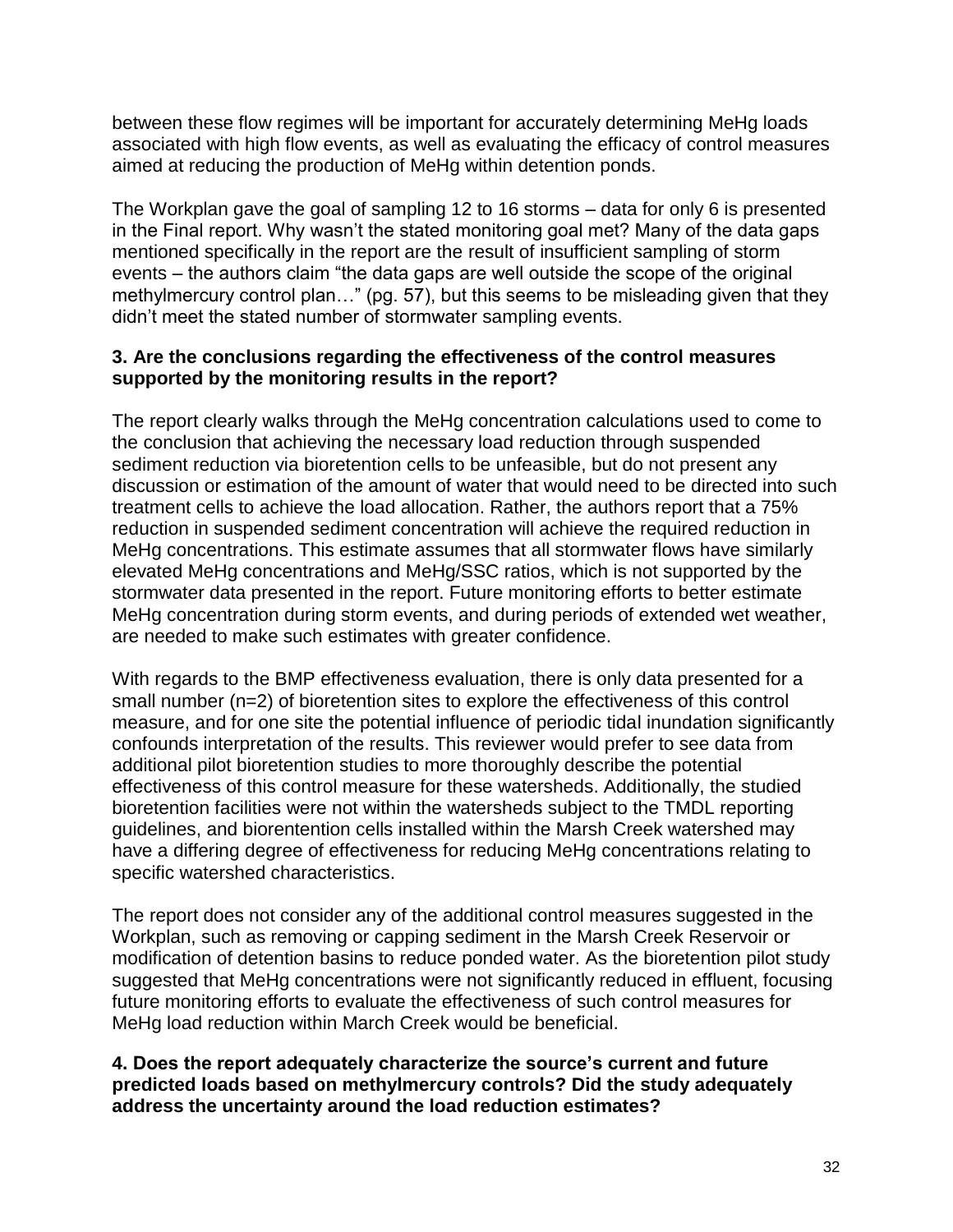In general, the report makes much more use of MeHg concentration goals rather than MeHg load goals when discussing metrics of control measure effectiveness, and attainment of wasteload allocations, correctly pointing out that there is not sufficient data to constrain the MeHg loads across the range of potential flow regimes. No discussion of uncertainty is included when discussing MeHg concentration goals, or in the calculation of current MeHg loads. This could be improved in future reporting.

The influence of storm events is not adequately characterized at this time given the currently available monitoring data. The study authors admit that this was a phenomena affecting the MeHg load (pg. 56-57) that was not expected or planned for in the control plan and additional monitoring is needed. Gathering sufficient data on storm events and associated MeHg pulses will be critical to understanding the true MeHg loads from the Marsh Creek watershed and designing effective control measures.

*a) If the study addressed existing controls, how well does the report evaluate existing control methods and, as needed, describe additional control methods (such as scaling up or combining controls) that could be implemented to achieve methylmercury load and waste load allocations? How adequate were evaluation methods, given available resources and workplan scope, in assessing the feasibility of reducing sources more than the minimum amount needed to achieve allocations?*

Not applicable as existing control measures within the Marsh Creek sub-area, such as current implementation of green infrastructure controls, is not directly discussed.

*b) If the study addressed additional controls necessary to achieve allocations, does the report adequately describe methylmercury and/or inorganic (total) mercury control practices identified by the study and evaluate the effectiveness, potential environmental effects, and overall technical feasibility of the control actions?*

The study sufficiently describes the results of the study of two pilot bioretention plots, but these are largely insufficient to provide a clear picture of how effective this control measure will be for these watersheds (particularly Marsh Creek) in the longer term. See more detailed discussion above.

*c) If the control study results indicate that achieving a given methylmercury allocation is infeasible, does the report adequately provide detailed technical information on why full compliance is not achievable and what methylmercury load reductions are achievable?*

The report makes the important distinction that the infeasibility of MeHg load reduction for the Marsh Creek sub-area is motivated differently for surface water vs stormwater flows. For surface waters they argue that elevated background methylmercury in suspended sediments makes the 0.06 ng/L MeHg conc. goal infeasible. For stormwater, the report authors argue infeasibility is related to the cost and time necessary to implement sufficient control measures (namely retention and infiltration to reduce suspended sediment concentrations). However, the report is focused on attainment of the concentration limit and not a load allocation. As the report states "Suspended sediment concentration is an important parameter, controlling about 30 percent of the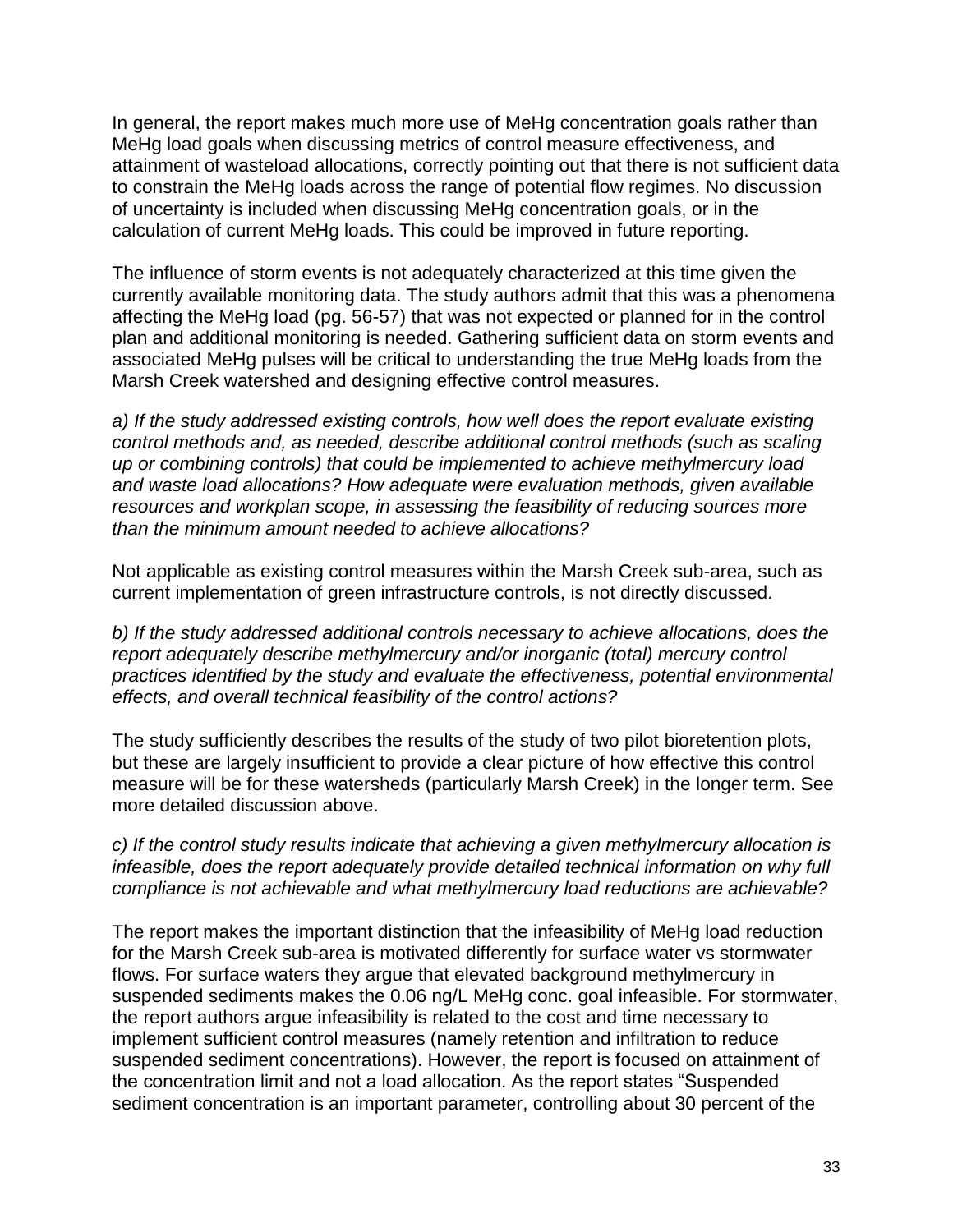variability in methylmercury concentrations in urban stormwater. Because of the controlling effect of suspended sediments, it is infeasible to expect all urban stormwater to achieve 0.06 ng/L methylmercury as a long‐term average." There is limited discussion of whether the load attainment could be reached through flow reduction, suggesting that there is currently insufficient data needed to develop a hydrologic model capable of addressing this uncertainty.

Although the West and Central Delta sub-areas are demonstrated to currently be in attainment of wasteload allocations, it would be interesting to consider if relatively low cost control measures in these watersheds could offset the loads above attainment in the Marsh Creek sub-area.

## *d) Does the report adequately describe how the controls could be adapted over time as climatic and other conditions in the Delta change?*

The report does not account for changing climatic and hydrologic conditions in the Delta. Given the pooled system observed during dry periods and ephemeral nature of flows described in Upper and Lower Marsh Creek, changing hydrologic conditions could have significant effect on MeHg loads in this system and need to be included in future planning efforts.

## **5. Do you have comments on any other scientific issues related to this study or mercury/methylmercury source?**

The report makes clear that the portions of Marsh Creek that are upstream of the Marsh Creek Reservoir, including the Mount Diablo Mercury Mine, are outside the legal boundary of the Delta and not subject to the Delta Methylmercury TMDL. Future monitoring efforts and studies of control measure effectiveness would likely benefit from treating the Marsh Creek watershed holistically, as the current watershed bifurcation inhibits a clear understanding of the effects of hydrologic regime on MeHg concentration.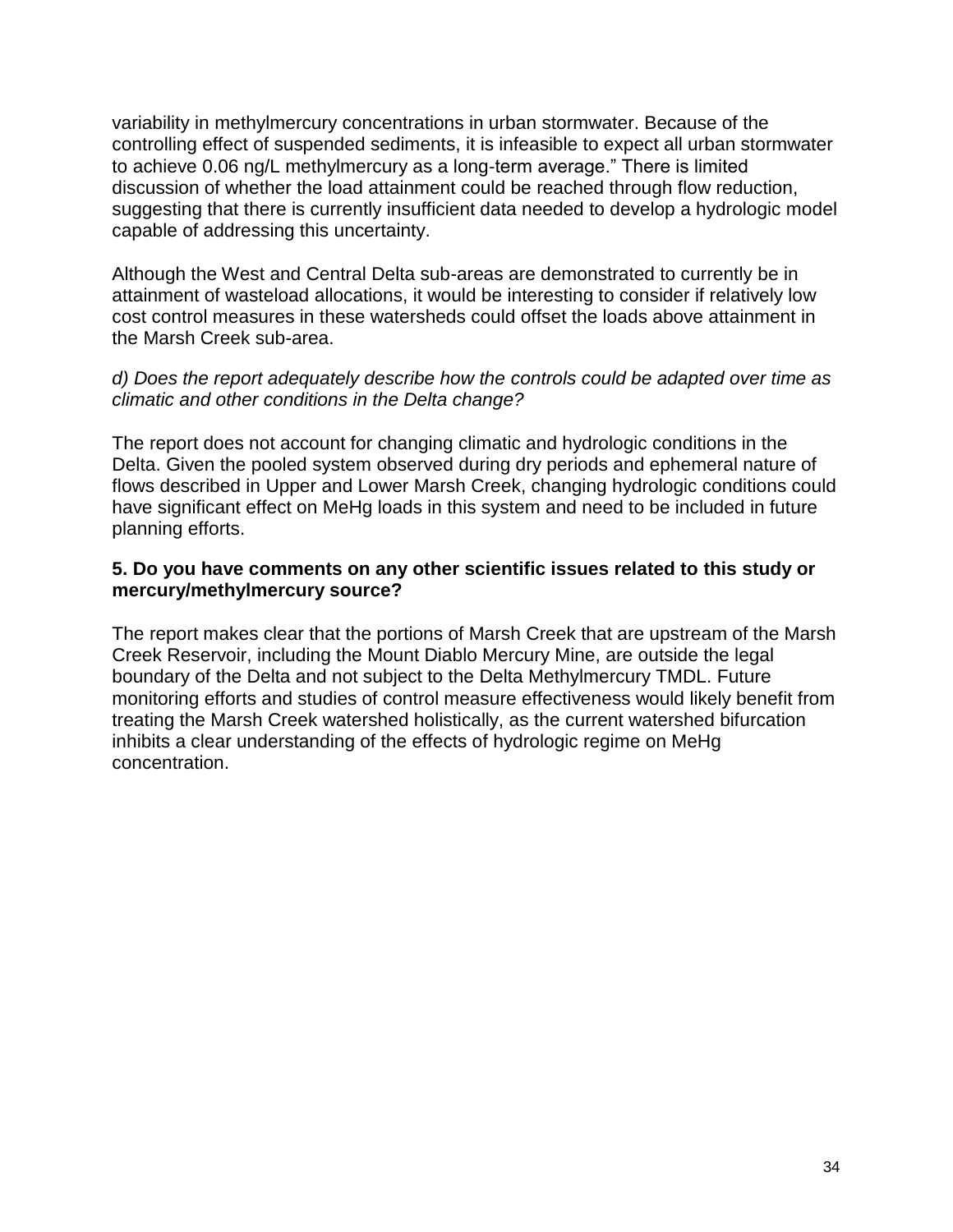## <span id="page-34-0"></span>6.4 Port of Stockton

## **Overview**

The Port of Stockton MS4 is an identified urban runoff point-source discharger into the Sacramento-San Joaquin Delta Estuary. This work had two objectives. First, it wanted to determine if methylmercury was accumulating in the sediments in storm drains. Second, it wanted to determine the impact of drain maintenance on accumulation of methylmercury in storm drains. Through their study, there was no discernable trend in sediment [MeHg] in the control study catch basins, and it was inconclusive if methylmercury is generated or accumulated in catch basin sediment. Rather, variability seems related to year-to-year variability and hydrologic condition. There was also no observed effect due to catch basin maintenance. The report also discusses its previous waste load allocation, and uses GIS to argue that the boundaries of the subareas were incorrect. With the the new boundaries, they are able to meet their waste load allocations and comply with the TMDL. If the re-evaluation is accepted, then the port can meet the TMDL criteria. If not, it cannot. This study was relatively straightforward.

#### **1. Were the scientific objectives of the approved control study workplan fulfilled? Were the data quality control/quality assurance measures outlined in the report adequate?**

The Control Study report details effectively the objectives of the study and the results and conclusions of the work. Overall, the loads are relatively low and are a small fraction of the total regional inputs. The Port of Stockton has a different set of circumstances in that it discharges into two different hydrologic sub-areas – the San Joaquin and the Delta sub-areas. This has unique implications on the allocations and whether they are met are strongly driven by the assessment of the degree to which the port discharges into each sub-area. The scientific objectives of the control study were to investigate whether MeHg accumulates in storm drains and what the impact was due to drain maintenance on the accumulation of MeHg in the storm drain sediments. The study followed the approved workplan.

They sampled storm drain pairs at 3 times each year and once during the maintenance. The original study plan was for 2 years, and they had chosen two locations that seemed adequate, but found that these locations had little sediment accumulation. Two new locations were chosen, and they sampled these for 2 years. The 3 sample times and 2 locations were part of the original workplan, so they fulfilled what they had originally submitted. Their results showed that the control methodology did not have a significant impact on sediment [MeHg].

EPA methods were used as well as field methods for pH, DO, ED, redox, and T. QA/QC procedures were followed including duplicates, blanks, control samples, matrix spikes, and method matrix spike duplicates. Laboratory QC data were reviewed to ensure quality data.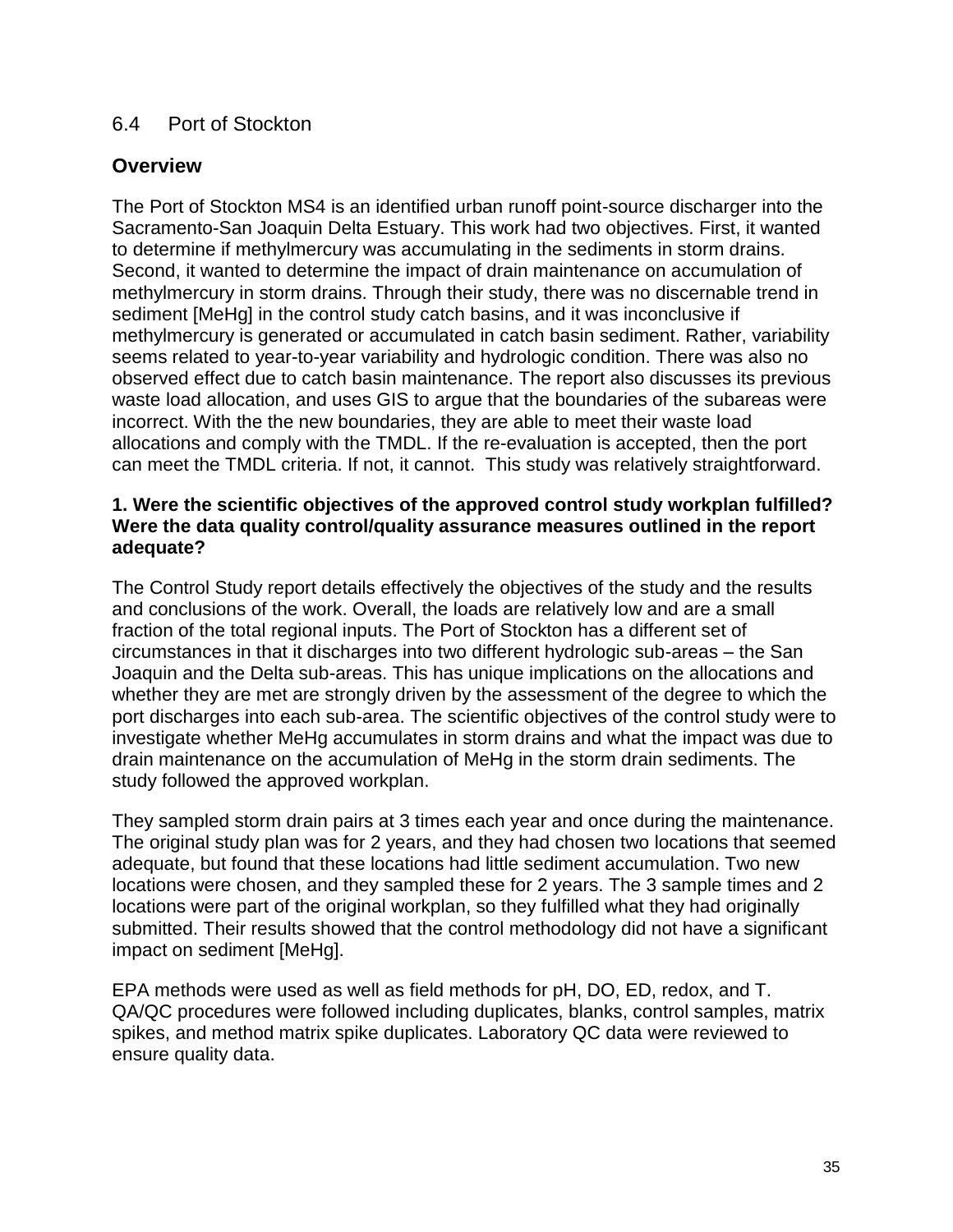As part of this study, they used GIS to argue that the boundaries of the two subareas were incorrect and adjusted them. By doing so, each area was then met the goals of the waste load allocation. If this restructuring is accepted, then the port can meet the TMDL criteria.

## **2. Were the methods used in the study adequate to assess the scientific objectives?**

This study was straightforward. They sampled over two years, at 3 times, at two locations, and measured both HgT and MeHg as well as other environmental parameters. They wanted to determine the effect of storm drains. The measurements resulted in a lot of scatter in the results, so that there was no trend and not a significant difference over time. However, the methods were approved in the study plan proposal, and the study followed their proposed methods. The main issue with this study is the allocation to the sub-basins rather than with the load determinations themselves. The impacts of the various control strategies within the system, outlined in the objectives above, were small and would not have an overall impact on the load estimation.

## **3. Are the conclusions regarding the effectiveness of the control measures supported by the monitoring results in the report?**

The conclusions of this study were that the storm drains showed no trends for sediment or water [MeHg]. In this, their conclusions are supported by the monitoring results. The conclusions are based on very limited sampling, and the recommendation is that further sampling should be done to confirm these initial findings. The fact that there were issues in finding suitable sites, illustrates that this may not be a substantial problem for the port area. There was no trend as there was scatter throughout the course of the study with no significant trend. The study also states that they cannot conclude whether MeHg is being generated or not in the catch basin sediment. The basins do act as settling basins, and they remove Hg laden sediment, which amounts to about 0.11 g/yr of MeHg from the Port's MS4. It is unclear how much this would affect the actual [MeHg] in the system.

Perhaps there are other locations that could be examined, or other control measures that could be evaluated. However, given the reported removal of material from the systems on a yearly basis, and the [MeHg] of the sediment, this amounts to a small amount of MeHg (~5 mg). Additional removal from street cleaning removes an equivalent amount of MeHg as well. This is a small amount of the total MeHg load allocation to both sub-areas and suggests that the residual sediment in the drains is not the main source of MeHg. Most of the MeHg is transported during water flow events. However, as noted in the report, while the removal of sediment may not have a substantial effect on the loading, it is not an expensive thing to do, and should be continued to contribute to lower MeHg inputs. Overall, however, if the TMDL allocation is met, as it would be given the re-evaluation of the discharges to the two sub-areas, then there may be little gained from further study given that the loads are small and a small fraction of the loading overall to each sub-area.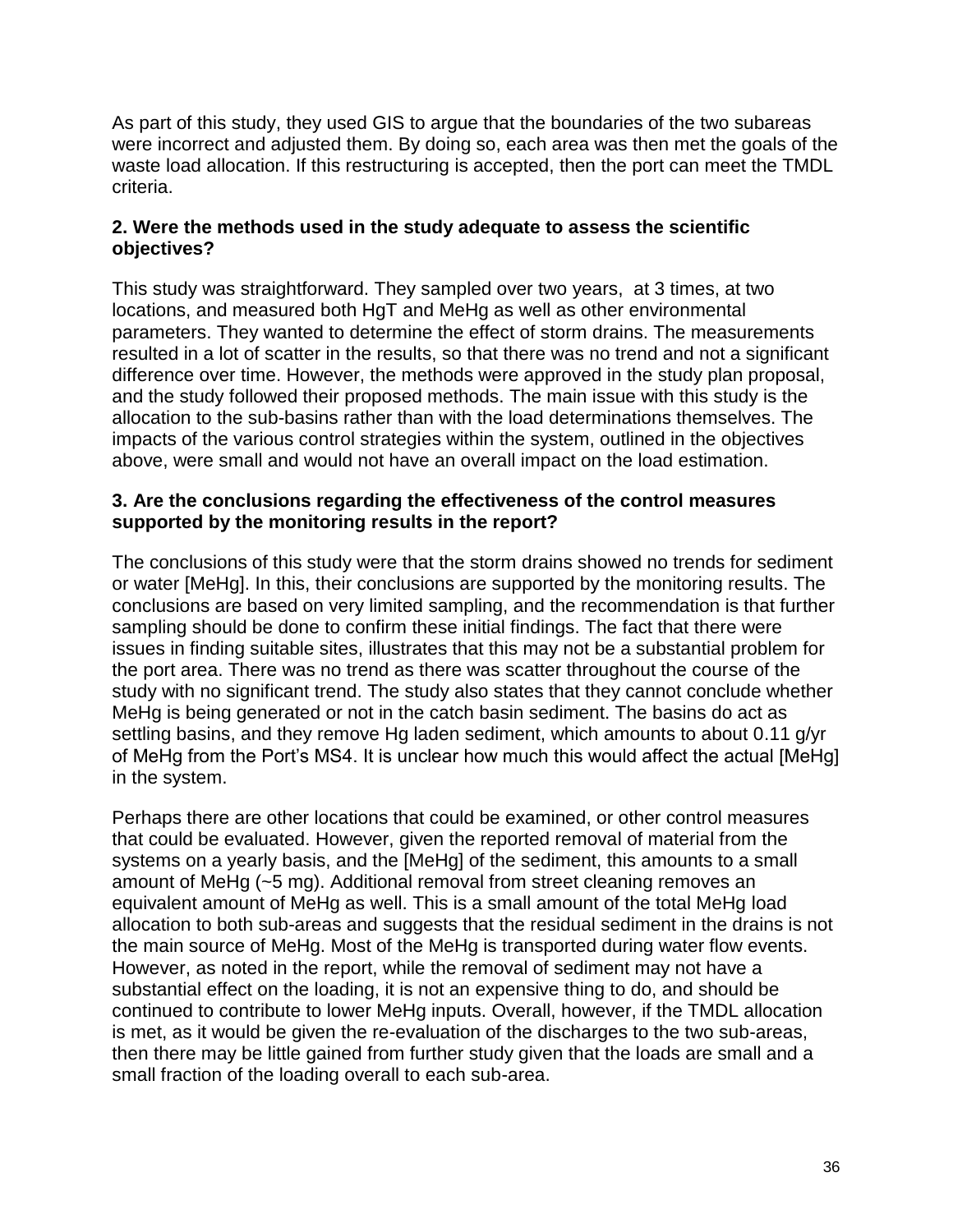#### **4. Does the report adequately characterize the source's current and future predicted loads based on methylmercury controls? Did the study adequately address the uncertainty around the load reduction estimates?**

The study did not find an effect of sediment accumulation in the storm drains. Separate from that part of the study, the authors revised the waste load allocations by incorporating revised drainage areas. This is due, the authors argue, to the fact that there were inaccuracies in the acreages of urban areas and land-use classifications were incorrect. These adjustments changed the waste load allocation, and the current conditions of [MeHg] multiplied by discharge meets the waste load allocation. The redistribution of the sub-areas decreased the area discharging into the Central Delta and increased the area of the San Joaquin sub-area. Overall, this does not change the estimated WLA into the Central Delta substantially (~20% decrease), but does significantly increase the load to the San Joaquin (~20 times). With these revised allocations, the TMDL can be met based on the evaluation in the report (Tables 10 & 11) – 5 yr average for Central Delta is 0.086 compared to the WLA of 0.32 g/yr; 5 yr average is 0.0069 compared to the WLA of 0.061 g/yr. Under the previous scenario of division of the sub-areas, the WLA for the San Joaquin sub-area would not have been met. Overall, this conclusion is the major outcome of the study, and the allocations will be met if this re-allocation is adopted, and additional measures would not be required. These are well described in the report which gives sufficient detail on all aspects of the study. Uncertainty was not addressed explicitly. The study identified one outlier, which was beyond the 95% confidence interval, so they calculated the current loads with and without the outlier. Even with the outlier, the waste load allocation is met. This work had nothing to do with the control study itself, since the control study was inconclusive.

*a) If the study addressed existing controls, how well does the report evaluate existing control methods and, as needed, describe additional control methods (such as scaling up or combining controls) that could be implemented to achieve methylmercury load and waste load allocations? How adequate were evaluation methods, given available resources and workplan scope, in assessing the feasibility of reducing sources more than the minimum amount needed to achieve allocations?*

The study did not find that the controls had any significant effect. however, after the revised drainage areas, they were in compliance with their WLA. Given that the control method was inconclusive, and their WLA was met, the study didn't address the feasibility of reducing sources more than the minimum.

*b) If the study addressed additional controls necessary to achieve allocations, does the report adequately describe methylmercury and/or inorganic (total) mercury control practices identified by the study and evaluate the effectiveness, potential environmental effects, and overall technical feasibility of the control actions?*

The study didn't address additional controls. The current condition meets the waste load allocation.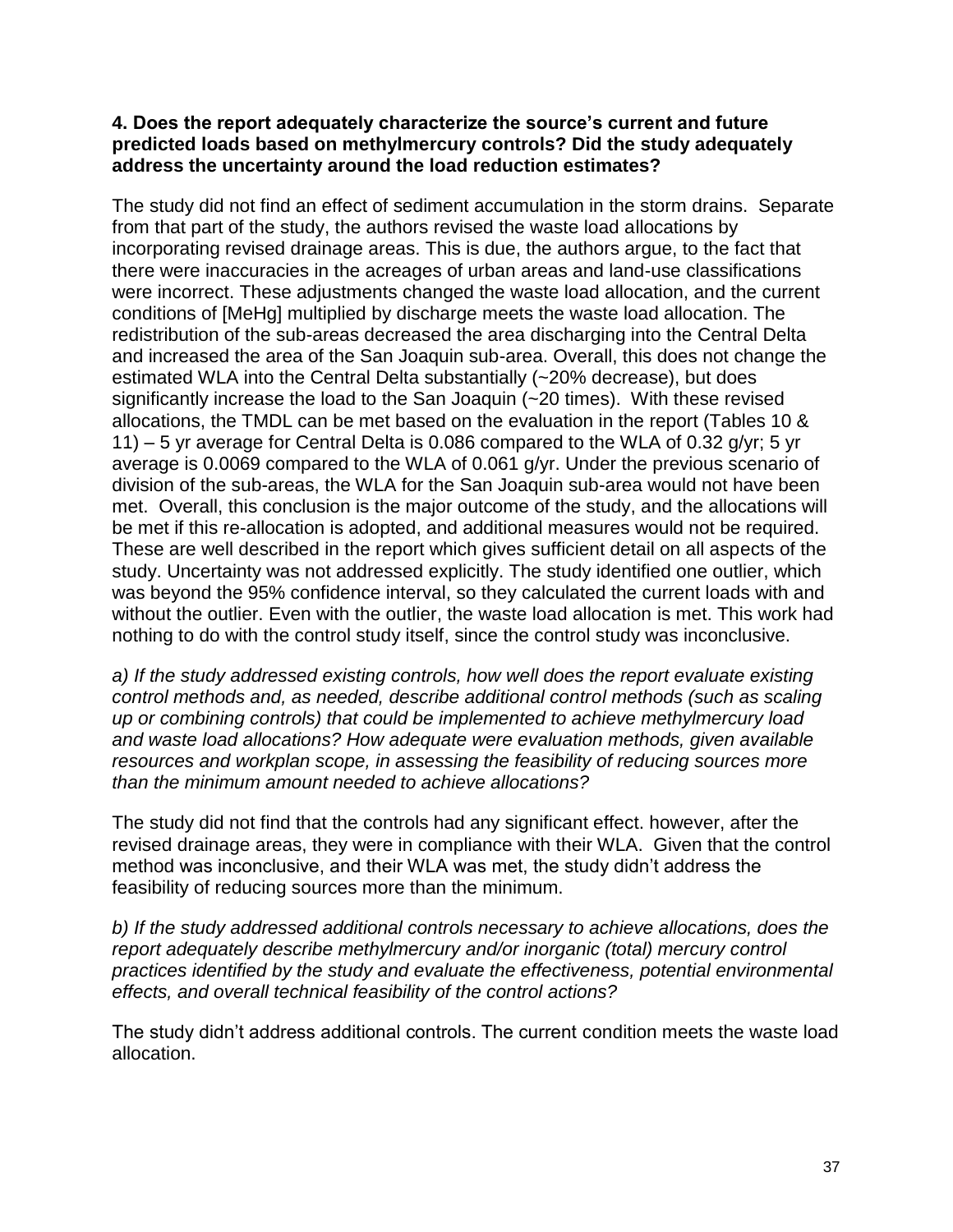*c) If the control study results indicate that achieving a given methylmercury allocation is infeasible, does the report adequately provide detailed technical information on why full compliance is not achievable and what methylmercury load reductions are achievable?*

The study showed that they were meeting the waste load allocations, by adjusting the areas. As long as these changes are accepted, then they will meet the allocation. Otherwise, they will not.

*d) Does the report adequately describe how the controls could be adapted over time as climatic and other conditions in the Delta change?*

The report does not address climate change or other changing conditions. However, these changes are unlikely to have an effect on the discharges, though this is not discussed.

## **5. Do you have comments on any other scientific issues related to this study or mercury/methylmercury source?**

This study was straightforward and found the drainage basins did not have an effect, or at least was inconclusive. They do discuss, however, that the settling of sediments allows removal of 0.11 g/yr, which is beneficial and should be continued. However, it is unclear if this removal of MeHg would affect the [MeHg] in the system.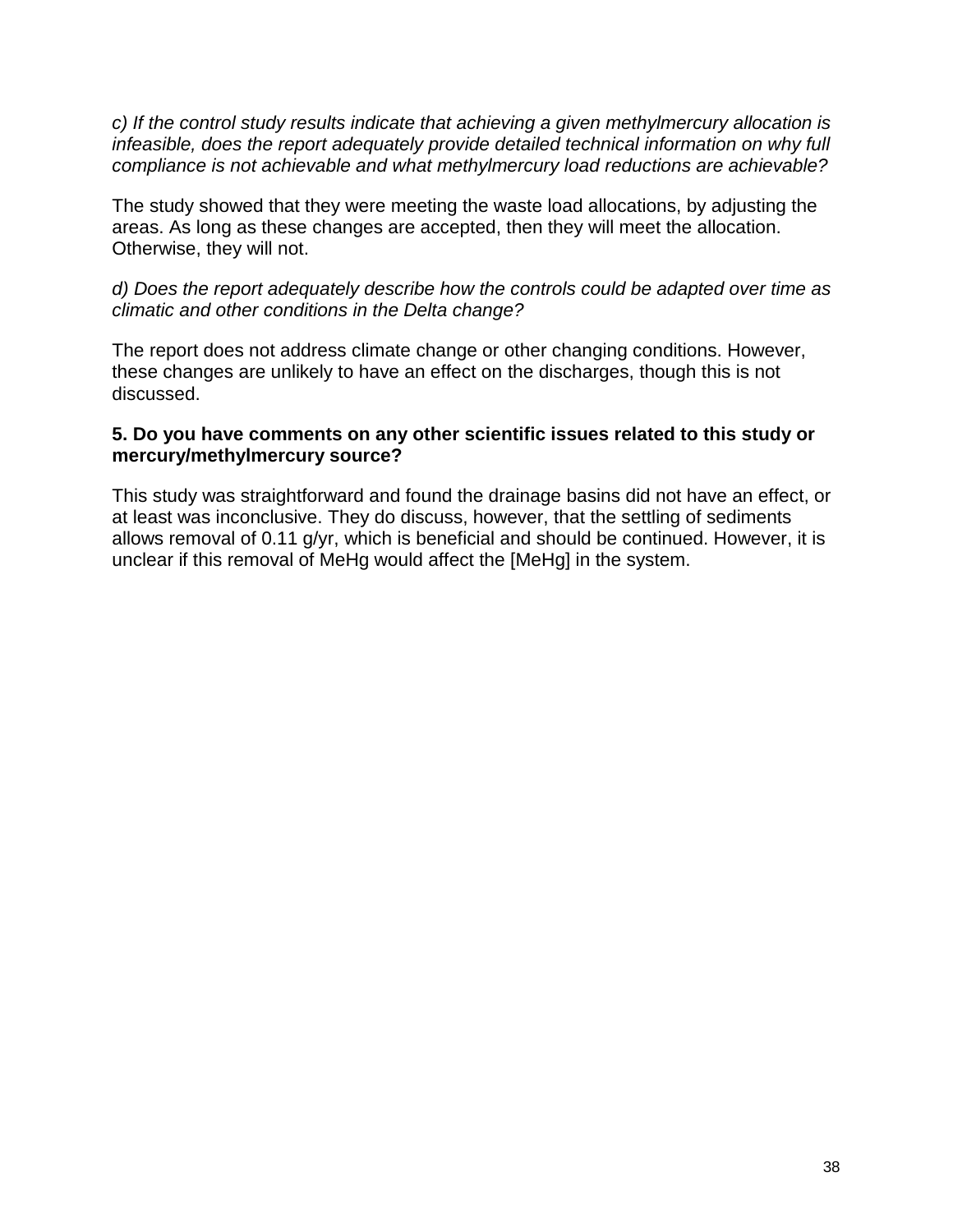## <span id="page-38-0"></span>6.5 Sacramento Combined Sewer System Report

## **Background**

This review covers the Final Report of the City of Sacramento Combined Sewer System (CSS) Methylmercury Phase I Control Study. The report was prepared by Larry Walker Associates. The study was based on a Work Plan submitted in April, 2013 and was revised apparently in June 2013 based on comments from the Delta MeHg TMDL TAC and the Regional Water Quality Control Board, although the revised plan was not available for review. The Sacramento CSS collects storm water and wastewater together from a portion of the city. Outflow from the system is fed into the Sacramento Regional WWTP except at very high flows (>60 MGD), when the capacity of the CSS reservoirs is exceeded. In high flow circumstances, the system discharges directly to the Sacramento River. Generally, the discharge is retained long enough to undergo primary treatment in the system's storage locations – the Pioneer Reservoir and the Combined Wastewater Treatment Plant (CWTP).

While the current report provides sufficient information on the approach, objectives and hypotheses, there were some concerns raised about the sampling approach and experimental methods, as detailed below. The overall study objectives were to: 1) evaluate plant and conveyance processes to understand their impact on potential methylation, and therefore MeHg load, with specific focus on the impact of storage and solids handling process, and also to identify if there were any methylation "hot spots" in the collection system; and 2) evaluate the impact of stormwater runoff reduction using low Impact Development (LID) control measures, and overall wet weather flow mitigation through specific capital improvement projects.

## **1. Were the scientific objectives of the approved control study workplan fulfilled? Were the data quality control/quality assurance measures outlined in the report adequate?**

Overall, the report sufficiently examined their objectives with the studies they performed although there were some concerns about the methods used, and the interpretation of the data, as detailed below. However, the overall aim of the study was to quantify the impacts of the various proposed control measures on the methylmercury (MeHg) levels and to evaluate their specific objectives and hypotheses and in this sense, the proposed work was adequately completed. The proposed studies were aimed at examining the potential for reducing MeHg inputs from the Combined Sewer System (CSS) of Sacramento as the available data suggested that while it was possible under more typical conditions to meet the TMDL allocation, this was not possible in years of high precipitation/flow. Reducing MeHg load in high flow years could be obtained either by reducing the concentration/MeHg production within the system, or reducing the water flow. Both approaches were examined. More studies may be warranted as it is clear that the conclusions could be bolstered and further supported with more data on the yearly loads, and more detailed sampling, although there do appear to be consistent trends between flow and loading of MeHg. Therefore, while the data to date is still somewhat limited, it is clear that the load is strongly related to flow and this may be the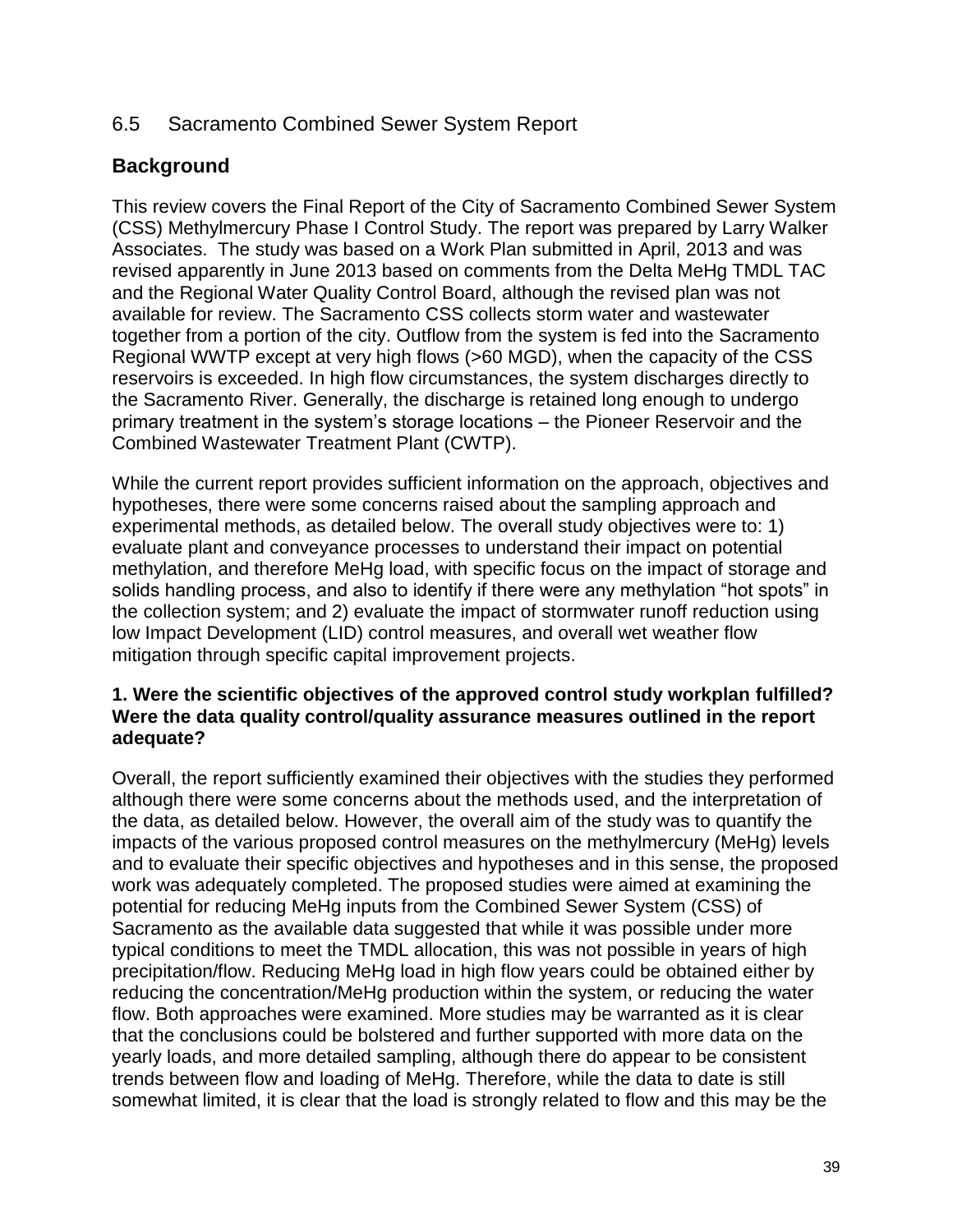primary variable for control of high loading. The load evaluation was based on more recent historic data (2011- 2018) and it was shown that loading had been reduced by recent efforts compared to the earlier data, so prior controls have had an effect. However, there was no effort made to predict how these may change in the future with climate change and other large-scale changes that are likely well projected for the region from other studies, and could dramatically change rainfall and water flow, the primary control variable. This clearly is an important part of the assessment that has not been addressed, and should be completed, Clearly, if there is large change projected in the future then this needs to be properly assessed in how this would impact MeHg load.

Overall, the report details the conclusions about the studies of the factors within the Pioneer and CWTP plants that may impact MeHg load and most factors examined had little impact on the overall MeHg load. This is likely a function of the short residence time of the water in the plant examined, and this could have been discussed in more detail in the report. There was concern about the sampling strategy as all collections were composites - the study took "composite", "grab" and "microsamples." The methods for each type of collection weren't clear in the text (P3-8) or in the table caption (Appendix A), and more details would have improved understanding of the results. For example: Were the reported microsample or composite values, volume weighted? How many samples made up a composite, and when were they sampled? Were composite samples composited over time or space? What methods were used to take each type of sample - manual or pump sampling? Were all samples taken across the same section of the flow path (this could affect particle concentration) or is it assumed that the flow path solids are well mixed across the cross section? It was reported that the microsampling resulted in less error (reported as relative standard deviations (RSDs)) but how this was evaluated was not presented in any detail. There was a definite need for more detail in the report to help evaluate the results. Appendix A needs a table caption. The data labelled "pollutograph samples" in Fig. 7 are not defined. The data in Fig. 7 is plotted with the assumed 120 min delay between inflow and outflow – surely this timing is dependent on the amount of flow through the system and is not constant? This should be commented on in the report. Also, what is the basis for the regression equation and the formulation of this equation should be based on an understanding of what is happening over time – dilution of solids already in the plant with time? – and not just the best fit to the data. If flow rates are measured at the time of sampling, then it may be better to plot concentration versus flow and examine the correlation. Overall, the results suggest that the effluent MeHg may be higher than the influent, but it is difficult to examine this in detail given the way the results are presented. Also, are the data in Figs 6 & 7 the same? – this does not appear so from the figures.

The data plotted in Fig. 8 are not adequate to support the conclusion in the report that the time since washout doesn't have an impact – the y-axis scale is large enough that all the values appear similar but this may just be a function of how the data is plotted – it is difficult to ascertain this with the current figure.

The bench tests were also not adequately described and the results obtained are likely not to be truly representative of what would be occurring within the facility. No information was presented on the size of the study containers, but the sediments were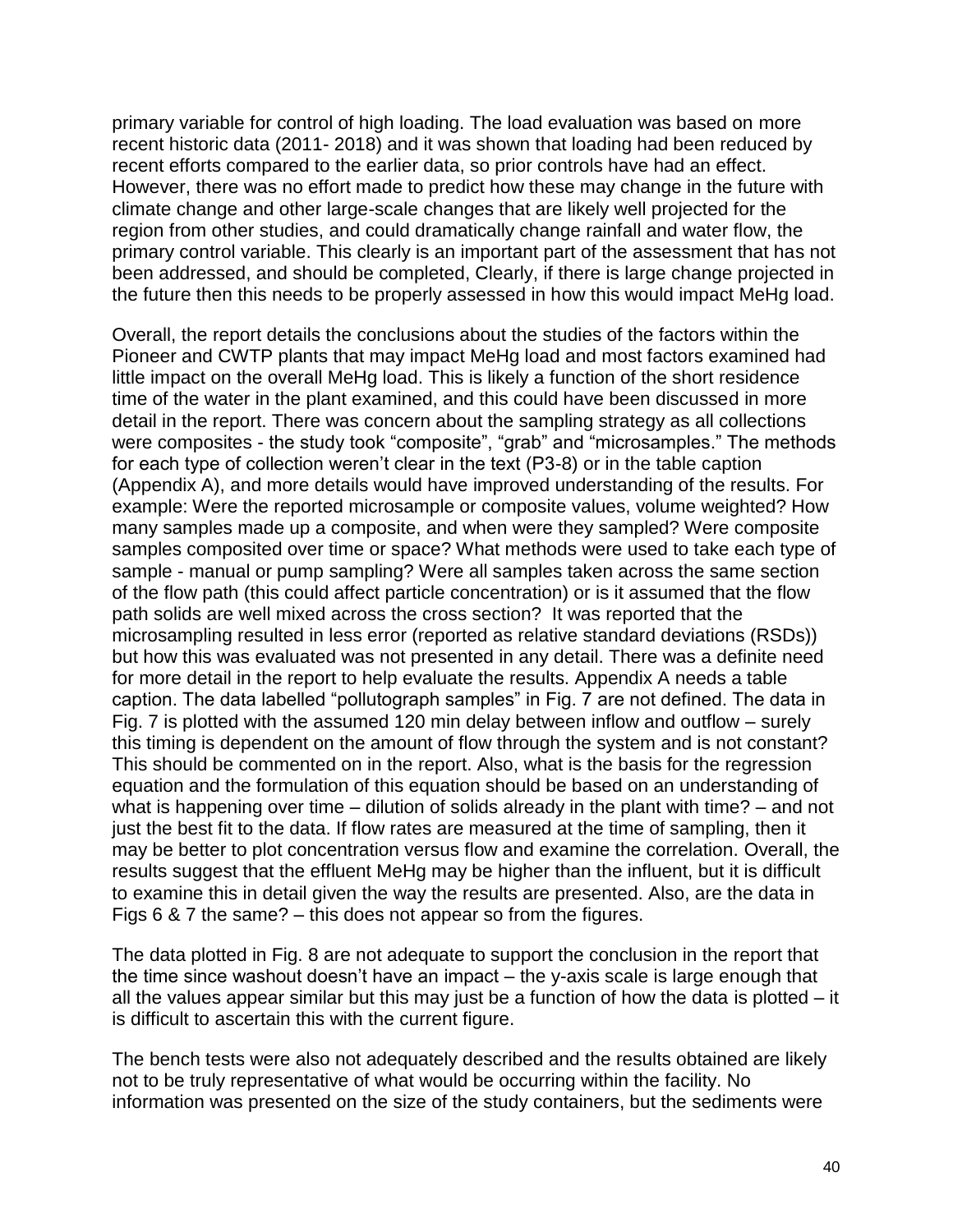1" deep – assume this is comparable to the facility. The sediments were incubated with influent water for 50 hrs, but is seemed only the water was sampled – dissolved or total MeHg? - over time and not sediments. This was a static test – was the water stirred? – and is therefore unlike the conditions in the treatment plants during a flow event. Were water samples filtered? If not, was the sediment disturbed during sampling – e.g. do the water samples contain much suspended material, and is it consistent across all sampling? Again, the details on the experimental approach are lacking and make it difficult to overall assess the results of the study. Given these concerns with the methods, it is hard to agree with the conclusion that sediment holding time doesn't impact MeHg in the effluent. One question was why solids retention time was evaluated as solids from CWTP already go to regional Sac WWTP for further processing. As there doesn't seem to be any reasonable way to control retention time in Pioneer, then is a moot point. Given these concerns, it is unlikely that these results can be extrapolated to other locations.

The studies on the LID concluded that the various approaches investigated would lead to little reduction in MeHg load and were not cost effective. While the examined LIDs will reduce MeHg loads, this would not be enough to ensure compliance with the WLA in years with high-flow events. The report concludes that the cost for enough retrofitting to the LIDs to meet the WLA in high flow years would be >\$1 Billion. As noted above, reducing flow is the most effective way of reducing MeHg load. The city has a Long Term Control Plan (LTCP) in place, but only 20% of the overall Combined Sewer System Improvement Plan (CSSIP) will be implemented by 2028 (at a cost of \$67 Million), and this would result in <1% increase in flows by 2028 (relative to 2013). It was not clear in the report exactly was is included in the LTCP. Full implementation of the CSSIP (cost of \$403 Million) would reduce MeHg load by 17% relative to 2013 baseline – this is again not enough to meet the WLA in high flow years. Overall, it appears that it is not feasible to meet the WLA if this is based on yearly loads, but it would be feasible if the load was averaged over more than one year.

## **2. Were the methods used in the study adequate to assess the scientific objectives?**

Some of the concerns about methods are detailed above. For the Pioneer study, the results are not sufficient to support the main conclusion that holding time does not impact the concentration, based on the comments above. Also, as there was variability in the timing between the collections of influent and effluent samples, and given the rapid changes in concentration with time in Figs. 6 & 7, the comparison of samples and the relative differences are clearly a function of the elapsed time between influent and effluent sampling. This needs to be considered and discussed in the report.

In terms of the discharge, the report properly describes the loads and highlights the primary variable involved in driving the load, and the primary variables controlling achievement of the TMDL or not. The allocated TMDL load for the SCSS is 0.53 g MeHg/yr and the 2010 - 2018 average load was 0.32 g/year. Two of the last nine years exceeded the WLA. However, the 5-year rolling average MeHg annual load has consistently been below the WLA. It should be noted that prior improvements have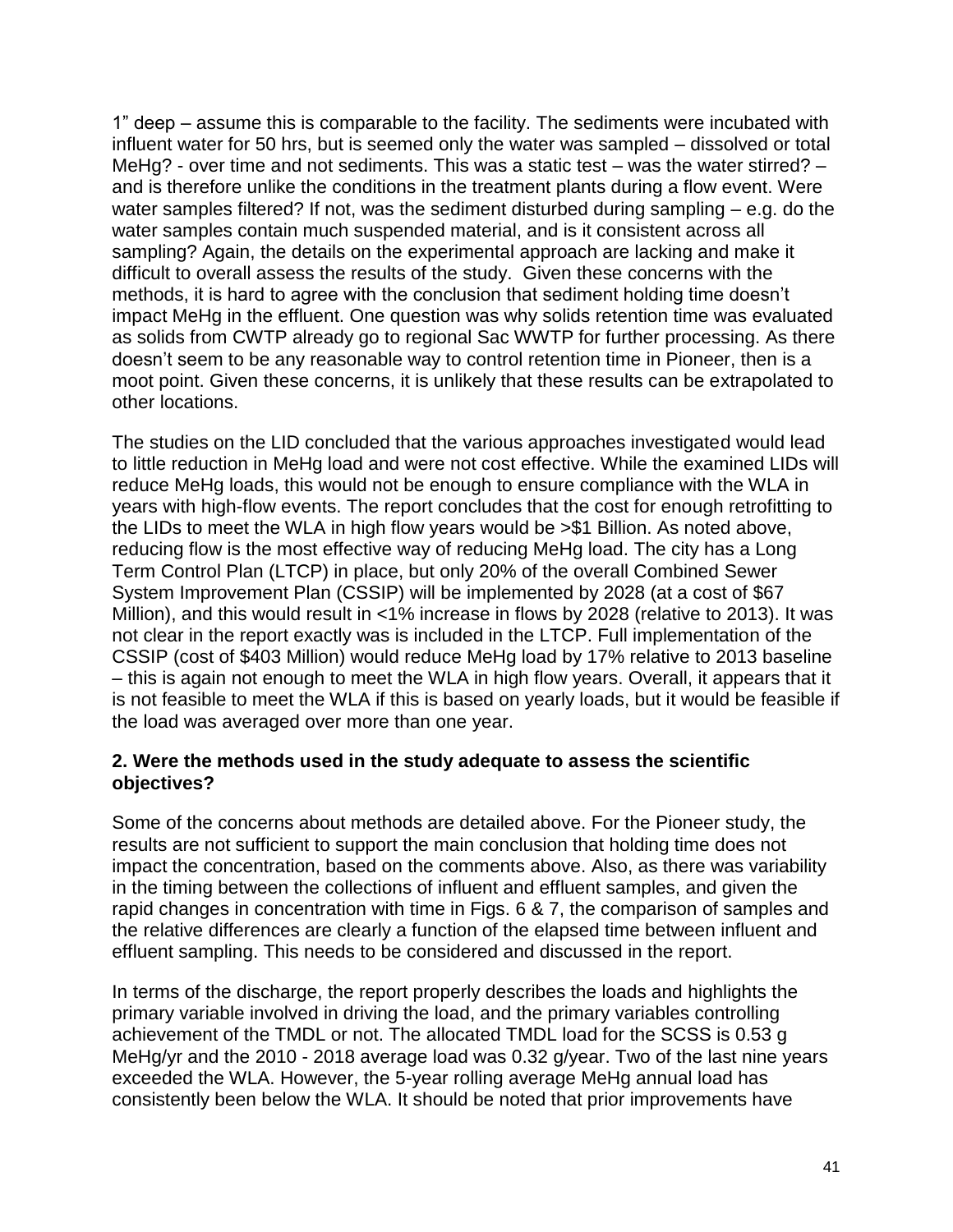already reduced flows - a 44% reduction for the 2004-2018 annual flow rate (281 MG) versus the baseline flow rate from 1993 - 2003 of 476 MG. The report discusses the importance of water flow and how this correlates with load, and provides a flow value over which load exceedance would likely occur. It is worth noting that the so-called "high flow years" are years with high flow events and the load is strongly driven by the number of these events, rather than the total flow. So, while the total flow and number of events are likely related, it is control of water discharge during high flow events that is the main factor for MeHg load. The report makes a valid point about the impact of the timescale of the load evaluation. If the evaluation is done independently for each year, then exceedances will occur in high flow years, but if some averaging was instituted – the report suggests a 5 year running average - to offset these higher values, then it is much less likely that there would be exceedances. This is a valid point and something worthy of further discussion – is the TMDL necessarily focused on yearly loads given that these can vary widely because of climate and seasonal differences?

## **3. Are the conclusions regarding the effectiveness of the control measures supported by the monitoring results in the report?**

The impact of processes within the plant are discussed above and need to be better described in the report, and while it seems somewhat incongruous that these different processes did not have any major impact on the MeHg load given the various factors that impact net Hg methylation, but it likely represents a residence time issue: that the water flow is high enough that the residence time is too low for processes of methylation/demethylation to have a substantial impact. Overall, the results are very curious in that the impacts of the different treatments are so minimal. Perhaps some more discussion of the expectation versus the actual outcomes should be included in the report given that most of the examined control measures had little impact on the MeHg levels, according to the report's conclusions.

## **4. Does the report adequately characterize the source's current and future predicted loads based on methylmercury controls? Did the study adequately address the uncertainty around the load reduction estimates?**

*a) If the study addressed existing controls, how well does the report evaluate existing control methods and, as needed, describe additional control methods (such as scaling up or combining controls) that could be implemented to achieve methylmercury load and waste load allocations? How adequate were evaluation methods, given available resources and workplan scope, in assessing the feasibility of reducing sources more than the minimum amount needed to achieve allocations?*

There were additional potential controls presented and discussed and these did not make any significant changes to the loads and were considered to be ineffective given a cost benefit analysis. The conclusions appeared to be appropriate in this regard. As noted above, if there was some consideration on averaging loads over longer time, then these investigated measures would not be necessary.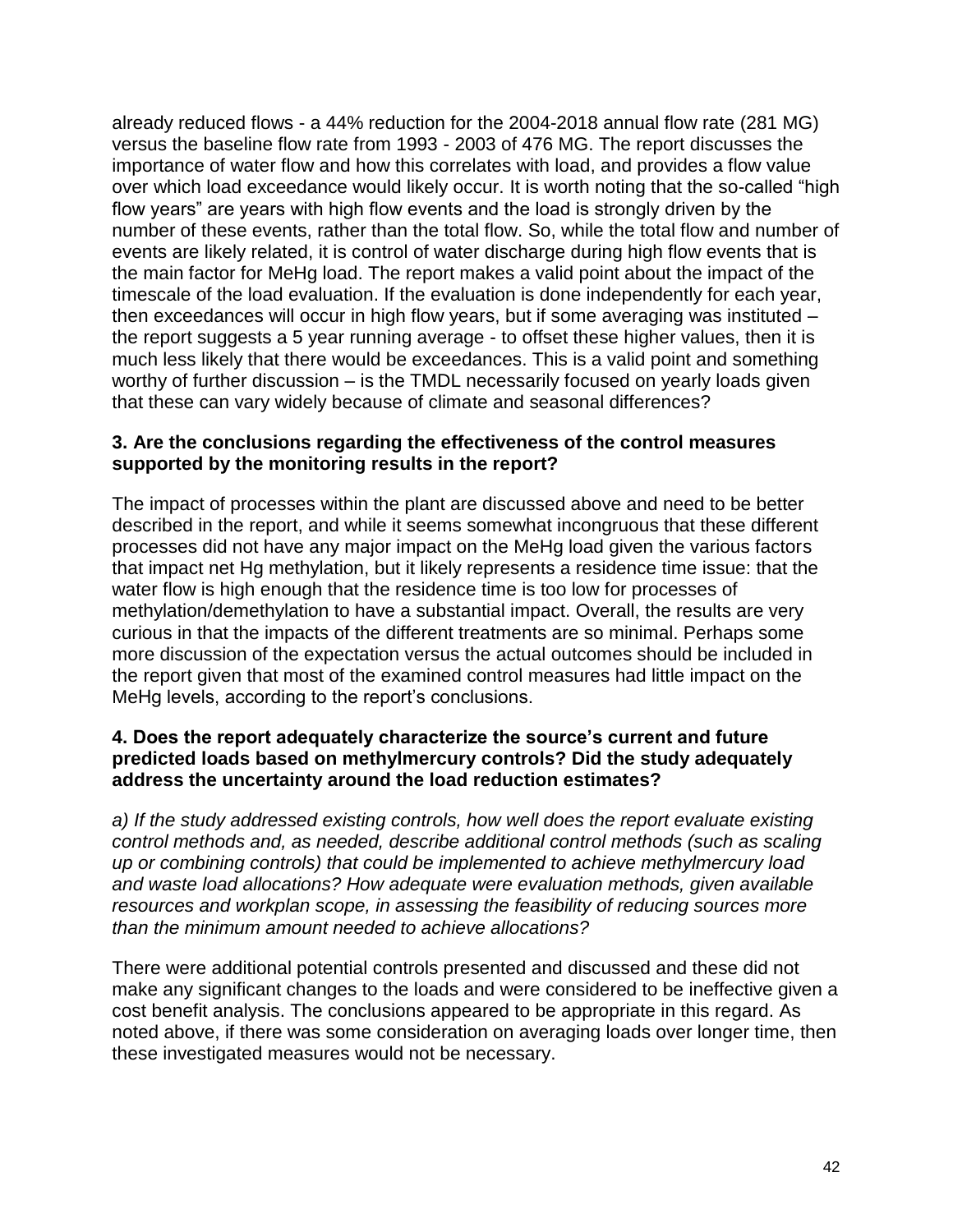*b) If the study addressed additional controls necessary to achieve allocations, does the report adequately describe methylmercury and/or inorganic (total) mercury control practices identified by the study and evaluate the effectiveness, potential environmental effects, and overall technical feasibility of the control actions?*

Overall, based on information discussed in the report there has been substantial effort made already to reduce loads and further costly efforts are not likely to provide sufficient additional benefit. The Pioneer facility is perhaps an exception here and there is no discussion really of what the long-term goal for this facility is. Clearly, how overall flow changes in the future is the main concern and efforts to reduce flow are the most important area of focus.

*c) If the control study results indicate that achieving a given methylmercury allocation is infeasible, does the report adequately provide detailed technical information on why full compliance is not achievable and what methylmercury load reductions are achievable?*

As already noted above, the report provides an adequate justification of why the load is not met in some years, but not all the time, and provides a reasonable alternative way to examine the load relative to the criteria.

*d) Does the report adequately describe how the controls could be adapted over time as climatic and other conditions in the Delta change?*

The report needs to make a better effort to discuss the potential impacts of climate change as this clearly will have a substantial impact on the actual load because of the strong relationship to flow. Other potential changes in the future are not discussed.

## **5. Do you have comments on any other scientific issues related to this study or mercury/methylmercury source?**

Firstly, as noted above, it appears unusual given the factors that are known to control methylation/demethylation that none of the scenarios that were examined made any significant difference to the MeHg concentration, or that the effect was small enough that it was not clearly evident given the variability in concentration over short timescales. This could also be an issue related to the experimental design which may not have been an adequate representation of the natural conditions. Some thoughts on why there was no effect on MeHg could be presented in the report: 1) is this just a flow rate issue for the plants that the water residence time in the plant is small; 2) are the rates of methylation/demethylation fast enough that the system reaches steady state quickly so these examined changes do not result in a net change across the plant; or 3) is this reflective of the partitioning dynamics and the removal of MeHg with solids leaves a residual water column concentration that is driven mostly by the residual suspended solid load, which is relatively consistent over the control studies.

It is noted that improvements to Pioneer in ~2000 resulted in a reduction in the discharge volume of untreated water. However, as discussed above the overall volume in wet years is still high and it is not clear if this will be the case when upgrades are completed. Also, are other approaches possible to reduce untreated flows from SWCP?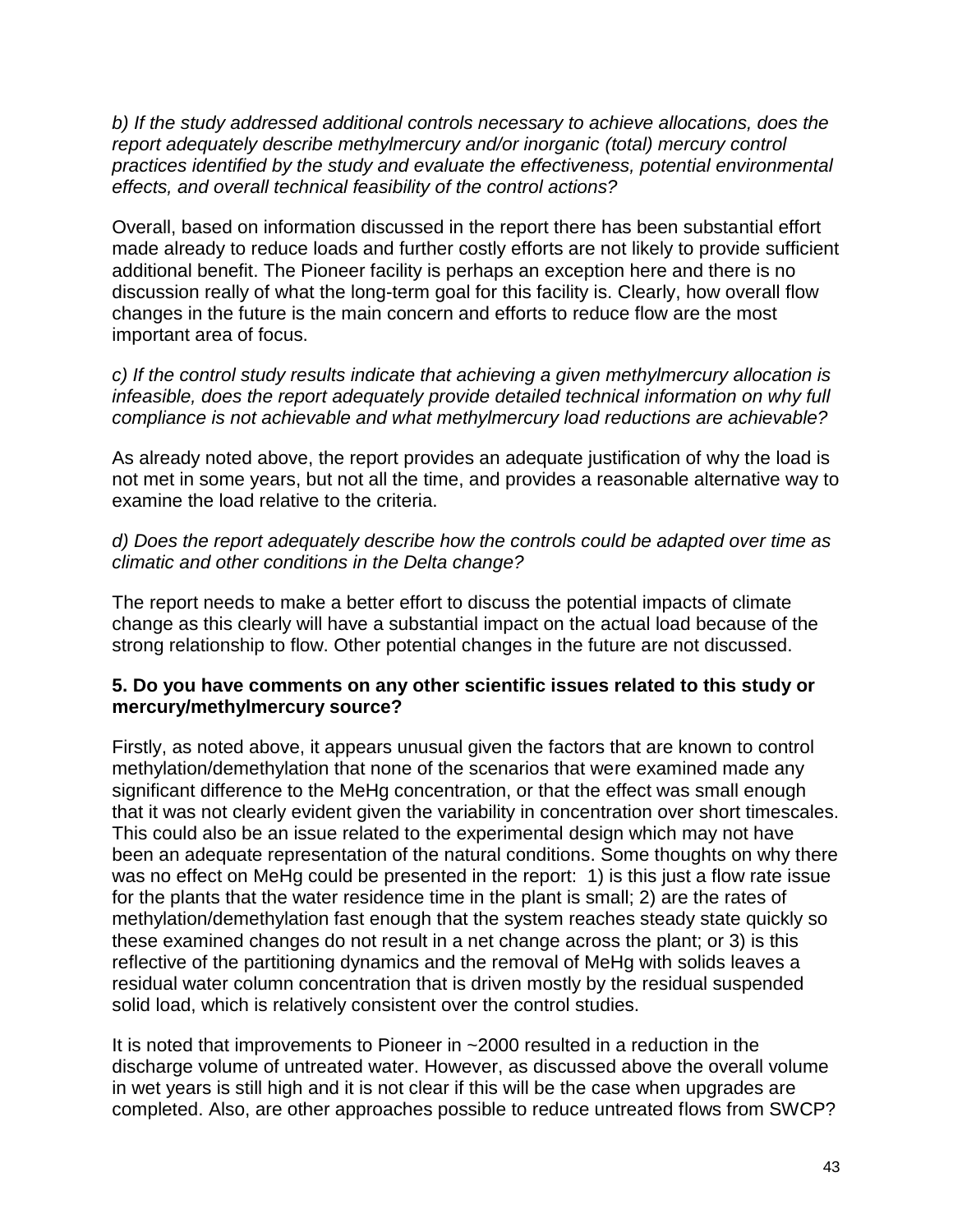What is the ongoing fate of Pioneer Reservoir as it could not be sampled because of safety issues and if it is replaced this may have a substantial impact on flows? Are there other long-term plans that would be useful to discuss in terms of the larger Sacramento area?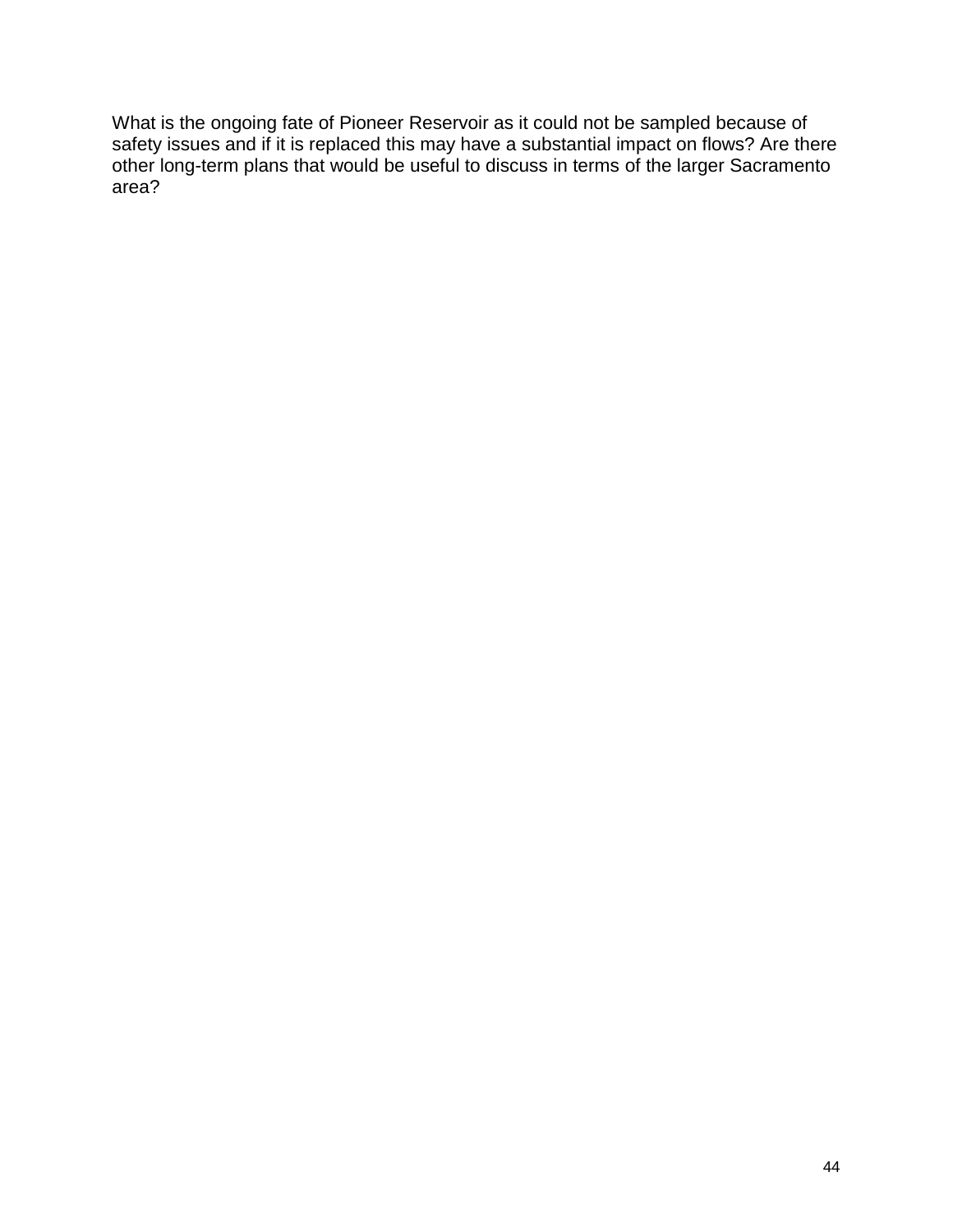## <span id="page-44-0"></span>6.6 Central Valley Clean Water Association

## **Background**

The purpose of the MeHg Control Study was to evaluate existing methods used to control MeHg discharges from the MeHg SPG wastewater treatment facilities (SPG Facilities) and to identify the effectiveness of applying additional MeHg control methods to meet Total Maximum Daily Load (TMDL) waste load allocations(WLAs) that have been prescribed for the Sacramento-San Joaquin Delta and Yolo Bypass. The SPG Facilities include 14 of the 20 facilities that discharge to the MeHg TMDL Project Area under NPDES permits and are assigned WLAs under the Delta MeHg Control Program, plus six additional NPDES Facilities that discharge outside the boundary of the MeHg TMDL Project Area. The 14 SPG Facilities that have WLAs assigned represent 99.5 percent of the total NPDES Facility WLA assigned under the Delta MeHg Control Program. All of the WWTP's have at least secondary treatment, all but three (Yuba City, Rio Vista, Discovery Bay) have plans to upgrade to tertiary plus nitrification/denitrification by 2030.

## **1. Were the scientific objectives of the approved control study workplan fulfilled? Were the data quality control/quality assurance measures outlined in the report adequate?**

The three stated overall objectives of the work plan were clearly articulated and addressed.

*OBJECTIVE 1: Determining whether treatment process improvements that have recently been completed or are planned to be completed by 2030 result in statistically significant reductions in MeHg loads such that WLAs are met.*

The control study determined that the planned or already completed treatment process improvements will result in statistically significant reductions in MeHg loads (compared 2030 estimated loads [3.65 g/yr] to 2004-2005 measured loads [131 g/yr for TMDL affected SPG facilities]).

*OBJECTIVE 2: Considering the potential for load reduction benefits associated with blanket application of additional treatment control methods at individual NPDES Facilities beyond those that are already implemented and/or planned.*

The control study determined that no statistically difference for estimated ("planned") loads in 2030 between blanket application of Secondary vs Secondary+N, but there were statistically significant differences between Secondary vs Secondary+NDN or Tertiary+NDN. However, these differences are very small (<2g/yr).

O*BJECTIVE 3: Assess whether the variability observed in influent MeHg concentrations is statistically correlated to the variability observed in effluent MeHg concentrations at different treatment levels in order to evaluate the potential for load reduction benefits associated with additional source control methods.*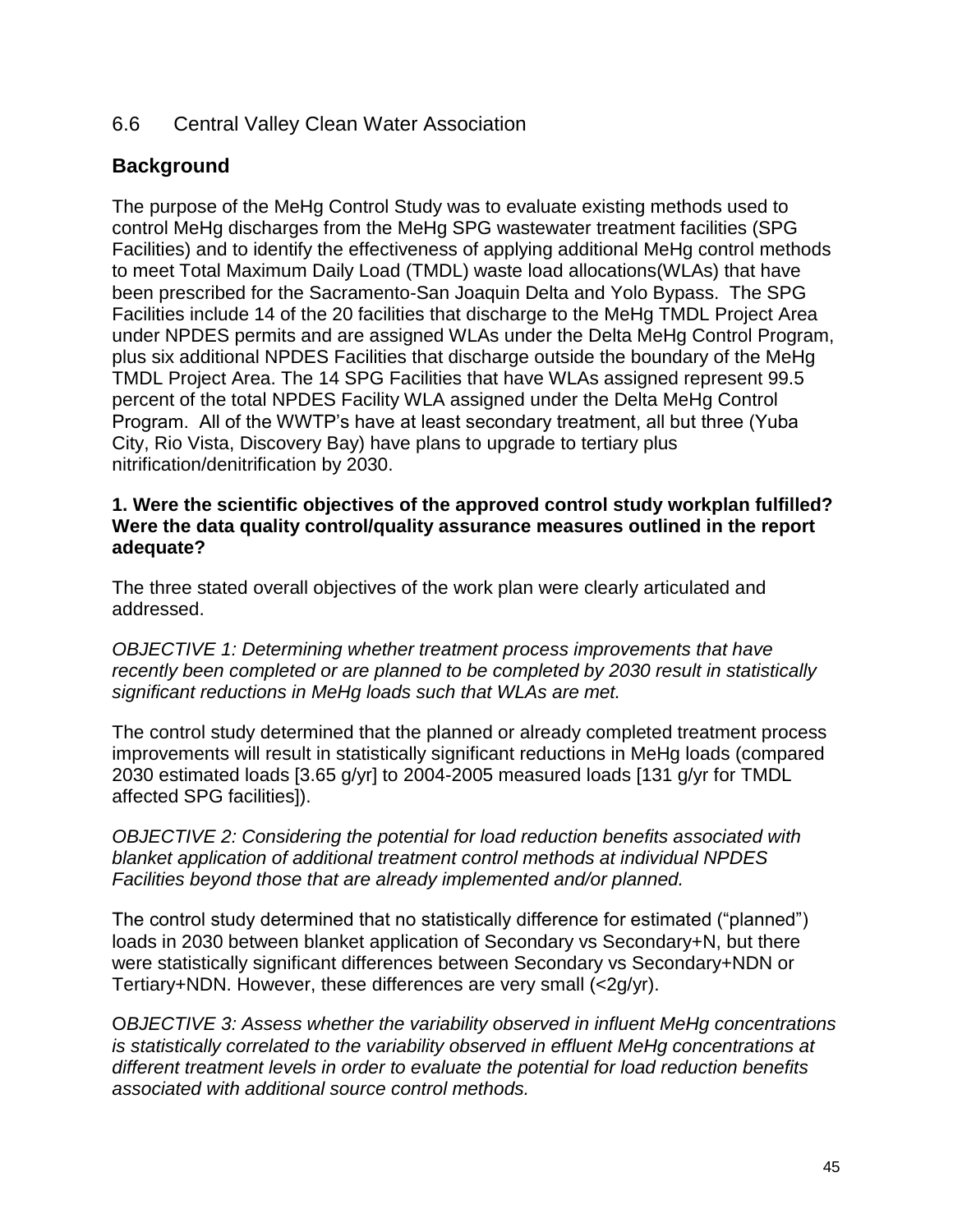The control study determined that influent and effluent MeHg variances are not statistically correlated, suggesting that all of the treatment levels provide some degree of MeHg removal. Interestingly, the report found that at higher treatment levels, the variability in effluent MeHg concentrations is less controlled by the influent concentrations, suggesting that source control measures to reduce influent concentrations would have a limited impact on reducing effluent concentrations.

Overall, this report fulfilled the listed scientific objectives from the study workplan, in a detailed, data-driven way. Quality assurance was appropriate and adequate, and data analyses was undertaken in a sophisticated way (see next point).

## **2. Were the methods used in the study adequate to assess the scientific objectives?**

Yes, the methods used were adequate and satisfactory. The report is scientific in its approach and rigorous in analyses and interpretation of data.

The report authors should be commended for their sophisticated handling of their data analysis, and in particular non-detects, which are common when dealing with ultra-trace contaminants. It is rare to see either a scientific or a consulting report apply Helsel's robust method for the handling of non-detects, and given that non-detects need to be incorporated into load calculations in some way shape or form (given that they are not 'zero'), it is recommended that a method such as this be applied to all Control and Characterization Studies. An alternative would be to assume that all non-detect values are equal to the method detection limit (or more appropriately the method reporting limit if working in strict compliance with USEPA Methods for ultratrace mercury or methylmercury analyses), but this would result in a conservative overestimate of concentrations and loads that may not be defendable under the TMDL framework. Certainly, Helsel's method is more satisfactory than assuming that non-detects are equal to half of the detection limit calculation (something done in other Control Reports).

Only a couple of relatively minor questions arise from the methods of the study:

1) In the description of sampling techniques, it is stated that water sampels were "generally" conducted using ultra-clean sampling techniques – what does that mean? 90% of the time? Always except once or twice? This is not a serious issue, but is a curious choice of language.

2) Is the "Water Conservation Factor Adjustment" for future loads set at 5% reasonable? It is not clear where this value comes from, and indeed speaks to issues related to uncertainty in future climate, population and land-use issues that are not fully addressed.

## **3. Are the conclusions regarding the effectiveness of the control measures supported by the monitoring results in the report?**

Yes, the results of the report support the conclusion that most of the treatment facilities are already in attainment of WLAs, and that planned future upgrades (whether to tertiary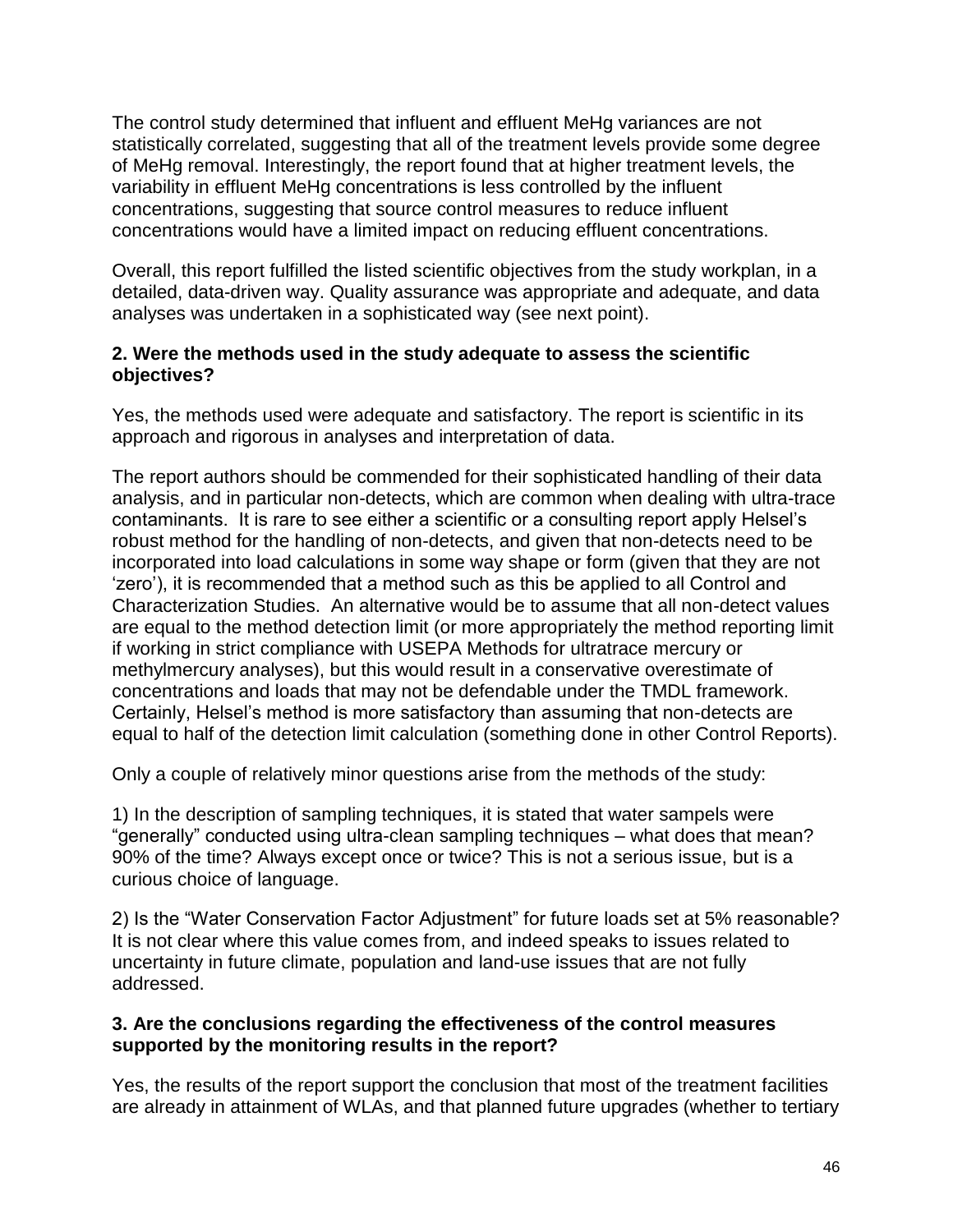or secondary treatment) will meet or exceed TMDL criteria. Unlike many of the control studies that used only single/pilot sites to draw conclusions, the number of facilities monitored was sufficient to support these conclusions.

## **4. Does the report adequately characterize the source's current and future predicted loads based on methylmercury controls? Did the study adequately address the uncertainty around the load reduction estimates?**

Did discharge calculations for WWTP with intermittent flows take into account drought conditions when forecasting forward, as the number of discharge days was calculated from a period that included drought years (Sep. 2011 – Sep. 2014)?

*a) If the study addressed existing controls, how well does the report evaluate existing control methods and, as needed, describe additional control methods (such as scaling up or combining controls) that could be implemented to achieve methylmercury load and waste load allocations? How adequate were evaluation methods, given available resources and workplan scope, in assessing the feasibility of reducing sources more than the minimum amount needed to achieve allocations?*

The report clearly identifies how planned improvements will result in a greater than 95 percent reduction in MeHg loads discharged to the MeHg TMDL Project Area among the Delta MeHg Control Program Dischargers, relative to 2004-2005 levels. The report clearly demonstrates that although treatment levels beyond secondary result in a statistically significant reduction in methylmercury load, it is a very small reduction on an already significantly reduced load. We agree that the proportionally small decrease in load is difficult to justify given the cost associated with the implementation of more advanced treatment techniques.

*b) If the study addressed additional controls necessary to achieve allocations, does the report adequately describe methylmercury and/or inorganic (total) mercury control practices identified by the study and evaluate the effectiveness, potential environmental effects, and overall technical feasibility of the control actions?*

The dischargers associated with this Control Study do not require additional control measures to achieve allocations as they are already within allocations and forecast significant future reductions by simply phasing in planned improvements. As such, 'additional controls' are planned technical improvements that are adequately described.

*c) If the control study results indicate that achieving a given methylmercury allocation is infeasible, does the report adequately provide detailed technical information on why full compliance is not achievable and what methylmercury load reductions are achievable?*

Not applicable. The methylmercury WLA is feasible and loads will be significantly less than the allocation in the future.

*d) Does the report adequately describe how the controls could be adapted over time as climatic and other conditions in the Delta change?*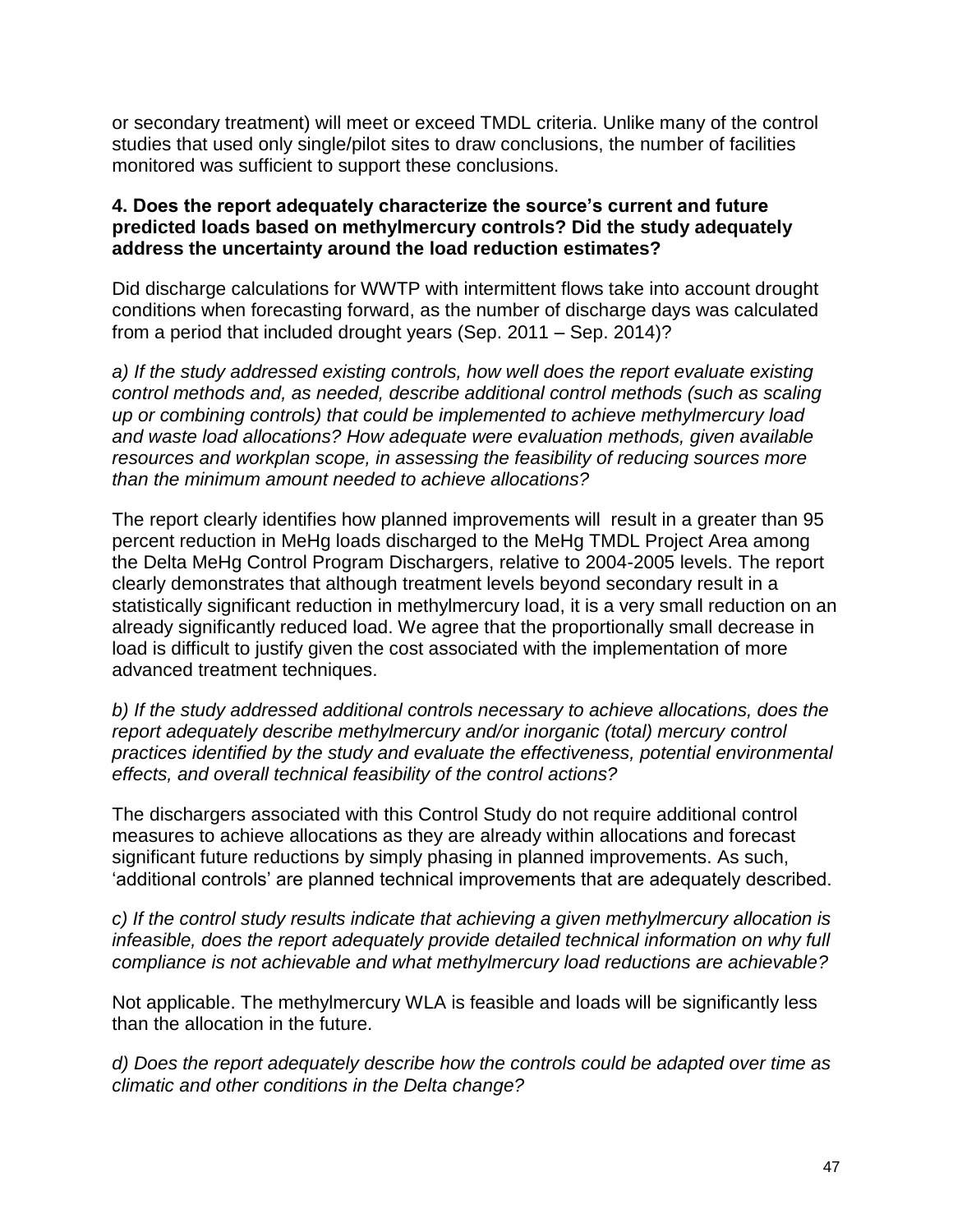The report addresses climatic change to a limited degree by considering facility performance over different hydrological conditions. The report authors compared influent and effluent MeHg values across SPG facilities treatment levels of interest across three years with differing hydrologic conditions (Normal 2010; Dry 2016; Wet 2017). Only tertiary+NDN had a statistically significant difference between effluent MeHg when comparing the wet to the dry water year (slightly higher in the wet year, but still below the WLA).

From an adaptive management perspective, it would be useful to consider these results further broken down by season, or by POTW to see if there are differing sensitivities among facilities to changing influent characteristics in wet vs. dry years. The analysis and reporting of ongoing monitoring efforts could be easily adjusted to answer some of these questions. Evaluating data in this way would permit deeper consideration of aspects of land-use or population change in the Delta as well given the presumably differing catchments of the facilities. This is a more of a scientific question than one associated with WLAs and the TMDL – this is not necessarily a statement of requirement of future reports by permit holders.

## **5. Do you have comments on any other scientific issues related to this study or mercury/methylmercury source?**

This was a very well executed and superbly presented report and is a model for other studies. The conclusions of the report are uncontestable - The SPG Facilities' WLAs are currently being satisfied, and by 2030 the MeHg loads are estimated to be 0.074 percent of the total MeHg TMDL Project Area WLA. Current planned developments and facility upgrades will facilitate these reductions, and no specific action is required to further reduce already small loads to the Delta from these sources. Certainly, we are also in agreement that there is an unjustifiably low 'return on investment' when considering facility treatment system upgrading for measurable changes in methylmercury loads that would be an unquantifiably small in the overall mercury mass balance of the Delta.

Recommendations made in Section 9 for the overall project seem to be very reasonable and supported by the information in this report. We respect the argument for POTW being a *de minimus* source that could be permitted/allocated as a large single entity source, but support continued monitoring in order to better constrain the performance of the different facilities under a suite of environmental changes that are expected in the Delta.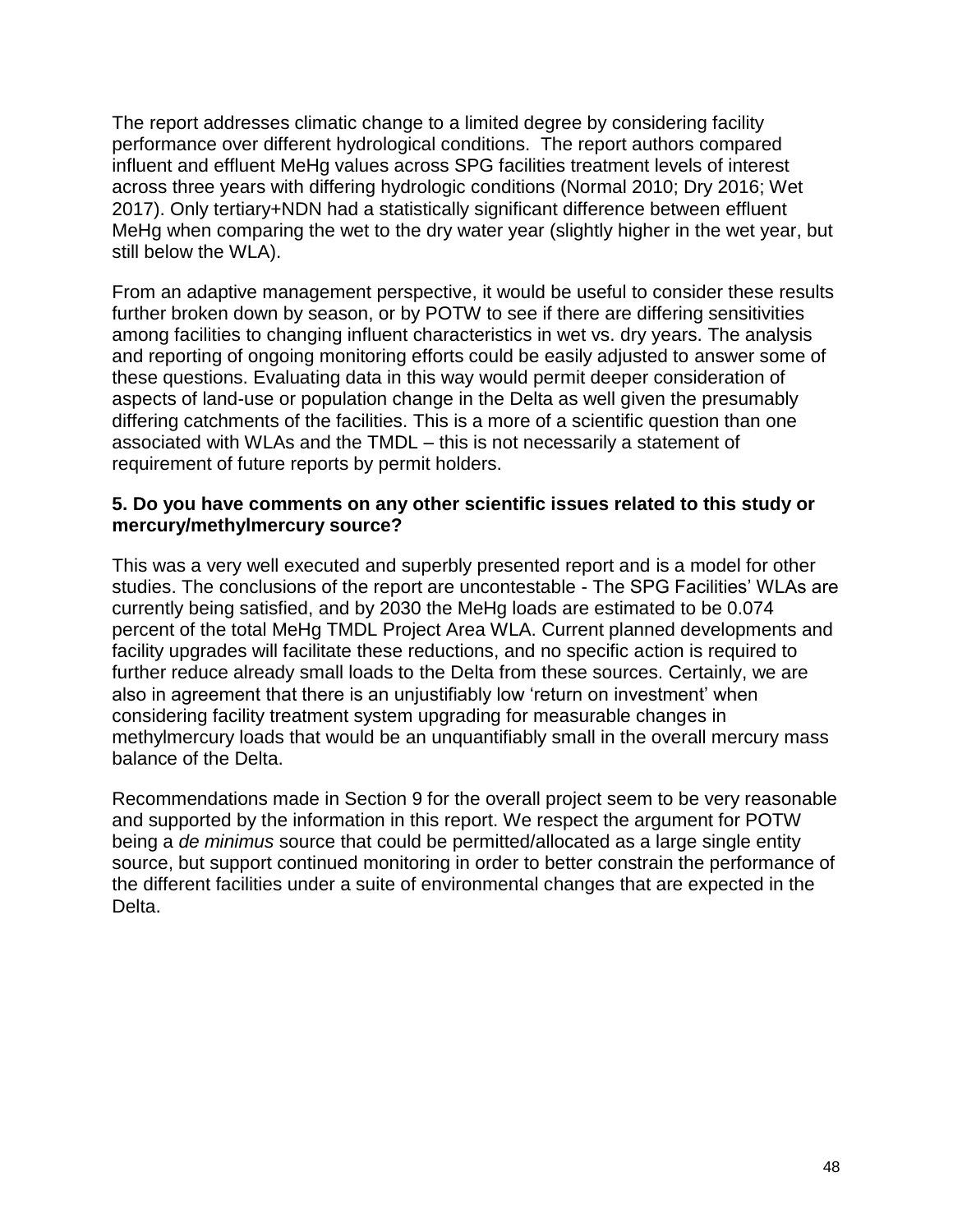<span id="page-48-0"></span>6.7 California Department of Corrections Deuel Vocational Institution (Municipal Wastewater)

## **Overview**

The CA Department of Corrections and Rehabilitations had a study plan to bring the Deuel Vocational Institute (DVI) into compliance with the Delta Mercury Control Program. The first objective of this study was to determine if inorganic or methylmercury concentrations change due to advanced wastewater treatment. The study collected [HgT] and [MeHg] in the influent and effluent monthly from Feb to July in 2013. The work found that [HgT] and [MeHg] both decreased from influent to effluent. The removal rate for [HgT] ranged from 94.2% to 99.6%, and the removal rate for [MeHg] ranged from 87.5% to 97.8%. Originally, there was a second objective, which was to test if [HgT] and [MeHg] can be reduced by source control. The second objective study was not done because the waste load allocation had been met.

## **Specific scientific questions for review of the 2019 control study reports:**

#### **1. Were the scientific objectives of the approved control study workplan fulfilled? Were the data quality control/quality assurance measures outlined in the report adequate?**

The first objective of the control study workplan was fulfilled. They set out to address how [HgT] and [MeHg] changed due to the WWTP. The study plan was designed to sample influent and effluent monthly, and then to test if inorganic and methylmercury can be reduced through source control. The study sampled monthly, for 6 months from February to July, for MeHg and HgT in influent and effluent. They found that throughout the time period, both were reduced by at least 87.5% for MeHg and 94.2% for HgT. Given they were meeting their allocation, the second objective was not carried out and for good reason.

Sample collection methods and analytical methods are presented, as well as QA/QC. Sample analysis was conducted by accredited laboratories that used standard chain-ofcustody procedures. Standard methods (EPA 1630 and 1631E) were used. Quality control measures included field and laboratory blanks, field duplicates and matrix spikes. All MeHg field blanks were measured below detection limits. There were a few field blanks for THg with values in the <2 ng/l, but nothing with outrageous contamination issues given the observed, relatively high influent concentrations. There is some relatively large variation around duplicate measurements of influent water, which is explainable by variations between separate measurements and the less homogenous chemical conditions of influent water. A good practice to encourage here for duplicate sampling is to do "splits" under such a condition, since the main purpose of duplicates is to understand analytical precision/replication. "Splits" (one larger sample split into duplicates in the lab) would suffer much less from sampling bias. Matrix spike and matrix spike duplicate results seem mostly reasonable with only a few samples outside of the rather broad 65-135% recovery bounds.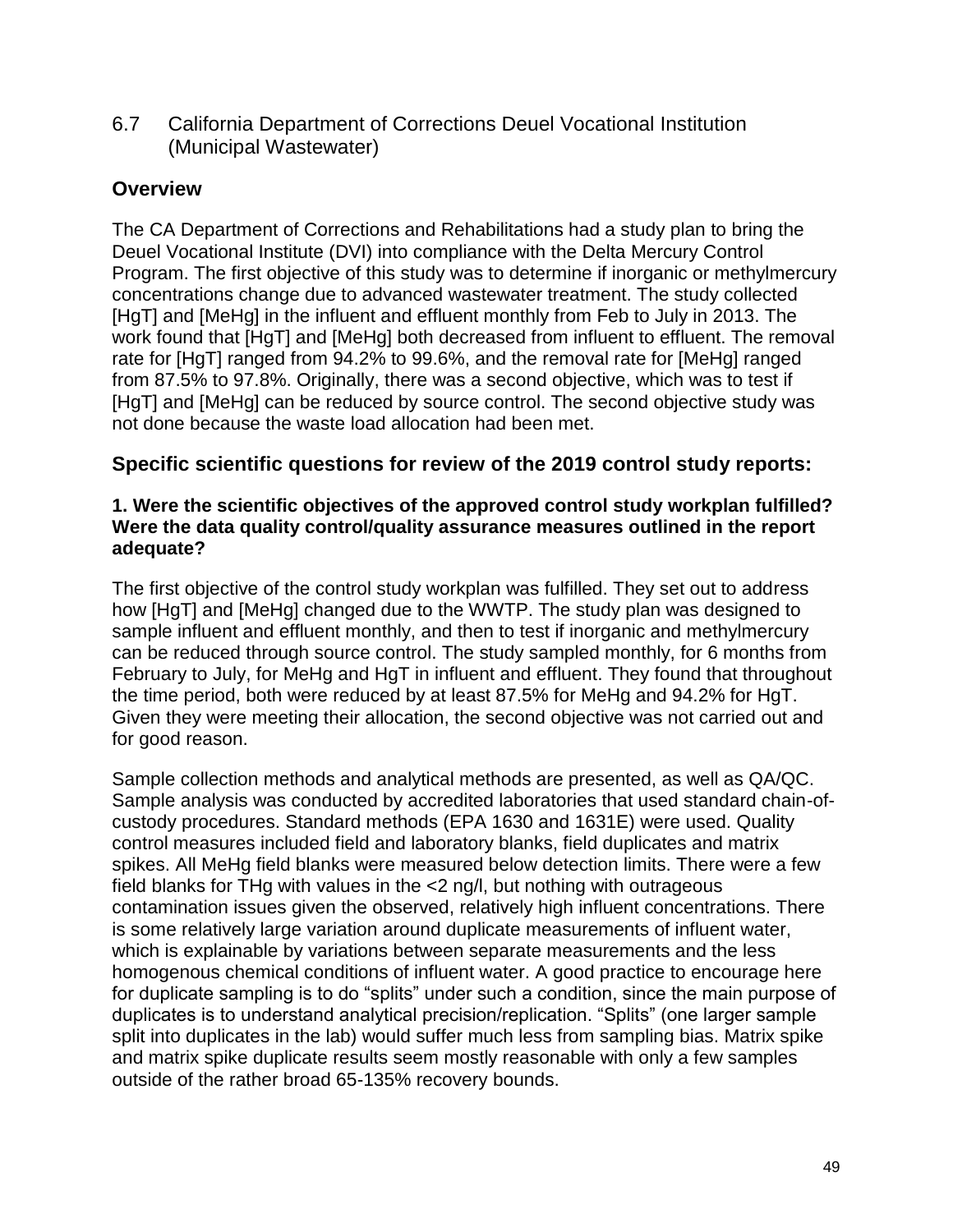## **2. Were the methods used in the study adequate to assess the scientific objectives?**

The methods for this study were straightforward. They followed the approved study plan. They measured influent and effluent concentrations of both HgT and MeHg, monthly for 6 months. Based on their method they were able to conclude that there were reductions of approximately 90% for both HgT and MeHg. While meeting the objectives, the study only sampled for 6 months, February to July, 2013. Some additional data, like sediment concentrations in water samples would have been helpful to more clearly test hypotheses about sediment flushing and some rather high THg concentrations in influent samples.

## **3. Are the conclusions regarding the effectiveness of the control measures supported by the monitoring results in the report?**

The conclusions are supported by the monitoring results. The DVI waste load allocation is met through the treatment plant, so no additional study of control measures was deemed necessary, and, therefore, was not a part of the study. This study simply looked at the concentrations before and after the WWTP. Therefore the WWTP was the only control measure and no other control measures were investigated. (Study Objective 2 was dropped). Removal of MeHg ranged from 87.5% to 97.83%, with effluent concentrations of 0.02 to 0.06 ng/L (0.02 is the detection limit).

## **4. Does the report adequately characterize the source's current and future predicted loads based on methylmercury controls? Did the study adequately address the uncertainty around the load reduction estimates?**

The report briefly discusses the source's current loads. Adding a source control would not reduce methylmercury load, as effluent has low methylmercury concentrations ([MeHg]). The report did not discuss uncertainty around the estimates directly, as [MeHg] in effluent was near detection limits and the current effluent load was below the waste load allocation.

*a) If the study addressed existing controls, how well does the report evaluate existing control methods and, as needed, describe additional control methods (such as scaling up or combining controls) that could be implemented to achieve methylmercury load and waste load allocations? How adequate were evaluation methods, given available resources and workplan scope, in assessing the feasibility of reducing sources more than the minimum amount needed to achieve allocations?*

For this study, the current situation is meeting the waste load allocation, so the study only measured the current condition of influent and effluent concentrations. Because the load allocation was met, the study states that they did not further pursue any of these concerns. Their control method varied over the course of the study, with one sample reaching 0.06 ng/L. They don't discuss how to control for variability in the effluent, though the effluent ranged from 0.02 to 0.06 ng/L, which is either meeting the criterion or better, which feasibly results in reducing sources beyond the minimum amount.